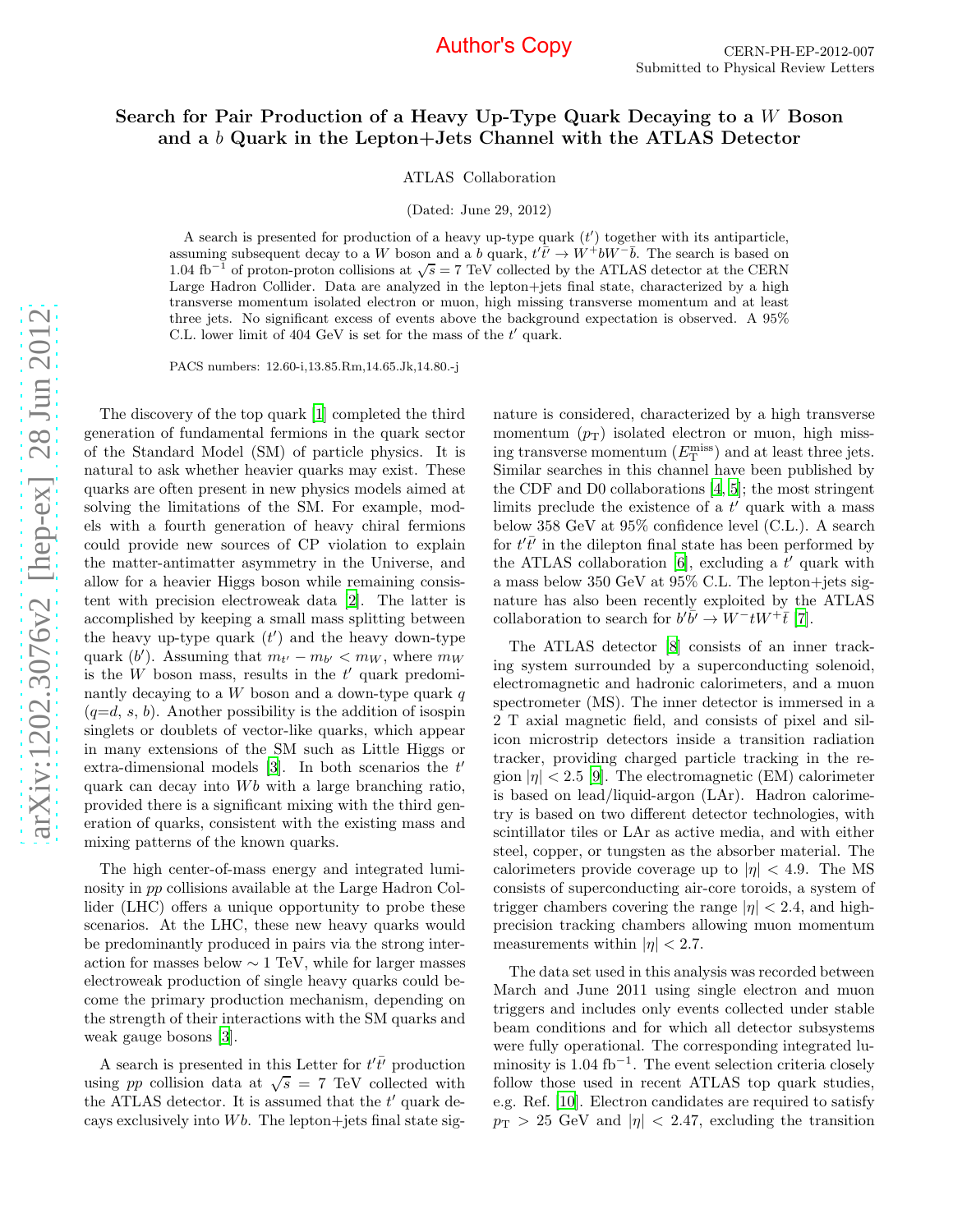region  $1.37 < |\eta| < 1.52$  between the barrel and endcap EM calorimeters. Muon candidates are required to satisfy  $p_T > 20$  GeV and  $|\eta| < 2.5$ . The  $p_T$  threshold requirement ensures that the selected leptons are in the efficiency plateau of the single-lepton triggers. Background from multi-jet production is suppressed by a requirement of  $E_{\rm T}^{\rm miss} > 35(20)$  GeV [\[11\]](#page-4-10) in the electron (muon) channel, followed by  $E_{\rm T}^{\rm miss} + m_{\rm T} > 60$  GeV, where  $m_{\rm T}$  is the transverse mass of the lepton and  $E_{\rm T}^{\rm miss}$  [\[12\]](#page-4-11). The  $E_{\rm T}^{\rm miss}$  is constructed from the vector sum of all calorimeter cells contained in topological clusters [\[13](#page-4-12)], calibrated at the energy scale of the associated high- $p<sub>T</sub>$  object, and including contributions from selected muons. Further requirements are that there be at least three jets with  $p_{\rm T} > 25$  GeV and  $|\eta| < 2.5$ , with at least one jet satisfying  $p_T > 60$  GeV. Jets are reconstructed with the anti- $k_t$ algorithm [\[14](#page-4-13)] with radius parameter  $R = 0.4$ , from topological clusters of energy deposits in the calorimeters calibrated at the EM scale. These jets are then calibrated to the particle level [\[15](#page-4-14)] using a  $p_T$ - and  $\eta$ -dependent correction factor derived from simulated events and validated using data. Finally, to further reduce the backgrounds, at least one jet is required to be identified as originating from the hadronization of a b quark (b-tagging). This is achieved via an algorithm [\[16\]](#page-4-15) using multivariate techniques to combine information from the impact parameters of displaced tracks as well as topological properties of secondary and tertiary decay vertices reconstructed within the jet; a working point is used with  $\sim 70\%$  efficiency for b-quark jets and a rejection factor of  $\sim 100$ for jets originating from light quarks  $(u, d, s)$  or gluons. Events with exactly one electron or one muon, and with exactly three jets or with four or more jets are analyzed separately to take advantage of their different signal-tobackground ratio and background composition, as discussed below.

After event selection the main background is  $t\bar{t}$  production, followed by the production of a W boson in association with jets  $(W + jets)$ . Smaller contributions arise from multi-jet events, single top quark, Z+jets and diboson production. All of the backgrounds which do not involve top quarks are significantly suppressed by the b-tagging requirement. Multi-jet events contribute to the selected sample via the misidentification of a jet or a photon as an electron or the presence of a non-prompt lepton, e.g. from a semileptonic b- or c-hadron decay. The normalization and shape of the multi-jet background kinematic distributions are estimated via data-driven methods [\[11](#page-4-10)]. For the  $W +$ jets background, the shape is estimated from the simulation but the normalization is estimated from the asymmetry between  $W^+$ +jets and  $W^-$ +jets production [\[17\]](#page-4-16) in data. All other backgrounds, as well as the signal, are estimated from the simulation and normalized to their theoretical cross sections. A summary of the background estimates in each of the four channels analyzed, and a comparison with the observed yields in data are presented in Table [I,](#page-2-0) showing a good agreement within the uncertainties.

Monte Carlo (MC) samples of  $t\bar{t}$  and single top quark background are generated using MC@NLO v3.41 [\[18\]](#page-4-17), assuming a top quark mass of 172.5 GeV, using the CTEQ6.6 set of parton distribution functions (PDF) [\[19](#page-4-18)], and are normalized to the approximate nextto-next-to-leading-order (NNLO) theoretical cross sec-tions [\[20](#page-4-19), [21\]](#page-4-20). Samples of  $W/Z +$ jets background are generated using Alpgen v2.13 [\[22\]](#page-4-21) and the CTEQ6L1 PDF set [\[19](#page-4-18)]. The  $Z+$ jets background is normalized to the NNLO theoretical cross section [\[23](#page-4-22)], while the W+jets background normalization is extracted from data. Both MC@NLO and Alpgen are interfaced to Herwig v6.5 [\[24](#page-4-23)] to model the parton shower and frag-mentation, while JIMMY [\[25](#page-4-24)] is used to simulate the underlying event. The diboson backgrounds are modeled using Herwig v6.5 and normalized to their NLO theoretical cross sections [\[26\]](#page-4-25). The signal is modeled using Pythia 6.421 [\[27\]](#page-4-26). Signal samples are generated for a range of masses,  $m_{t'}$ , from 250 to 500 GeV in steps of 50 GeV and are normalized to the approximate NNLO theoretical cross sections [\[20\]](#page-4-19) using the CTEQ6.6 PDF. The MC samples generated using HERWIG or PYTHIA use the MRST2007 LO\* PDF set [\[28](#page-4-27)]. All MC samples include multiple pp interactions and are processed through a full simulation [\[29](#page-4-28)] of the detector geometry and response using GEANT4 [\[30\]](#page-4-29), and the same reconstruction software as the data. Simulated events are corrected to match the object identification efficiencies and resolutions determined in data control samples. The total signal detection efficiency, considering both lepton flavors and jet multiplicities analyzed, ranges from 5.2% for  $m_{t'} = 250 \text{ GeV}$  to 17.3% for  $m_{t'} = 500 \text{ GeV}$ .

This analysis uses the reconstructed heavy quark mass  $(m_{\text{reco}})$  as the primary discriminating variable. In the case of events with  $\geq 4$  jets,  $m_{\text{reco}}$  is estimated by per-forming a kinematic likelihood fit [\[17](#page-4-16)] to the  $t't\bar{t'} \rightarrow$  $W^+bW^-\bar{b} \rightarrow \ell\nu b q \bar{q}'\bar{b}$  hypothesis, imposing the constraints that  $t'$  and  $\overline{t'}$  have the same mass, and that the mass of the lepton-neutrino system, as well as that of a jet pair, equals the nominal  $W$  boson mass. The final state objects considered are the lepton,  $E_{\rm T}^{\rm miss}$  and the four jets with highest  $p_T$ . Among all possible jet-parton permutations, the one yielding the highest likelihood value after maximization over the fit parameters is kept. In the case of events with exactly three jets,  $m_{\text{reco}}$  is taken to be the invariant mass of the three-jet system. In order to ensure a robust background prediction in the tail of the  $m_{\text{reco}}$  distribution, a dynamic binning scheme is adopted; starting from the high side and low side of the distributions, bins are merged until the statistical uncertainty in the sum of the background predictions in that bin drops below 5%.

Systematic uncertainties affecting the normalization and shape of the  $m_{\text{reco}}$  distribution are estimated for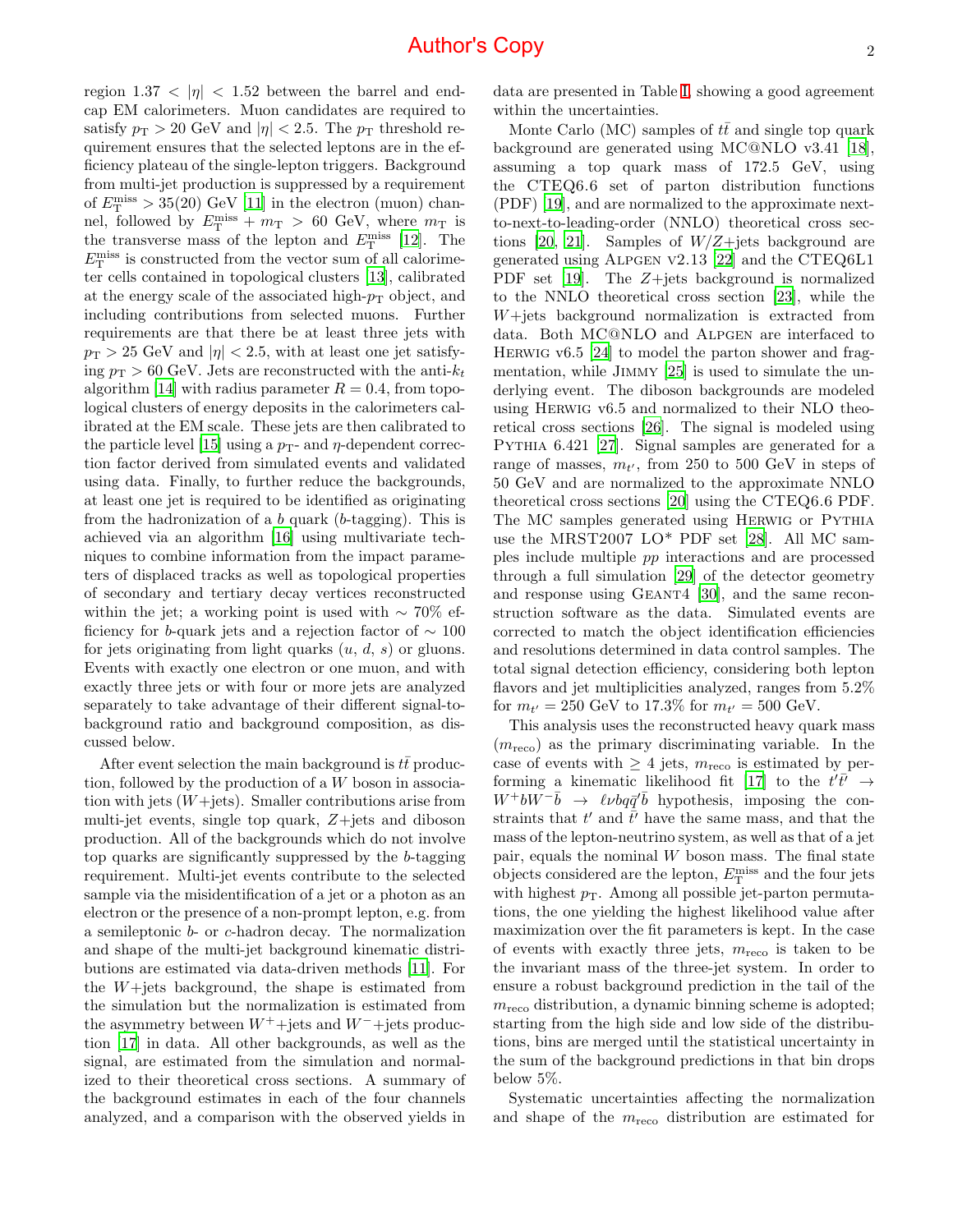|                  | $e+3$ jets      | $\mu+3$ jets    | $e + > 4$ jets   | $\mu + \geq 4$ jets |
|------------------|-----------------|-----------------|------------------|---------------------|
| tt               | $2320 \pm 460$  | $3000 \pm 630$  | $4470 \pm 920$   | $5900 \pm 1200$     |
| $W+{\rm jets}$   | $1440 \pm 790$  | $2200 \pm 1200$ | $830 \pm 580$    | $1160 \pm 790$      |
| $Z + iets$       | $92 + 53$       | $118 \pm 62$    | $86 \pm 56$      | $83 \pm 46$         |
| Single top       | $382 \pm 68$    | $554 \pm 94$    | $262 \pm 70$     | $325 \pm 79$        |
| <b>Dibosons</b>  | $28 + 7$        | $37 + 11$       | $12 + 5$         | $17 \pm 5$          |
| Multi-jet        | $520 \pm 520$   | $550 \pm 550$   | $320 \pm 320$    | $340 \pm 340$       |
| Total prediction | $4800 \pm 1000$ | $6500 \pm 1500$ | $6000 \pm 1100$  | $7800 \pm 1400$     |
| Data             | 4533            | 6421            | 6145             | 8149                |
| $\text{GeV}$     | $20.0 \pm 3.3$  | $21.0 \pm 3.6$  | $102.0 \pm 10.5$ | $98.1 + 11.1$       |

<span id="page-2-0"></span>TABLE I. Number of events observed compared to the background expectation after final event selection in each of the four channels considered. Also shown are the expected signal yields assuming  $m_{t'} = 400 \text{ GeV}$ . The quoted uncertainties are prior to the fit to data and include both statistical and systematic contributions, taking into account correlations among processes.

both signal and background, taking into account correlations among processes as well as channels. The dominant sources of uncertainty arise from the modeling of the  $t\bar{t}$  background. The uncertainties on the  $t\bar{t}$  background come from the theoretical uncertainty on the cross section  $\binom{+7.0}{-9.6}$  as well as the effects on both normalization and shape of the  $m_{\text{reco}}$  distribution from a number of sources; these are uncertainties on the fragmentation model (based on the comparison of HERWIG and PYTHIA fragmentations), on the NLO event generator (based on the comparison of MC@NLO and Powheg [\[31](#page-4-30)]) and on the top quark mass (taken to be  $\pm 1$  GeV).

The uncertainty on the jet energy scale affects the normalization of signal  $(2-12\%)$  and backgrounds  $(5-30\%)$ modeled through the simulation, as well as the shape of their  $m_{\text{reco}}$  distributions.

Uncertainties on the modeling of initial- and final-state QCD radiation (ISR/FSR), evaluated by varying corresponding generator parameters, are considered as correlated between the  $t\bar{t}$  background and the  $t'\bar{t'}$  signal.

While the normalization is obtained from the asymmetry measurement, the uncertainties on the normalization of the W+jets background are derived from measurements of  $W+2$  jets dominated data samples and take into account the uncertainty on the heavy-flavor content of the samples as well as the extrapolation to higher jet multiplicities. The total uncertainty on the  $W+$ jets normalization is 50% and 70% for events with exactly 3 jets and  $\geq 4$  jets, respectively. Uncertainties on the shape of the  $m_{\text{reco}}$  distribution for the W+jets background are estimated by varying the choices of the matching scale (from 15 to 10 GeV) and the factorization scale (from  $\mu_{\rm F}^2 = m_W^2 + \sum p_{\rm T,jet}^2$  to  $\mu_{\rm F}^2 = m_W^2 + p_{\rm T,W}^2$ ) in ALPGEN.

Uncertainties on the modeling of the b-tagging algorithms affect the identification of  $b/c$ -jets (6–8% for signal and backgrounds containing top quarks, 6–12% for the other backgrounds) as well as the mis-identification of light jets  $\langle 0.5\%$  for signal and backgrounds containing top quarks and up to 5% for the other backgrounds). The Z+jets, single top and diboson backgrounds are varied within the uncertainty on their theoretical cross sections. The uncertainty on the multi-jet background event normalizations is conservatively taken as 100%. Uncertainties on the shapes of the multi-jet background are derived by varying the lepton identification criteria used to extract this background.

The uncertainties on the lepton identification and trigger efficiencies, as well as their energy scales and resolutions, impact the yields by 3% for electrons and 6% for muons.

Uncertainties on the integrated luminosity (3.7%) [\[32\]](#page-4-31), jet reconstruction efficiency, jet resolution modeling, effect of multiple pp interactions on the modeling of the  $E_{\rm T}^{\rm miss}$  and treatment of imperfections in the detector description in the MC simulation are also considered and are all found to have a very small effect on the result.

Good agreement between the data and the background prediction is observed both in terms of overall normalization and shape of the  $m_{\text{reco}}$  distribution. The  $m_{\text{reco}}$  distribution is analyzed using a log-likelihood ratio  $LLR = -2 \log(L_{s+b}/L_b)$  as test-statistic, where  $L_{s+b}$  $(L<sub>b</sub>)$  is a Poisson likelihood to observe the data under the signal-plus-background (background-only) hypothesis. The per-bin signal and background predictions are parameterized in terms of 12 nuisance parameters, describing the effect of leading sources of systematic uncertainty such as jet energy scale, ISR/FSR, and  $t\bar{t}$ , W+jets and QCD multi-jet normalizations. The impact of systematic uncertainties on the sensitivity of the search is reduced by maximizing both likelihood functions,  $L_{s+b}$  and  $L<sub>b</sub>$ , with respect to these nuisance parameters, subject to Gaussian constraints of their prior values. The set of fitted nuisance parameters is chosen based on their overall impact on the search sensitivity, the expected constraining power of the data and their suitability to be treated as continuous parameters. The simultaneous constraint of several of these systematic uncertainties is possible because of the inclusion of the 3-jet channel in the analysis. The latter has a higher fraction of  $W+$ jets background than the ≥4-jets channel, and provides sensitivity to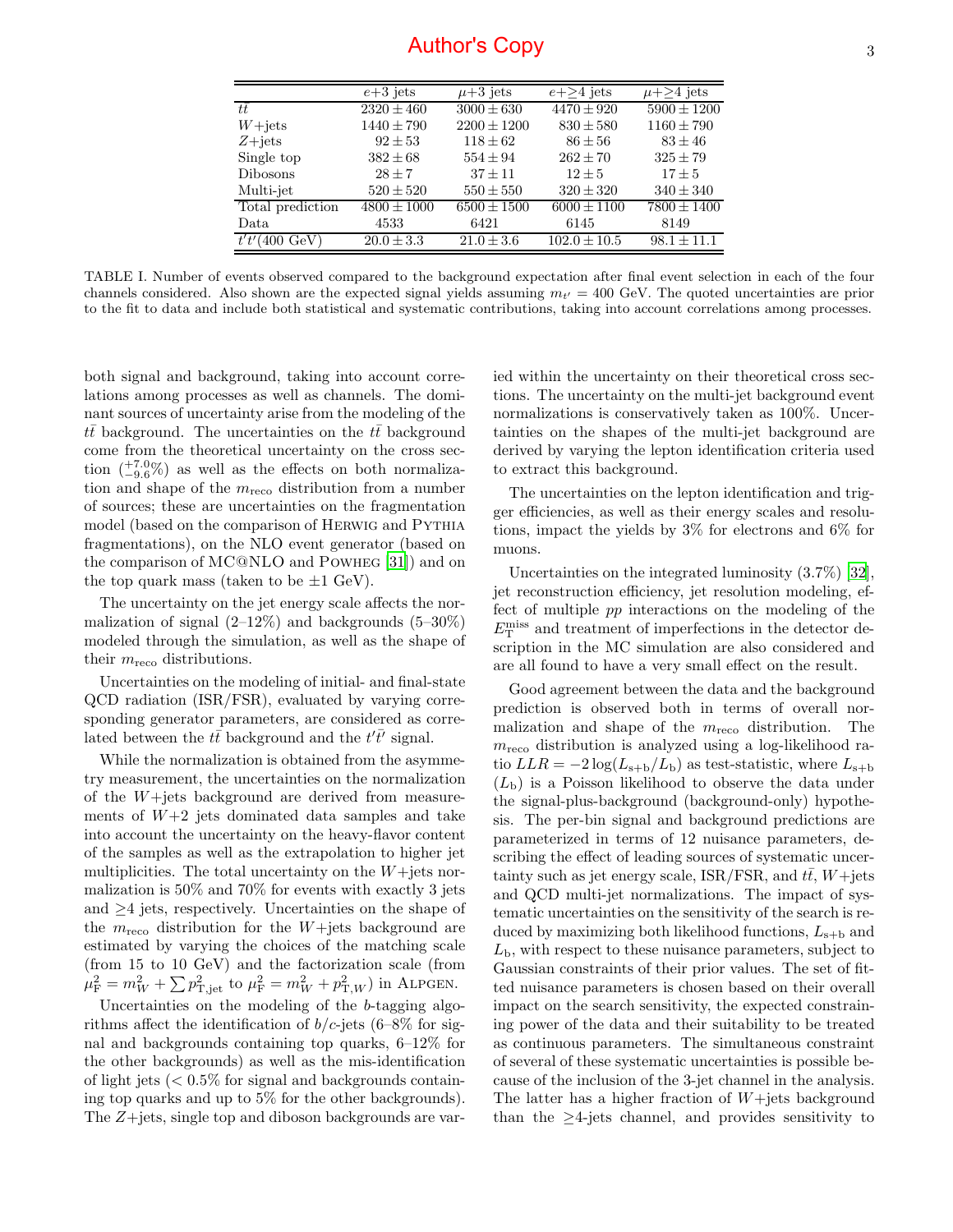event migration to different jet multiplicities when varying uncertainties such as jet energy scale or ISR/FSR. In addition to the jet multiplicity spectrum, the jet energy scale affects the peak position of the  $m_{\text{reco}}$  spectrum for  $t\bar{t}$  background, and can be constrained owing to the small uncertainty on the measured top quark mass [\[33\]](#page-4-32). Nuisance parameters associated with smaller systematic uncertainties (e.g. lepton identification/trigger) are only weakly constrained.

Figure [1](#page-3-0) shows a comparison of the post-fit  $m_{\text{reco}}$  distribution between data and the background prediction for the combined  $e/\mu + 3$  jets and  $e/\mu + \geq 4$  jets channels. The fitted parameters are typically within one standard deviation of their nominal values and their uncertainties are consistent with expectations based on pseudoexperiments. Several additional studies were performed to check the integrity of the fitting procedure. The likelihood was verified to be parabolic near the minimum for each of the fitted parameters and to yield reasonable fit uncertainties; the lack of sensitivity to the assumed  $p_T$ and  $\eta$  correlation of the jet energy scale uncertainty was verified.

In the absence of any significant data excess, either in the  $e+{\text{jets}}$  or  $\mu+{\text{jets}}$  channels individually or in their combination, 95% C.L. upper limits on the  $t'\bar{t'}$  production cross section are derived using the  $CL<sub>S</sub>$ method [\[34](#page-4-33)], which employs the LLR test-statistic described above. Pseudo-experiments are generated under both the signal-plus-background (s+b) and backgroundonly (b) hypotheses, taking into account per-bin statistical fluctuations of the total predictions according to Poisson statistics, as well as Gaussian fluctuations in the signal and background expectations describing the effect of systematic uncertainties. The fraction of s+b and b pseudo-experiments with LLR larger than the median or observed  $LLR$  defines  $CL_{s+b}$  and  $CL_b$  for the expected or observed limits, respectively. Signal cross sections for which  $CL_s = CL_{s+b}/CL_b < 0.05$  are deemed excluded at the 95% C.L.

The resulting observed and expected upper limits on the  $t'\bar{t'}$  production cross section are shown in Fig. [2](#page-4-34) as a function of the  $t'$  mass, compared to the theoretical prediction, assuming a  $BR(t' \rightarrow Wb) = 1$ . As a result, an observed (expected) 95% C.L. lower limit of 404 (394) GeV on the mass of the  $t'$  quark is derived.

In summary, a search for  $\overline{t' \overline{t'}}$  production has been performed in the lepton+jets final state under the assumption  $BR(t' \to Wb) = 1$ . No significant excess of events in the tail of the  $m_{\text{reco}}$  distribution was found, resulting in an observed lower limit of  $m_{t'} > 404$  GeV at 95% C.L. This represents the most stringent limit to date. This limit is also directly applicable to a down-type vectorlike quark with electric charge of  $-4/3$  decaying into a W boson and a b quark [\[3\]](#page-4-35).

We thank CERN for the very successful operation of the LHC, as well as the support staff from our institutions



60 e/µ+3 jets Data

<span id="page-3-0"></span>FIG. 1.  $m_{\text{reco}}$  distribution in the combined (a)  $e/\mu+3$  jets and (b)  $e/\mu + \geq 4$  jets channels. The data (points) are compared to the SM background predictions using the values of the nuisance parameters obtained from the fit to data under the background-only hypothesis (stacked histograms). In the top panels the bin contents have been divided by bin width. The bottom panels show the background-subtracted data distribution. The underflow and overflow have been folded into the first and last bins, respectively. Also shown is the expected contribution from a signal with mass  $m_{t'} = 400 \text{ GeV}$ (histogram).

without whom ATLAS could not be operated efficiently.

We acknowledge the support of ANPCyT, Argentina; YerPhI, Armenia; ARC, Australia; BMWF, Austria; ANAS, Azerbaijan; SSTC, Belarus; CNPq and FAPESP, Brazil; NSERC, NRC and CFI, Canada; CERN; CONI-CYT, Chile; CAS, MOST and NSFC, China; COLCIEN-CIAS, Colombia; MSMT CR, MPO CR and VSC CR, Czech Republic; DNRF, DNSRC and Lundbeck Foundation, Denmark; ARTEMIS and ERC, European Union; IN2P3-CNRS, CEA-DSM/IRFU, France; GNAS, Geor-

 $\mathbf{f}$ t' $\mathbf{f}'$  (400 GeV)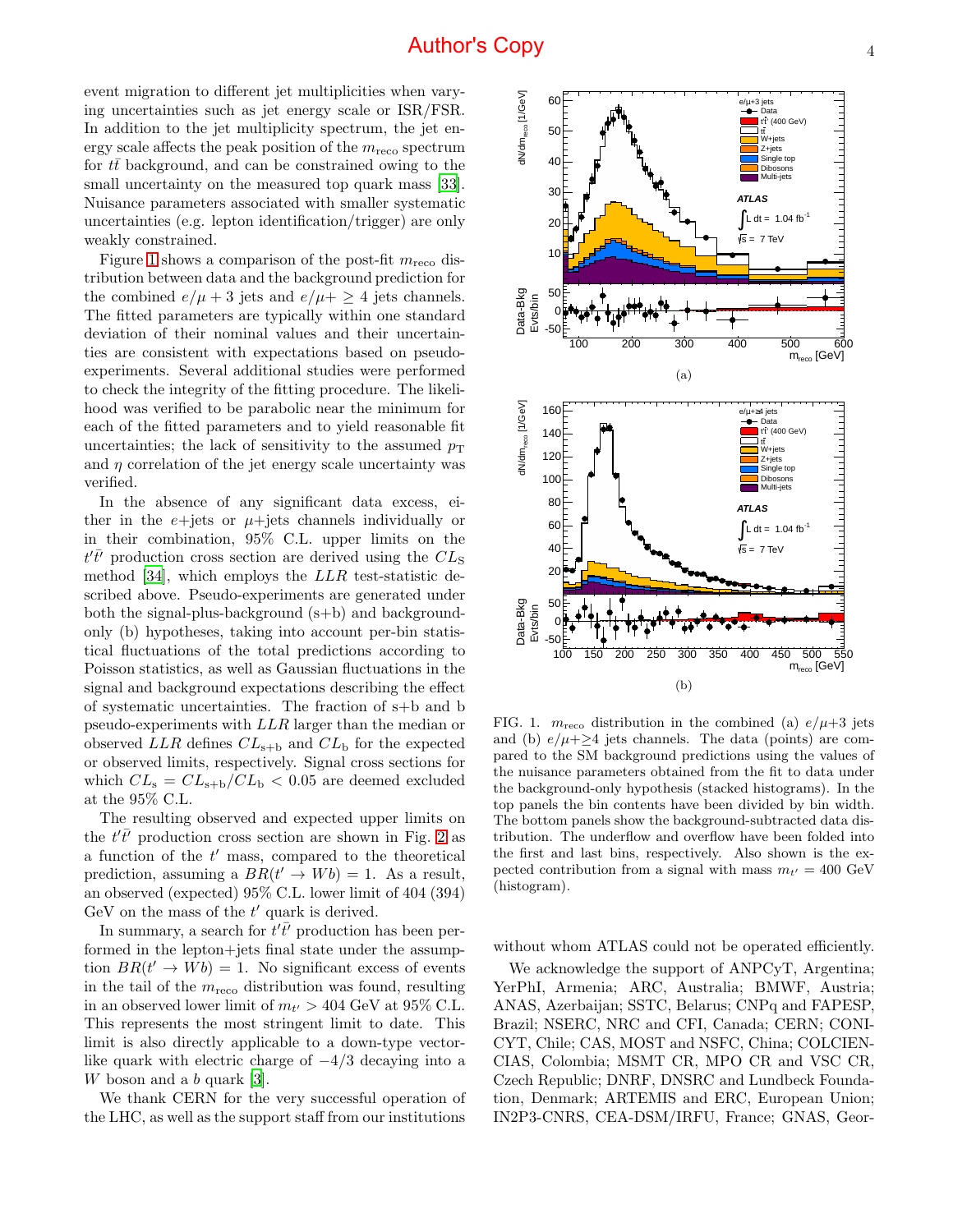

<span id="page-4-34"></span>FIG. 2. Observed (solid line) and expected (dashed line) 95% C.L. upper limits on the  $t'\overline{t'}$  cross section as a function of the t ′ mass. The surrounding shaded bands correspond to the 1 and 2 standard deviations (s.d.) around the expected limit. The thin line shows the theoretical prediction including its 1 s.d. uncertainty band. The shaded area is the mass region previously excluded by the CDF experiment [\[4\]](#page-4-36).

gia; BMBF, DFG, HGF, MPG and AvH Foundation, Germany; GSRT, Greece; ISF, MINERVA, GIF, DIP and Benoziyo Center, Israel; INFN, Italy; MEXT and JSPS, Japan; CNRST, Morocco; FOM and NWO, Netherlands; RCN, Norway; MNiSW, Poland; GRICES and FCT, Portugal; MERYS (MECTS), Romania; MES of Russia and ROSATOM, Russian Federation; JINR; MSTD, Serbia; MSSR, Slovakia; ARRS and MVZT, Slovenia; DST/NRF, South Africa; MICINN, Spain; SRC and Wallenberg Foundation, Sweden; SER, SNSF and Cantons of Bern and Geneva, Switzerland; NSC, Taiwan; TAEK, Turkey; STFC, the Royal Society and Leverhulme Trust, United Kingdom; DOE and NSF, United States of America.

The crucial computing support from all WLCG partners is acknowledged gratefully, in particular from CERN and the ATLAS Tier-1 facilities at TRIUMF (Canada), NDGF (Denmark, Norway, Sweden), CC-IN2P3 (France), KIT/GridKA (Germany), INFN-CNAF (Italy), NL-T1 (Netherlands), PIC (Spain), ASGC (Taiwan), RAL (UK) and BNL (USA) and in the Tier-2 facilities worldwide.

- <span id="page-4-0"></span>[1] F. Abe et al. (CDF Collaboration), [Phys. Rev. Lett.](http://dx.doi.org/10.1103/PhysRevLett.74.2626) **74**, 2626 (1995); S. Abachi et al. (D0 Collaboration), [Phys. Rev. Lett.](http://dx.doi.org/10.1103/PhysRevLett.74.2632) 74, 2632 (1995).
- <span id="page-4-1"></span>[2] See e.g. B. Holdom *et al.*, [PMC Physics A](http://dx.doi.org/10.1186/1754-0410-3-4)  $3, 4$  (2009) and references therein.
- <span id="page-4-35"></span><span id="page-4-2"></span>[3] See e.g. J. A. Aguilar-Saavedra, [J. High Energy Phys.](http://dx.doi.org/10.1088/1126-6708/2009/11/030) 0911, 030 (2009) and references therein.
- <span id="page-4-36"></span><span id="page-4-3"></span>[4] T. Aaltonen et al. (CDF Collaboration), [Phys. Rev. Lett.](http://dx.doi.org/10.1103/PhysRevLett.107.261801) 107, 261801 (2011).
- <span id="page-4-4"></span>[5] V. M. Abazov  $et \ al.$  (D0 Collaboration), [Phys. Rev. Lett.](http://dx.doi.org/10.1103/PhysRevLett.107.082001) 107, 082001 (2011).
- <span id="page-4-5"></span>[6] ATLAS Collaboration, (2012), submitted for publication to Phys. Rev. D, [arXiv:1202.3389 \[hep-ex\].](http://arxiv.org/abs/1202.3389)
- <span id="page-4-6"></span>[7] ATLAS Collaboration, (2012), submitted for publication to Phys. Rev. Lett., [arXiv:1202.6540 \[hep-ex\].](http://arxiv.org/abs/1202.6540)
- <span id="page-4-7"></span>[8] ATLAS Collaboration, J. Instrum. 3[, S08003 \(2008\).](http://dx.doi.org/10.1088/1748-0221/3/08/S08003)
- <span id="page-4-8"></span>[9] Pseudorapidity is defined as  $\eta = -\ln[\tan(\theta/2)]$ , where  $\theta$ is the polar angle relative to the beam direction and  $\phi$  is the azimuthal angle in the plane transverse to the beam direction.
- <span id="page-4-9"></span>[10] ATLAS Collaboration, (2012), accepted for publication in Phys. Lett. B, [arXiv:1201.1889 \[hep-ex\].](http://arxiv.org/abs/1201.1889)
- <span id="page-4-10"></span>[11] ATLAS Collaboration, [Eur. Phys. J. C](http://dx.doi.org/10.1140/epjc/s10052-011-1577-6) 71, 1577 (2011).
- <span id="page-4-11"></span>[12] The transverse mass is defined by the formula  $m<sub>T</sub>$  = The transverse mass is defined by the formula  $m_T = \sqrt{2p_T^{\ell} E_T^{\text{miss}}(1 - \cos \Delta \phi)}$ , where  $p_T^{\ell}$  is the  $p_T$  of the lepton and  $\Delta \phi$  is the azimuthal angle separation between the lepton and  $E_{\rm T}^{\rm miss}$ .
- <span id="page-4-12"></span>[13] ATLAS Collaboration, [Eur. Phys. J. C](http://dx.doi.org/10.1140/epjc/s10052-011-1844-6) **72**, 1844 (2012).
- <span id="page-4-13"></span>[14] M. Cacciari, G. P. Salam, and G. Soyez, [J. High Energy Phys.](http://dx.doi.org/10.1088/1126-6708/2008/04/063) 0804, 063 (2008).
- <span id="page-4-14"></span>[15] ATLAS Collaboration,  $(2011)$ , submitted for publication to Eur. Phys. J. C, [arXiv:1112.6426 \[hep-ex\].](http://arxiv.org/abs/1112.6426)
- <span id="page-4-15"></span>[16] ATLAS Collaboration, ATLAS-CONF-2011-102 (2011), <https://cdsweb.cern.ch/record/1369219>.
- <span id="page-4-16"></span>[17] ATLAS Collaboration, (2012), submitted for publication to Eur. Phys. J. C, [arXiv:1203.4211 \[hep-ex\].](http://arxiv.org/abs/1203.4211)
- <span id="page-4-17"></span>[18] S. Frixione and B. R. Webber,<br>
J. High Energy Phys.  $0206$ , 029 (2002); S. Frix-[J. High Energy Phys.](http://dx.doi.org/10.1088/1126-6708/2002/06/029)  $0206$ ,  $029$   $(2002)$ ; ione, E. Laenen, P. Motylinski, and B. R. Webber, [J. High Energy Phys.](http://dx.doi.org/10.1088/1126-6708/2006/03/092) 2006, 092 (2006); S. Frixione, E. Laenen, P. Motylinski, C. White, and B. R. Webber, [J. High Energy Phys.](http://dx.doi.org/ 10.1088/1126-6708/2008/07/029) 2008, 029 (2008).
- <span id="page-4-18"></span>[19] P. M. Nadolsky et al., Phys. Rev. D 78[, 013004 \(2008\).](http://dx.doi.org/10.1103/PhysRevD.78.013004)
- <span id="page-4-19"></span>[20] M. Aliev et al., [Comput. Phys. Commun.](http://dx.doi.org/10.1016/j.cpc.2010.12.040) **182**, 1034 (2011).
- <span id="page-4-20"></span>[21] N. Kidonakis, Phys. Rev. D  $83, 091503$  (2011); Phys. Rev. D 81[, 054028 \(2010\).](http://dx.doi.org/10.1103/PhysRevD.81.054028)
- <span id="page-4-21"></span> $[22]$  M. L. Mangano et al., [J. High Energy Phys.](http://stacks.iop.org/1126-6708/2003/i=07/a=001) 2003, 001 (2003).
- <span id="page-4-22"></span>[23] K. Melnikov and F. Petriello, Phys. Rev. D 74[, 114017 \(2006\).](http://dx.doi.org/10.1103/PhysRevD.74.114017)
- <span id="page-4-23"></span>[24] G. Corcella et al., [J. High Energy Phys.](http://stacks.iop.org/1126-6708/2001/i=01/a=010) **2001**, 010 (2001).
- <span id="page-4-24"></span>[25] J. Butterworth, J. Forshaw, and M. Seymour, Z. Phys. C 72[, 637 \(1996\).](http://dx.doi.org/10.1007/s002880050286)
- <span id="page-4-25"></span>[26] J. Campbell, R. K. Ellis, and D. Rainwater, Phys. Rev. D 68[, 094021 \(2003\).](http://dx.doi.org/10.1103/PhysRevD.68.094021)
- <span id="page-4-26"></span>[27] T. Sjostrand *et al.*, [Comput. Phys. Commun.](http://dx.doi.org/10.1016/S0010-4655(00)00236-8) **135**, 238 (2001).
- <span id="page-4-27"></span>[28] A. Sherstnev and R. Thorne, [Eur. Phys. J. C](http://dx.doi.org/10.1140/epjc/s10052-008-0610-x) 55, 553 (2008).
- <span id="page-4-28"></span>[29] ATLAS Collaboration, [Eur. Phys. J. C](http://dx.doi.org/10.1140/epjc/s10052-010-1429-9) **70**, 823 (2010).
- <span id="page-4-29"></span>[30] S. Agostinelli et al., [Nucl. Instr. Methods Phys. Res. A](http://dx.doi.org/ 10.1016/S0168-9002(03)01368-8)  $506$ ,  $250$  (20
- <span id="page-4-30"></span>[31] P. Nason, [J. High Energy Phys.](http://stacks.iop.org/1126-6708/2004/i=11/a=040) **2004**, 040 (2004).
- <span id="page-4-31"></span>[32] ATLAS Collaboration, [Eur. Phys. J. C](http://dx.doi.org/10.1140/epjc/s10052-011-1630-5) 71, 1630 (2011); ATLAS-CONF-2011-116 (2011), <https://cdsweb.cern.ch/record/1376384>.
- <span id="page-4-32"></span>[33] K. Nakamura et al. (Particle Data Group), J. Phys. G 37[, 075021 \(2010\),](http://stacks.iop.org/0954-3899/37/i=7A/a=075021) and 2011 partial update for the 2012 edition.
- <span id="page-4-33"></span>[34] T. Junk, [Nucl. Instr. Methods Phys. Res. A](http://dx.doi.org/10.1016/S0168-9002(99)00498-2) 434, 435 (1999); A. L. Read, J. Phys. G 28[, 2693 \(2002\).](http://stacks.iop.org/0954-3899/28/i=10/a=313)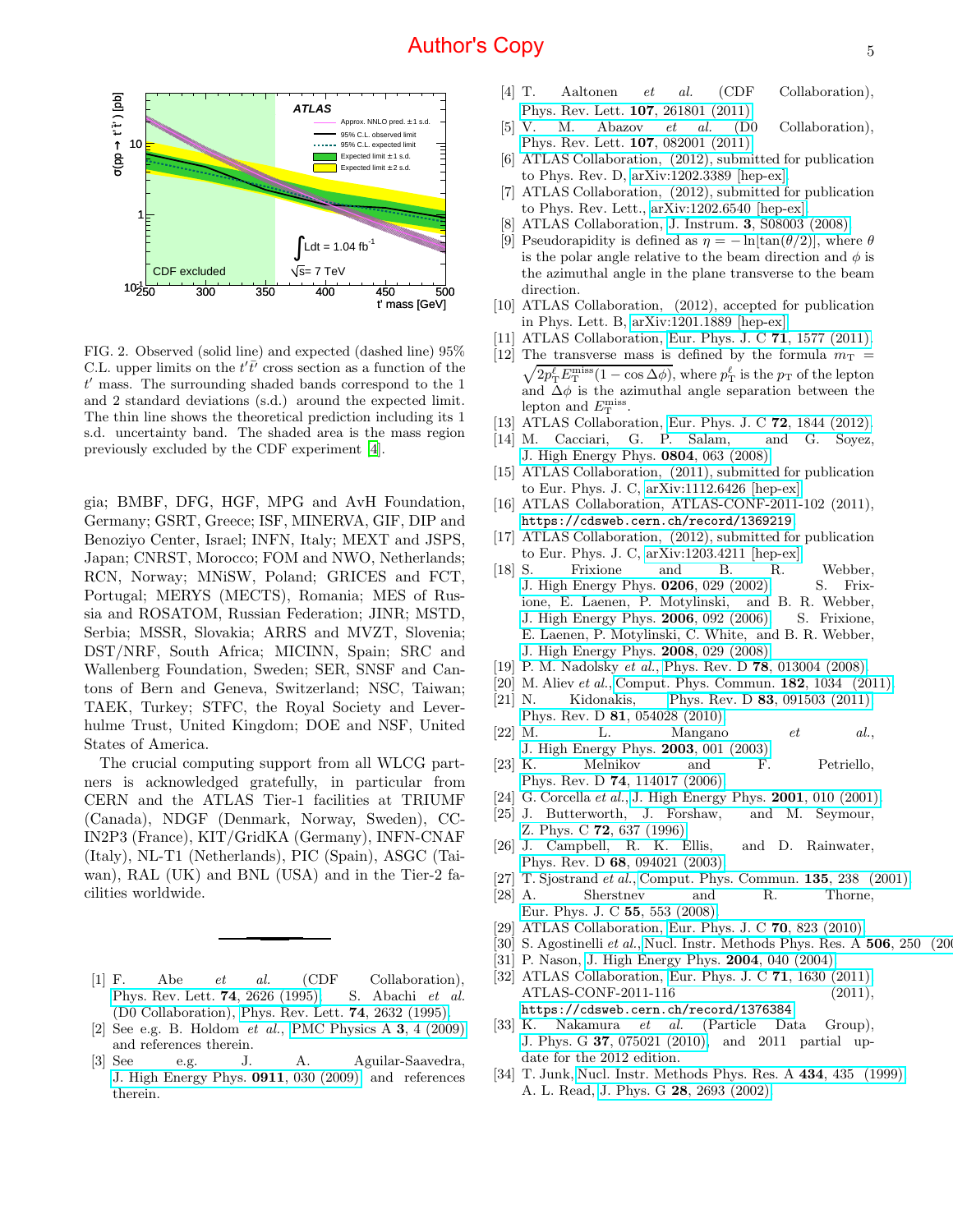#### The ATLAS Collaboration

G. Aad<sup>48</sup>, B. Abbott<sup>110</sup>, J. Abdallah<sup>11</sup>, A.A. Abdelalim<sup>49</sup>, A. Abdesselam<sup>117</sup>, O. Abdinov<sup>10</sup>, B. Abi<sup>111</sup>, M. Abolins<sup>87</sup>, O.S. AbouZeid<sup>157</sup>, H. Abramowicz<sup>152</sup>, H. Abreu<sup>114</sup>, E. Acerbi<sup>88a,88b</sup>, B.S. Acharya<sup>163a,163b</sup>, L. Adamczyk<sup>37</sup>, D.L. Adams<sup>24</sup>, T.N. Addy<sup>56</sup>, J. Adelman<sup>174</sup>, M. Aderholz<sup>98</sup>, S. Adomeit<sup>97</sup>, P. Adragna<sup>74</sup>, T. Adye<sup>128</sup>, S. Aefsky<sup>22</sup>, J.A. Aguilar-Saavedra<sup>123b,a</sup>, M. Aharrouche<sup>80</sup>, S.P. Ahlen<sup>21</sup>, F. Ahles<sup>48</sup>, A. Ahmad<sup>147</sup>, M. Ahsan<sup>40</sup>, G. Aielli<sup>132a,132b</sup>, T. Akdogan<sup>18a</sup>, T.P.A. Åkesson<sup>78</sup>, G. Akimoto<sup>154</sup>, A.V. Akimov <sup>93</sup>, A. Akiyama<sup>66</sup>, M.S. Alam<sup>1</sup>, M.A. Alam<sup>75</sup>, J. Albert<sup>168</sup>, S. Albrand<sup>55</sup>, M. Aleksa<sup>29</sup>, I.N. Aleksandrov<sup>64</sup>, F. Alessandria<sup>88a</sup>, C. Alexa<sup>25a</sup>, G. Alexander<sup>152</sup>, G. Alexandre<sup>49</sup>, T. Alexopoulos<sup>9</sup>, M. Alhroob<sup>20</sup>, M. Aliev<sup>15</sup>, G. Alimonti<sup>88a</sup>, J. Alison<sup>119</sup>, M. Aliyev<sup>10</sup>, B.M.M. Allbrooke<sup>17</sup>, P.P. Allport<sup>72</sup>, S.E. Allwood-Spiers<sup>53</sup>, J. Almond<sup>81</sup>, A. Aloisio<sup>101a,101b</sup>, R. Alon<sup>170</sup>, A. Alonso<sup>78</sup>, B. Alvarez Gonzalez<sup>87</sup>, M.G. Alviggi<sup>101a,101b</sup>, K. Amako<sup>65</sup>, P. Amaral<sup>29</sup>, C. Amelung<sup>22</sup>, V.V. Ammosov<sup>127</sup>, A. Amorim<sup>123a,b</sup>, G. Amorós<sup>166</sup>, N. Amram<sup>152</sup>, C. Anastopoulos<sup>29</sup>, L.S. Ancu<sup>16</sup>, N. Andari<sup>114</sup>, T. Andeen<sup>34</sup>, C.F. Anders<sup>20</sup>, G. Anders<sup>58a</sup>, K.J. Anderson<sup>30</sup>, A. Andreazza<sup>88a,88b</sup>, V. Andrei<sup>58a</sup>, M-L. Andrieux<sup>55</sup>, X.S. Anduaga<sup>69</sup>, A. Angerami<sup>34</sup>, F. Anghinolfi<sup>29</sup>, A. Anisenkov<sup>106</sup>, N. Anjos<sup>123a</sup>, A. Annovi<sup>47</sup>, A. Antonaki<sup>8</sup>, M. Antonelli<sup>47</sup>, A. Antonov<sup>95</sup>, J. Antos<sup>143b</sup>, F. Anulli<sup>131a</sup>, S. Aoun<sup>82</sup>, L. Aperio Bella<sup>4</sup>, R. Apolle<sup>117,c</sup>, G. Arabidze<sup>87</sup>, I. Aracena<sup>142</sup>, Y. Arai<sup>65</sup>, A.T.H. Arce<sup>44</sup>, S. Arfaoui<sup>147</sup>, J-F. Arguin<sup>14</sup>, E. Arik<sup>18a,\*</sup>, M. Arik<sup>18a</sup>, A.J. Armbruster<sup>86</sup>, O. Arnaez<sup>80</sup>, C. Arnault<sup>114</sup>, A. Artamonov<sup>94</sup>, G. Artoni<sup>131a,131b</sup>, D. Arutinov<sup>20</sup>, S. Asai<sup>154</sup>, R. Asfandiyarov<sup>171</sup>, S. Ask<sup>27</sup>, B. Åsman<sup>145a,145b</sup>, L. Asquith<sup>5</sup>, K. Assamagan<sup>24</sup>, A. Astbury<sup>168</sup>, A. Astvatsatourov<sup>52</sup>, B. Aubert<sup>4</sup>, E. Auge<sup>114</sup>, K. Augsten<sup>126</sup>, M. Aurousseau<sup>144a</sup>, G. Avolio<sup>162</sup>, R. Avramidou<sup>9</sup>, D. Axen<sup>167</sup>, C. Ay<sup>54</sup>, G. Azuelos<sup>92,d</sup>, Y. Azuma<sup>154</sup>, M.A. Baak<sup>29</sup>, G. Baccaglioni<sup>88a</sup>, C. Bacci<sup>133a,133b</sup>, A.M. Bach<sup>14</sup>, H. Bachacou<sup>135</sup>, K. Bachas<sup>29</sup>, M. Backes<sup>49</sup>, M. Backhaus<sup>20</sup>, E. Badescu<sup>25a</sup>, P. Bagnaia<sup>131a,131b</sup>, S. Bahinipati<sup>2</sup>, Y. Bai<sup>32a</sup>, D.C. Bailey<sup>157</sup>, T. Bain<sup>157</sup>, J.T. Baines<sup>128</sup>, O.K. Baker<sup>174</sup>, M.D. Baker<sup>24</sup>, S. Baker<sup>76</sup>, E. Banas<sup>38</sup>, P. Banerjee<sup>92</sup>, Sw. Banerjee<sup>171</sup>, D. Banfi<sup>29</sup>, A. Bangert<sup>149</sup>, V. Bansal<sup>168</sup>, H.S. Bansil<sup>17</sup>, L. Barak<sup>170</sup>, S.P. Baranov<sup>93</sup>, A. Barashkou<sup>64</sup>, A. Barbaro Galtieri<sup>14</sup>, T. Barber<sup>48</sup>, E.L. Barberio<sup>85</sup>, D. Barberis<sup>50a,50b</sup>, M. Barbero<sup>20</sup>, D.Y. Bardin<sup>64</sup>, T. Barillari<sup>98</sup>, M. Barisonzi<sup>173</sup>, T. Barklow<sup>142</sup>, N. Barlow<sup>27</sup>, B.M. Barnett<sup>128</sup>, R.M. Barnett<sup>14</sup>, A. Baroncelli<sup>133a</sup>, G. Barone<sup>49</sup>, A.J. Barr<sup>117</sup>, F. Barreiro<sup>79</sup>, J. Barreiro Guimarães da Costa<sup>57</sup>, P. Barrillon<sup>114</sup>, R. Bartoldus<sup>142</sup>, A.E. Barton<sup>70</sup>, V. Bartsch<sup>148</sup>, R.L. Bates<sup>53</sup>, L. Batkova<sup>143a</sup>, J.R. Batley<sup>27</sup>, A. Battaglia<sup>16</sup>, M. Battistin<sup>29</sup>, F. Bauer<sup>135</sup>, H.S. Bawa<sup>142,e</sup>, S. Beale<sup>97</sup>, T. Beau<sup>77</sup>, P.H. Beauchemin<sup>160</sup>, R. Beccherle<sup>50a</sup>, P. Bechtle<sup>20</sup>, H.P. Beck<sup>16</sup>, S. Becker<sup>97</sup>, M. Beckingham<sup>137</sup>, K.H. Becks<sup>173</sup>, A.J. Beddall<sup>18c</sup>, A. Beddall<sup>18c</sup>, S. Bedikian<sup>174</sup>, V.A. Bednyakov<sup>64</sup>, C.P. Bee<sup>82</sup>, M. Begel<sup>24</sup>, S. Behar Harpaz<sup>151</sup>, P.K. Behera<sup>62</sup>, M. Beimforde<sup>98</sup>, C. Belanger-Champagne<sup>84</sup>, P.J. Bell<sup>49</sup>, W.H. Bell<sup>49</sup>, G. Bella<sup>152</sup>, L. Bellagamba<sup>19a</sup>, F. Bellina<sup>29</sup>, M. Bellomo<sup>29</sup>, A. Belloni<sup>57</sup>, O. Beloborodova<sup>106,f</sup>, K. Belotskiy<sup>95</sup>, O. Beltramello<sup>29</sup>, S. Ben Ami<sup>151</sup>, O. Benary<sup>152</sup>, D. Benchekroun<sup>134a</sup>, C. Benchouk<sup>82</sup>, M. Bendel<sup>80</sup>, N. Benekos<sup>164</sup>, Y. Benhammou<sup>152</sup>, E. Benhar Noccioli<sup>49</sup>, J.A. Benitez Garcia<sup>158b</sup>, D.P. Benjamin<sup>44</sup>, M. Benoit<sup>114</sup>, J.R. Bensinger<sup>22</sup>, K. Benslama<sup>129</sup>, S. Bentvelsen<sup>104</sup>, D. Berge<sup>29</sup>, E. Bergeaas Kuutmann<sup>41</sup>, N. Berger<sup>4</sup>, F. Berghaus<sup>168</sup>, E. Berglund<sup>104</sup>, J. Beringer<sup>14</sup>, P. Bernat<sup>76</sup>, R. Bernhard<sup>48</sup>, C. Bernius<sup>24</sup>, T. Berry<sup>75</sup>, C. Bertella<sup>82</sup>, A. Bertin<sup>19a,19b</sup>, F. Bertinelli<sup>29</sup>, F. Bertolucci<sup>121a,121b</sup>, M.I. Besana<sup>88a,88b</sup>, N. Besson<sup>135</sup>, S. Bethke<sup>98</sup>, W. Bhimji<sup>45</sup>, R.M. Bianchi<sup>29</sup>, M. Bianco<sup>71a,71b</sup>, O. Biebel<sup>97</sup>, S.P. Bieniek<sup>76</sup>, K. Bierwagen<sup>54</sup>, J. Biesiada<sup>14</sup>, M. Biglietti<sup>133a</sup>, H. Bilokon<sup>47</sup>, M. Bindi<sup>19a,19b</sup>, S. Binet<sup>114</sup>, A. Bingul<sup>18c</sup>, C. Bini<sup>131a,131b</sup>, C. Biscarat<sup>176</sup>, U. Bitenc<sup>48</sup>, K.M. Black<sup>21</sup>, R.E. Blair<sup>5</sup>, J.-B. Blanchard<sup>135</sup>, G. Blanchot<sup>29</sup>, T. Blazek<sup>143a</sup>, C. Blocker<sup>22</sup>, J. Blocki<sup>38</sup>, A. Blondel<sup>49</sup>, W. Blum<sup>80</sup>, U. Blumenschein<sup>54</sup>, G.J. Bobbink<sup>104</sup>, V.B. Bobrovnikov<sup>106</sup>, S.S. Bocchetta<sup>78</sup>, A. Bocci<sup>44</sup>, C.R. Boddy<sup>117</sup>, M. Boehler<sup>41</sup>, J. Boek<sup>173</sup>, N. Boelaert<sup>35</sup>, J.A. Bogaerts<sup>29</sup>, A. Bogdanchikov<sup>106</sup>, A. Bogouch<sup>89,∗</sup>, C. Bohm<sup>145a</sup>, V. Boisvert<sup>75</sup>, T. Bold<sup>37</sup>, V. Boldea<sup>25a</sup>, N.M. Bolnet<sup>135</sup>, M. Bona<sup>74</sup>, V.G. Bondarenko<sup>95</sup>, M. Bondioli<sup>162</sup>, M. Boonekamp<sup>135</sup>, C.N. Booth<sup>138</sup>, S. Bordoni<sup>77</sup>, C. Borer<sup>16</sup>, A. Borisov<sup>127</sup>, G. Borissov<sup>70</sup>, I. Borjanovic<sup>12a</sup>, M. Borri<sup>81</sup>, S. Borroni<sup>86</sup>, V. Bortolotto<sup>133a,133b</sup>, K. Bos<sup>104</sup>, D. Boscherini<sup>19a</sup>, M. Bosman<sup>11</sup>, H. Boterenbrood<sup>104</sup>, D. Botterill<sup>128</sup>, J. Bouchami<sup>92</sup>, J. Boudreau<sup>122</sup>, E.V. Bouhova-Thacker<sup>70</sup>, D. Boumediene<sup>33</sup>, C. Bourdarios<sup>114</sup>, N. Bousson<sup>82</sup>, A. Boveia<sup>30</sup>, J. Boyd<sup>29</sup>, I.R. Boyko<sup>64</sup>, N.I. Bozhko<sup>127</sup>, I. Bozovic-Jelisavcic<sup>12b</sup>, J. Bracinik<sup>17</sup>, A. Braem<sup>29</sup>, P. Branchini<sup>133a</sup>, G.W. Brandenburg<sup>57</sup>, A. Brandt<sup>7</sup>, G. Brandt<sup>117</sup>, O. Brandt<sup>54</sup>, U. Bratzler<sup>155</sup>, B. Brau<sup>83</sup>, J.E. Brau<sup>113</sup>, H.M. Braun<sup>173</sup>, B. Brelier<sup>157</sup>, J. Bremer<sup>29</sup>, R. Brenner<sup>165</sup>, S. Bressler<sup>170</sup>, D. Britton<sup>53</sup>, F.M. Brochu<sup>27</sup>, I. Brock<sup>20</sup>, R. Brock<sup>87</sup>, T.J. Brodbeck<sup>70</sup>, E. Brodet<sup>152</sup>, F. Broggi<sup>88a</sup>, C. Bromberg<sup>87</sup>, J. Bronner<sup>98</sup>, G. Brooijmans<sup>34</sup>, W.K. Brooks<sup>31b</sup>, G. Brown<sup>81</sup>, H. Brown<sup>7</sup>, P.A. Bruckman de Renstrom<sup>38</sup>, D. Bruncko<sup>143b</sup>, R. Bruneliere<sup>48</sup>, S. Brunet<sup>60</sup>, A. Bruni<sup>19a</sup>, G. Bruni<sup>19a</sup>, M. Bruschi<sup>19a</sup>, T. Buanes<sup>13</sup>, Q. Buat<sup>55</sup>, F. Bucci<sup>49</sup>, J. Buchanan<sup>117</sup>, N.J. Buchanan<sup>2</sup>, P. Buchholz<sup>140</sup>, R.M. Buckingham<sup>117</sup>, A.G. Buckley<sup>45</sup>, S.I. Buda<sup>25a</sup>, I.A. Budagov<sup>64</sup>, B. Budick<sup>107</sup>, V. Büscher<sup>80</sup>, L. Bugge<sup>116</sup>, O. Bulekov<sup>95</sup>, M. Bunse<sup>42</sup>, T. Buran<sup>116</sup>, H. Burckhart<sup>29</sup>, S. Burdin<sup>72</sup>, T. Burgess<sup>13</sup>, S. Burke<sup>128</sup>, E. Busato<sup>33</sup>, P. Bussey<sup>53</sup>, C.P. Buszello<sup>165</sup>, F. Butin<sup>29</sup>, B. Butler<sup>142</sup>, J.M. Butler<sup>21</sup>, C.M. Buttar<sup>53</sup>, J.M. Butterworth<sup>76</sup>, W. Buttinger<sup>27</sup>, S. Cabrera Urbán<sup>166</sup>, D. Caforio<sup>19a,19b</sup>, O. Cakir<sup>3a</sup>, P. Calafiura<sup>14</sup>,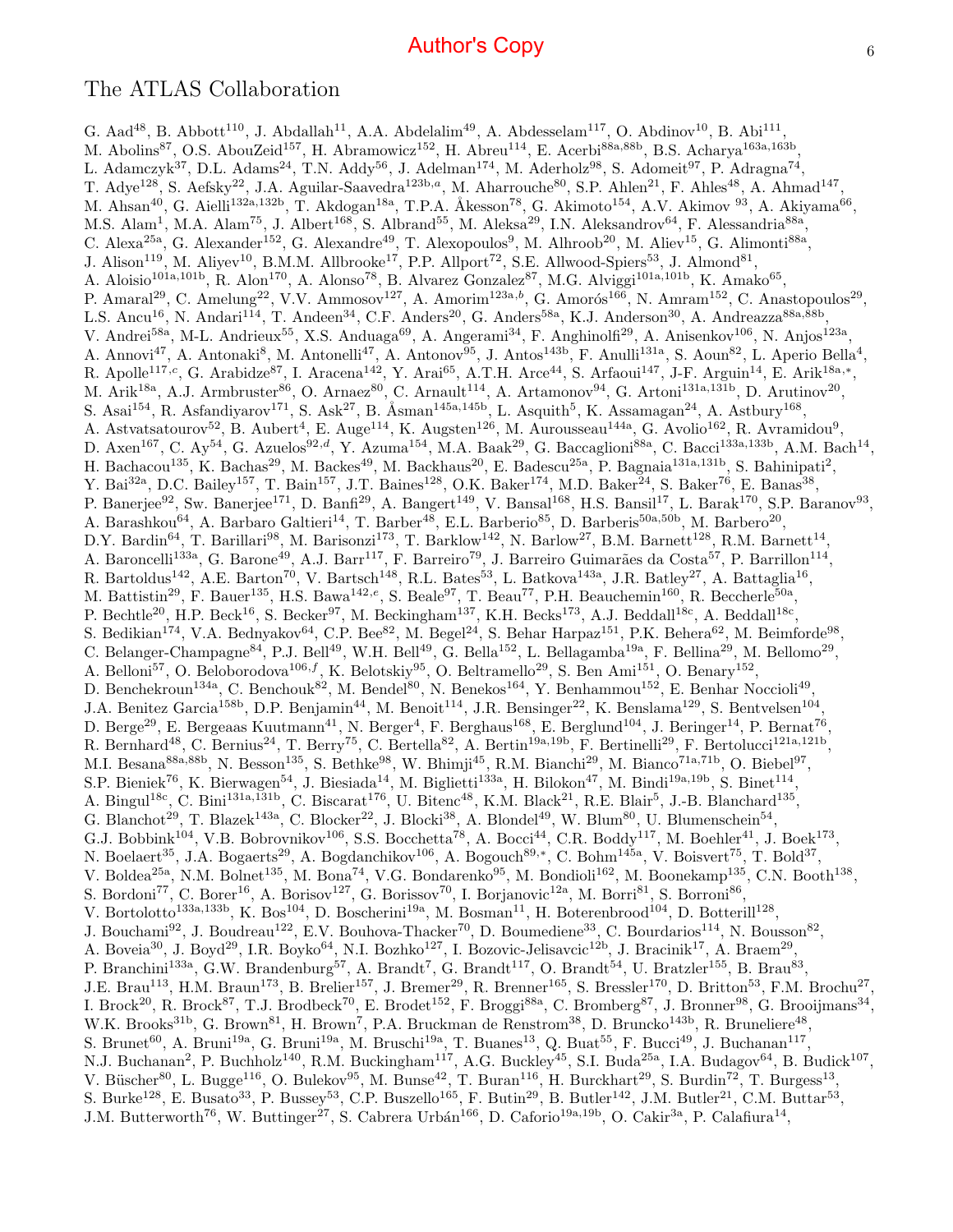G. Calderini<sup>77</sup>, P. Calfayan<sup>97</sup>, R. Calkins<sup>105</sup>, L.P. Caloba<sup>23a</sup>, R. Caloi<sup>131a,131b</sup>, D. Calvet<sup>33</sup>, S. Calvet<sup>33</sup>, R. Camacho Toro<sup>33</sup>, P. Camarri<sup>132a,132b</sup>, M. Cambiaghi<sup>118a,118b</sup>, D. Cameron<sup>116</sup>, L.M. Caminada<sup>14</sup>, S. Campana<sup>29</sup>, M. Campanelli<sup>76</sup>, V. Canale<sup>101a,101b</sup>, F. Canelli<sup>30,g</sup>, A. Canepa<sup>158a</sup>, J. Cantero<sup>79</sup>, L. Capasso<sup>101a,101b</sup>, M.D.M. Capeans Garrido<sup>29</sup>, I. Caprini<sup>25a</sup>, M. Caprini<sup>25a</sup>, D. Capriotti<sup>98</sup>, M. Capua<sup>36a,36b</sup>, R. Caputo<sup>80</sup>, C. Caramarcu<sup>24</sup>, R. Cardarelli<sup>132a</sup>, T. Carli<sup>29</sup>, G. Carlino<sup>101a</sup>, L. Carminati<sup>88a,88b</sup>, B. Caron<sup>84</sup>, S. Caron<sup>103</sup>, G.D. Carrillo Montoya<sup>171</sup>, A.A. Carter<sup>74</sup>, J.R. Carter<sup>27</sup>, J. Carvalho<sup>123a,h</sup>, D. Casadei<sup>107</sup>, M.P. Casado<sup>11</sup>, M. Cascella<sup>121a,121b</sup>, C. Caso<sup>50a,50b,\*</sup>, A.M. Castaneda Hernandez<sup>171</sup>, E. Castaneda-Miranda<sup>171</sup>, V. Castillo Gimenez<sup>166</sup>, N.F. Castro<sup>123a</sup>, G. Cataldi<sup>71a</sup>, F. Cataneo<sup>29</sup>, A. Catinaccio<sup>29</sup>, J.R. Catmore<sup>29</sup>, A. Cattai<sup>29</sup>, G. Cattani<sup>132a,132b</sup>, S. Caughron<sup>87</sup>, D. Cauz<sup>163a,163c</sup>, P. Cavalleri<sup>77</sup>, D. Cavalli<sup>88a</sup>, M. Cavalli-Sforza<sup>11</sup>, V. Cavasinni<sup>121a,121b</sup>, F. Ceradini<sup>133a,133b</sup>, A.S. Cerqueira<sup>23b</sup>, A. Cerri<sup>29</sup>, L. Cerrito<sup>74</sup>, F. Cerutti<sup>47</sup>, S.A. Cetin<sup>18b</sup>, F. Cevenini<sup>101a,101b</sup>, A. Chafaq<sup>134a</sup>, D. Chakraborty<sup>105</sup>, K. Chan<sup>2</sup>, B. Chapleau<sup>84</sup>, J.D. Chapman<sup>27</sup>, J.W. Chapman<sup>86</sup>, E. Chareyre<sup>77</sup>, D.G. Charlton<sup>17</sup>, V. Chavda<sup>81</sup>, C.A. Chavez Barajas<sup>29</sup>, S. Cheatham<sup>84</sup>, S. Chekanov<sup>5</sup>, S.V. Chekulaev<sup>158a</sup>, G.A. Chelkov<sup>64</sup>, M.A. Chelstowska<sup>103</sup>, C. Chen<sup>63</sup>, H. Chen<sup>24</sup>, S. Chen<sup>32c</sup>, T. Chen<sup>32c</sup>, X. Chen<sup>171</sup>, S. Cheng<sup>32a</sup>, A. Cheplakov<sup>64</sup>, V.F. Chepurnov<sup>64</sup>, R. Cherkaoui El Moursli<sup>134e</sup>, V. Chernyatin<sup>24</sup>, E. Cheu<sup>6</sup>, S.L. Cheung<sup>157</sup>, L. Chevalier<sup>135</sup>, G. Chiefari<sup>101a,101b</sup>, L. Chikovani<sup>51a</sup>, J.T. Childers<sup>29</sup>, A. Chilingarov<sup>70</sup>, G. Chiodini<sup>71a</sup>, A.S. Chisholm<sup>17</sup>, M.V. Chizhov<sup>64</sup>, G. Choudalakis<sup>30</sup>, S. Chouridou<sup>136</sup>, I.A. Christidi<sup>76</sup>, A. Christov<sup>48</sup>, D. Chromek-Burckhart<sup>29</sup>, M.L. Chu<sup>150</sup>, J. Chudoba<sup>124</sup>, G. Ciapetti<sup>131a,131b</sup>, K. Ciba<sup>37</sup>, A.K. Ciftci<sup>3a</sup>, R. Ciftci<sup>3a</sup>, D. Cinca<sup>33</sup>, V. Cindro<sup>73</sup>, M.D. Ciobotaru<sup>162</sup>, C. Ciocca<sup>19a</sup>, A. Ciocio<sup>14</sup>, M. Cirilli<sup>86</sup>, M. Citterio<sup>88a</sup>, M. Ciubancan<sup>25a</sup>, A. Clark<sup>49</sup>, P.J. Clark<sup>45</sup>, W. Cleland<sup>122</sup>, J.C. Clemens<sup>82</sup>, B. Clement<sup>55</sup>, C. Clement<sup>145a,145b</sup>, R.W. Clifft<sup>128</sup>, Y. Coadou<sup>82</sup>, M. Cobal<sup>163a,163c</sup>, A. Coccaro<sup>171</sup>, J. Cochran<sup>63</sup>, P. Coe<sup>117</sup>, J.G. Cogan<sup>142</sup>, J. Coggeshall<sup>164</sup>, E. Cogneras<sup>176</sup>, J. Colas<sup>4</sup>, A.P. Colijn<sup>104</sup>, N.J. Collins<sup>17</sup>, C. Collins-Tooth<sup>53</sup>, J. Collot<sup>55</sup>, G. Colon<sup>83</sup>, P. Conde Muiño<sup>123a</sup>, E. Coniavitis<sup>117</sup>, M.C. Conidi<sup>11</sup>, M. Consonni<sup>103</sup>, V. Consorti<sup>48</sup>, S. Constantinescu<sup>25a</sup>, C. Conta<sup>118a,118b</sup>, F. Conventi<sup>101a,i</sup>, J. Cook<sup>29</sup>, M. Cooke<sup>14</sup>, B.D. Cooper<sup>76</sup>, A.M. Cooper-Sarkar<sup>117</sup>, K. Copic<sup>14</sup>, T. Cornelissen<sup>173</sup>, M. Corradi<sup>19a</sup>, F. Corriveau<sup>84,j</sup>, A. Cortes-Gonzalez<sup>164</sup>, G. Cortiana<sup>98</sup>, G. Costa<sup>88a</sup>, M.J. Costa<sup>166</sup>, D. Costanzo<sup>138</sup>, T. Costin<sup>30</sup>, D. Côté<sup>29</sup>, R. Coura Torres<sup>23a</sup>, L. Courneyea<sup>168</sup>, G. Cowan<sup>75</sup>, C. Cowden<sup>27</sup>, B.E. Cox<sup>81</sup>, K. Cranmer<sup>107</sup>, F. Crescioli<sup>121a,121b</sup>, M. Cristinziani<sup>20</sup>, G. Crosetti<sup>36a,36b</sup>, R. Crupi<sup>71a,71b</sup>, S. Crépé-Renaudin<sup>55</sup>, C.-M. Cuciuc<sup>25a</sup>, C. Cuenca Almenar<sup>174</sup>, T. Cuhadar Donszelmann<sup>138</sup>, M. Curatolo<sup>47</sup>, C.J. Curtis<sup>17</sup>, C. Cuthbert<sup>149</sup>, P. Cwetanski<sup>60</sup>, H. Czirr<sup>140</sup>, P. Czodrowski<sup>43</sup>, Z. Czyczula<sup>174</sup>, S. D'Auria<sup>53</sup>, M. D'Onofrio<sup>72</sup>, A. D'Orazio<sup>131a,131b</sup>, P.V.M. Da Silva<sup>23a</sup>, C. Da Via<sup>81</sup>, W. Dabrowski<sup>37</sup>, T. Dai<sup>86</sup>, C. Dallapiccola<sup>83</sup>, M. Dam<sup>35</sup>, M. Dameri<sup>50a,50b</sup>, D.S. Damiani<sup>136</sup>, H.O. Danielsson<sup>29</sup>, D. Dannheim<sup>98</sup>, V. Dao<sup>49</sup>, G. Darbo<sup>50a</sup>, G.L. Darlea<sup>25b</sup>, W. Davey<sup>20</sup>, T. Davidek<sup>125</sup>, N. Davidson<sup>85</sup>, R. Davidson<sup>70</sup>, E. Davies<sup>117,c</sup>, M. Davies<sup>92</sup>, A.R. Davison<sup>76</sup>, Y. Davygora<sup>58a</sup>, E. Dawe<sup>141</sup>, I. Dawson<sup>138</sup>, J.W. Dawson<sup>5,\*</sup>, R.K. Daya-Ishmukhametova<sup>22</sup>, K. De<sup>7</sup>, R. de Asmundis<sup>101a</sup>, S. De Castro<sup>19a,19b</sup>, P.E. De Castro Faria Salgado<sup>24</sup>, S. De Cecco<sup>77</sup>, J. de Graat<sup>97</sup>, N. De Groot<sup>103</sup>, P. de Jong<sup>104</sup>, C. De La Taille<sup>114</sup>, H. De la Torre<sup>79</sup>, B. De Lotto<sup>163a,163c</sup>, L. de Mora<sup>70</sup>, L. De Nooij<sup>104</sup>, D. De Pedis<sup>131a</sup>, A. De Salvo<sup>131a</sup>, U. De Sanctis<sup>163a,163c</sup>, A. De Santo<sup>148</sup>, J.B. De Vivie De Regie<sup>114</sup>, S. Dean<sup>76</sup>, W.J. Dearnaley<sup>70</sup>, R. Debbe<sup>24</sup>, C. Debenedetti<sup>45</sup>, D.V. Dedovich<sup>64</sup>, J. Degenhardt<sup>119</sup>, M. Dehchar<sup>117</sup>, C. Del Papa<sup>163a,163c</sup>, J. Del Peso<sup>79</sup>, T. Del Prete<sup>121a,121b</sup>, T. Delemontex<sup>55</sup>, M. Deliyergiyev<sup>73</sup>, A. Dell'Acqua<sup>29</sup>, L. Dell'Asta<sup>21</sup>, M. Della Pietra<sup>101a,i</sup>, D. della Volpe<sup>101a,101b</sup>, M. Delmastro<sup>4</sup>, N. Delruelle<sup>29</sup>, P.A. Delsart<sup>55</sup>, C. Deluca<sup>147</sup>, S. Demers<sup>174</sup>, M. Demichev<sup>64</sup>, B. Demirkoz<sup>11,k</sup>, J. Deng<sup>162</sup>, S.P. Denisov<sup>127</sup>, D. Derendarz<sup>38</sup>, J.E. Derkaoui<sup>134d</sup>, F. Derue<sup>77</sup>, P. Dervan<sup>72</sup>, K. Desch<sup>20</sup>, E. Devetak<sup>147</sup>, P.O. Deviveiros<sup>104</sup>, A. Dewhurst<sup>128</sup>, B. DeWilde<sup>147</sup>, S. Dhaliwal<sup>157</sup>, R. Dhullipudi<sup>24,*l*</sup>, A. Di Ciaccio<sup>132a,132b</sup>, L. Di Ciaccio<sup>4</sup>, A. Di Girolamo<sup>29</sup>, B. Di Girolamo<sup>29</sup>, S. Di Luise<sup>133a,133b</sup>, A. Di Mattia<sup>171</sup>, B. Di Micco<sup>29</sup>, R. Di Nardo<sup>47</sup>, A. Di Simone<sup>132a,132b</sup>, R. Di Sipio<sup>19a,19b</sup>, M.A. Diaz<sup>31a</sup>, F. Diblen<sup>18c</sup>, E.B. Diehl<sup>86</sup>, J. Dietrich<sup>41</sup>, T.A. Dietzsch<sup>58a</sup>, S. Diglio<sup>85</sup>, K. Dindar Yagci<sup>39</sup>, J. Dingfelder<sup>20</sup>, C. Dionisi<sup>131a,131b</sup>, P. Dita<sup>25a</sup>, S. Dita<sup>25a</sup>, F. Dittus<sup>29</sup>, F. Djama<sup>82</sup>, T. Djobava<sup>51b</sup>, M.A.B. do Vale<sup>23c</sup>, A. Do Valle Wemans<sup>123a</sup>, T.K.O. Doan<sup>4</sup>, M. Dobbs<sup>84</sup>, R. Dobinson <sup>29,\*</sup>, D. Dobos<sup>29</sup>, E. Dobson<sup>29,*m*</sup>, J. Dodd<sup>34</sup>, C. Doglioni<sup>49</sup>, T. Doherty<sup>53</sup>, Y. Doi<sup>65,\*</sup>, J. Dolejsi<sup>125</sup>, I. Dolenc<sup>73</sup>, Z. Dolezal<sup>125</sup>, B.A. Dolgoshein<sup>95,\*</sup>, T. Dohmae<sup>154</sup>, M. Donadelli<sup>23d</sup>, M. Donega<sup>119</sup>, J. Donini<sup>33</sup>, J. Dopke<sup>29</sup>, A. Doria<sup>101a</sup>, A. Dos Anjos<sup>171</sup>, M. Dosil<sup>11</sup>, A. Dotti<sup>121a,121b</sup>, M.T. Dova<sup>69</sup>, J.D. Dowell<sup>17</sup>, A.D. Doxiadis<sup>104</sup>, A.T. Doyle<sup>53</sup>, Z. Drasal<sup>125</sup>, J. Drees<sup>173</sup>, N. Dressnandt<sup>119</sup>, H. Drevermann<sup>29</sup>, C. Driouichi<sup>35</sup>, M. Dris<sup>9</sup>, J. Dubbert<sup>98</sup>, S. Dube<sup>14</sup>, E. Duchovni<sup>170</sup>, G. Duckeck<sup>97</sup>, A. Dudarev<sup>29</sup>, F. Dudziak<sup>63</sup>, M. Dührssen <sup>29</sup>, I.P. Duerdoth<sup>81</sup>, L. Duflot<sup>114</sup>, M-A. Dufour<sup>84</sup>, M. Dunford<sup>29</sup>, H. Duran Yildiz<sup>3a</sup>, R. Duxfield<sup>138</sup>, M. Dwuznik<sup>37</sup>, F. Dydak <sup>29</sup>, M. Düren<sup>52</sup>, W.L. Ebenstein<sup>44</sup>, J. Ebke<sup>97</sup>, S. Eckweiler<sup>80</sup>, K. Edmonds<sup>80</sup>, C.A. Edwards<sup>75</sup>, N.C. Edwards<sup>53</sup>, W. Ehrenfeld<sup>41</sup>, T. Ehrich<sup>98</sup>, T. Eifert<sup>142</sup>, G. Eigen<sup>13</sup>, K. Einsweiler<sup>14</sup>, E. Eisenhandler<sup>74</sup>, T. Ekelof<sup>165</sup>, M. El Kacimi<sup>134c</sup>, M. Ellert<sup>165</sup>, S. Elles<sup>4</sup>, F. Ellinghaus<sup>80</sup>, K. Ellis<sup>74</sup>, N. Ellis<sup>29</sup>, J. Elmsheuser<sup>97</sup>, M. Elsing<sup>29</sup>, D. Emeliyanov<sup>128</sup>, R. Engelmann<sup>147</sup>, A. Engl<sup>97</sup>, B. Epp<sup>61</sup>, A. Eppig<sup>86</sup>, J. Erdmann<sup>54</sup>, A. Ereditato<sup>16</sup>, D. Eriksson<sup>145a</sup>, J. Ernst<sup>1</sup>, M. Ernst<sup>24</sup>, J. Ernwein<sup>135</sup>, D. Errede<sup>164</sup>, S. Errede<sup>164</sup>, E. Ertel<sup>80</sup>, M. Escalier<sup>114</sup>,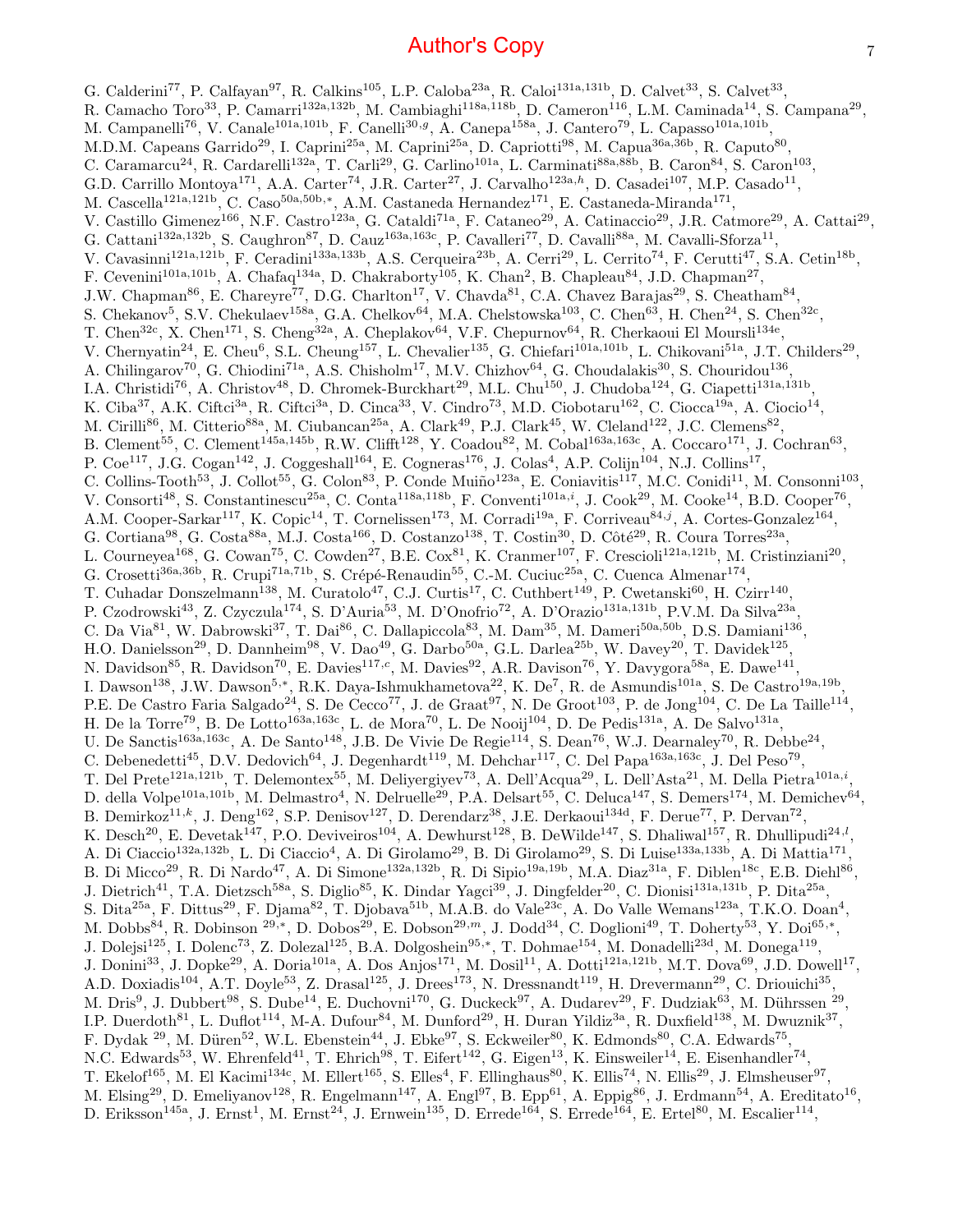C. Escobar<sup>122</sup>, X. Espinal Curull<sup>11</sup>, B. Esposito<sup>47</sup>, F. Etienne<sup>82</sup>, A.I. Etienvre<sup>135</sup>, E. Etzion<sup>152</sup>, D. Evangelakou<sup>54</sup>, H. Evans<sup>60</sup>, L. Fabbri<sup>19a,19b</sup>, C. Fabre<sup>29</sup>, R.M. Fakhrutdinov<sup>127</sup>, S. Falciano<sup>131a</sup>, Y. Fang<sup>171</sup>, M. Fanti<sup>88a,88b</sup>, A. Farbin<sup>7</sup>, A. Farilla<sup>133a</sup>, J. Farley<sup>147</sup>, T. Farooque<sup>157</sup>, S.M. Farrington<sup>117</sup>, P. Farthouat<sup>29</sup>, P. Fassnacht<sup>29</sup>, D. Fassouliotis<sup>8</sup>, B. Fatholahzadeh<sup>157</sup>, A. Favareto<sup>88a,88b</sup>, L. Fayard<sup>114</sup>, S. Fazio<sup>36a,36b</sup>, R. Febbraro<sup>33</sup>, P. Federic<sup>143a</sup>, O.L. Fedin<sup>120</sup>, W. Fedorko<sup>87</sup>, M. Fehling-Kaschek<sup>48</sup>, L. Feligioni<sup>82</sup>, D. Fellmann<sup>5</sup>, C. Feng<sup>32d</sup>, E.J. Feng<sup>30</sup>, A.B. Fenyuk<sup>127</sup>, J. Ferencei<sup>143b</sup>, J. Ferland<sup>92</sup>, W. Fernando<sup>108</sup>, S. Ferrag<sup>53</sup>, J. Ferrando<sup>53</sup>, V. Ferrara<sup>41</sup>, A. Ferrari<sup>165</sup>, P. Ferrari<sup>104</sup>, R. Ferrari<sup>118a</sup>, D.E. Ferreira de Lima<sup>53</sup>, A. Ferrer<sup>166</sup>, M.L. Ferrer<sup>47</sup>, D. Ferrere<sup>49</sup>, C. Ferretti<sup>86</sup>, A. Ferretto Parodi<sup>50a,50b</sup>, M. Fiascaris<sup>30</sup>, F. Fiedler<sup>80</sup>, A. Filipčič<sup>73</sup>, A. Filippas<sup>9</sup>, F. Filthaut<sup>103</sup>, M. Fincke-Keeler<sup>168</sup>, M.C.N. Fiolhais<sup>123a,h</sup>, L. Fiorini<sup>166</sup>, A. Firan<sup>39</sup>, G. Fischer<sup>41</sup>, P. Fischer <sup>20</sup>, M.J. Fisher<sup>108</sup>, M. Flechl<sup>48</sup>, I. Fleck<sup>140</sup>, J. Fleckner<sup>80</sup>, P. Fleischmann<sup>172</sup>, S. Fleischmann<sup>173</sup>, T. Flick<sup>173</sup>, A. Floderus<sup>78</sup>, L.R. Flores Castillo<sup>171</sup>, M.J. Flowerdew<sup>98</sup>, M. Fokitis<sup>9</sup>, T. Fonseca Martin<sup>16</sup>, D.A. Forbush<sup>137</sup>, A. Formica<sup>135</sup>, A. Forti<sup>81</sup>, D. Fortin<sup>158a</sup>, J.M. Foster<sup>81</sup>, D. Fournier<sup>114</sup>, A. Foussat<sup>29</sup>, A.J. Fowler<sup>44</sup>, K. Fowler<sup>136</sup>, H. Fox<sup>70</sup>, P. Francavilla<sup>11</sup>, S. Franchino<sup>118a,118b</sup>, D. Francis<sup>29</sup>, T. Frank<sup>170</sup>, M. Franklin<sup>57</sup>, S. Franz<sup>29</sup>, M. Fraternali<sup>118a,118b</sup>, S. Fratina<sup>119</sup>, S.T. French<sup>27</sup>, F. Friedrich <sup>43</sup>, R. Froeschl<sup>29</sup>, D. Froidevaux<sup>29</sup>, J.A. Frost<sup>27</sup>, C. Fukunaga<sup>155</sup>, E. Fullana Torregrosa<sup>29</sup>, J. Fuster<sup>166</sup>, C. Gabaldon<sup>29</sup>, O. Gabizon<sup>170</sup>, T. Gadfort<sup>24</sup>, S. Gadomski<sup>49</sup>, G. Gagliardi<sup>50a,50b</sup>, P. Gagnon<sup>60</sup>, C. Galea<sup>97</sup>, E.J. Gallas<sup>117</sup>, V. Gallo<sup>16</sup>, B.J. Gallop<sup>128</sup>, P. Gallus<sup>124</sup>, K.K. Gan<sup>108</sup>, Y.S. Gao<sup>142,e</sup>, V.A. Gapienko<sup>127</sup>, A. Gaponenko<sup>14</sup>, F. Garberson<sup>174</sup>, M. Garcia-Sciveres<sup>14</sup>, C. García<sup>166</sup>, J.E. García Navarro<sup>166</sup>, R.W. Gardner<sup>30</sup>, N. Garelli<sup>29</sup>, H. Garitaonandia<sup>104</sup>, V. Garonne<sup>29</sup>, J. Garvey<sup>17</sup>, C. Gatti<sup>47</sup>, G. Gaudio<sup>118a</sup>, B. Gaur<sup>140</sup>, L. Gauthier<sup>135</sup>, I.L. Gavrilenko<sup>93</sup>, C. Gay<sup>167</sup>, G. Gaycken<sup>20</sup>, J-C. Gayde<sup>29</sup>, E.N. Gazis<sup>9</sup>, P. Ge<sup>32d</sup>, C.N.P. Gee<sup>128</sup>, D.A.A. Geerts<sup>104</sup>, Ch. Geich-Gimbel<sup>20</sup>, K. Gellerstedt<sup>145a,145b</sup>, C. Gemme<sup>50a</sup>, A. Gemmell<sup>53</sup>, M.H. Genest<sup>55</sup>, S. Gentile<sup>131a,131b</sup>, M. George<sup>54</sup>, S. George<sup>75</sup>, P. Gerlach<sup>173</sup>, A. Gershon<sup>152</sup>, C. Geweniger<sup>58a</sup>, H. Ghazlane<sup>134b</sup>, N. Ghodbane<sup>33</sup>, B. Giacobbe<sup>19a</sup>, S. Giagu<sup>131a,131b</sup>, V. Giakoumopoulou<sup>8</sup>, V. Giangiobbe<sup>11</sup>, F. Gianotti<sup>29</sup>, B. Gibbard<sup>24</sup>, A. Gibson<sup>157</sup>, S.M. Gibson<sup>29</sup>, L.M. Gilbert<sup>117</sup>, V. Gilewsky<sup>90</sup>, D. Gillberg<sup>28</sup>, A.R. Gillman<sup>128</sup>, D.M. Gingrich<sup>2,d</sup>, J. Ginzburg<sup>152</sup>, N. Giokaris<sup>8</sup>, M.P. Giordani<sup>163c</sup>, R. Giordano<sup>101a,101b</sup>, F.M. Giorgi<sup>15</sup>, P. Giovannini<sup>98</sup>, P.F. Giraud<sup>135</sup>, D. Giugni<sup>88a</sup>, M. Giunta<sup>92</sup>, P. Giusti<sup>19a</sup>, B.K. Gjelsten<sup>116</sup>, L.K. Gladilin<sup>96</sup>, C. Glasman<sup>79</sup>, J. Glatzer<sup>48</sup>, A. Glazov<sup>41</sup>, K.W. Glitza<sup>173</sup>, G.L. Glonti<sup>64</sup>, J.R. Goddard<sup>74</sup>, J. Godfrey<sup>141</sup>, J. Godlewski<sup>29</sup>, M. Goebel<sup>41</sup>, T. Göpfert<sup>43</sup>, C. Goeringer<sup>80</sup>, C. Gössling<sup>42</sup>, T. Göttfert<sup>98</sup>, S. Goldfarb<sup>86</sup>, T. Golling<sup>174</sup>, A. Gomes<sup>123a,b</sup>, L.S. Gomez Fajardo<sup>41</sup>, R. Gonçalo<sup>75</sup>, J. Goncalves Pinto Firmino Da Costa<sup>41</sup>, L. Gonella<sup>20</sup>, A. Gonidec<sup>29</sup>, S. Gonzalez<sup>171</sup>, S. González de la Hoz<sup>166</sup>, G. Gonzalez Parra<sup>11</sup>, M.L. Gonzalez Silva<sup>26</sup>, S. Gonzalez-Sevilla<sup>49</sup>, J.J. Goodson<sup>147</sup>, L. Goossens<sup>29</sup>, P.A. Gorbounov<sup>94</sup>, H.A. Gordon<sup>24</sup>, I. Gorelov<sup>102</sup>, G. Gorfine<sup>173</sup>, B. Gorini<sup>29</sup>, E. Gorini<sup>71a,71b</sup>, A. Gorišek<sup>73</sup>, E. Gornicki<sup>38</sup>, S.A. Gorokhov<sup>127</sup>, V.N. Goryachev<sup>127</sup>, B. Gosdzik<sup>41</sup>, M. Gosselink<sup>104</sup>, M.I. Gostkin<sup>64</sup>, I. Gough Eschrich<sup>162</sup>, M. Gouighri<sup>134a</sup>, D. Goujdami<sup>134c</sup>, M.P. Goulette<sup>49</sup>, A.G. Goussiou<sup>137</sup>, C. Goy<sup>4</sup>, S. Gozpinar<sup>22</sup>, I. Grabowska-Bold<sup>37</sup>, P. Grafström<sup>29</sup>, K-J. Grahn<sup>41</sup>, F. Grancagnolo<sup>71a</sup>, S. Grancagnolo<sup>15</sup>, V. Grassi<sup>147</sup>, V. Gratchev<sup>120</sup>, N. Grau<sup>34</sup>, H.M. Gray<sup>29</sup>, J.A. Gray<sup>147</sup>, E. Graziani<sup>133a</sup>, O.G. Grebenyuk<sup>120</sup>, T. Greenshaw<sup>72</sup>, Z.D. Greenwood<sup>24,*l*</sup>, K. Gregersen<sup>35</sup>, I.M. Gregor<sup>41</sup>, P. Grenier<sup>142</sup>, J. Griffiths<sup>137</sup>, N. Grigalashvili<sup>64</sup>, A.A. Grillo<sup>136</sup>, S. Grinstein<sup>11</sup>, Y.V. Grishkevich<sup>96</sup>, J.-F. Grivaz<sup>114</sup>, M. Groh<sup>98</sup>, E. Gross<sup>170</sup>, J. Grosse-Knetter<sup>54</sup>, J. Groth-Jensen<sup>170</sup>, K. Grybel<sup>140</sup>, V.J. Guarino<sup>5</sup>, D. Guest<sup>174</sup>, C. Guicheney<sup>33</sup>, A. Guida<sup>71a,71b</sup>, S. Guindon<sup>54</sup>, H. Guler<sup>84,n</sup>, J. Gunther<sup>124</sup>, B. Guo<sup>157</sup>, J. Guo<sup>34</sup>, A. Gupta<sup>30</sup>, Y. Gusakov<sup>64</sup>, V.N. Gushchin<sup>127</sup>, P. Gutierrez<sup>110</sup>, N. Guttman<sup>152</sup>, O. Gutzwiller<sup>171</sup>, C. Guyot<sup>135</sup>, C. Gwenlan<sup>117</sup>, C.B. Gwilliam<sup>72</sup>, A. Haas<sup>142</sup>, S. Haas<sup>29</sup>, C. Haber<sup>14</sup>, H.K. Hadavand<sup>39</sup>, D.R. Hadley<sup>17</sup>, P. Haefner<sup>98</sup>, F. Hahn<sup>29</sup>, S. Haider<sup>29</sup>, Z. Hajduk<sup>38</sup>, H. Hakobyan<sup>175</sup>, D. Hall<sup>117</sup>, J. Haller<sup>54</sup>, K. Hamacher<sup>173</sup>, P. Hamal<sup>112</sup>, M. Hamer<sup>54</sup>, A. Hamilton<sup>144b,o</sup>, S. Hamilton<sup>160</sup>, H. Han<sup>32a</sup>, L. Han<sup>32b</sup>, K. Hanagaki<sup>115</sup>, K. Hanawa<sup>159</sup>, M. Hance<sup>14</sup>, C. Handel<sup>80</sup>, P. Hanke<sup>58a</sup>, J.R. Hansen<sup>35</sup>, J.B. Hansen<sup>35</sup>, J.D. Hansen<sup>35</sup>, P.H. Hansen<sup>35</sup>, P. Hansson<sup>142</sup>, K. Hara<sup>159</sup>, G.A. Hare<sup>136</sup>, T. Harenberg<sup>173</sup>, S. Harkusha<sup>89</sup>, D. Harper<sup>86</sup>, R.D. Harrington<sup>45</sup>, O.M. Harris<sup>137</sup>, K. Harrison<sup>17</sup>, J. Hartert<sup>48</sup>, F. Hartjes<sup>104</sup>, T. Haruyama<sup>65</sup>, A. Harvey<sup>56</sup>, S. Hasegawa<sup>100</sup>, Y. Hasegawa<sup>139</sup>, S. Hassani<sup>135</sup>, M. Hatch<sup>29</sup>, D. Hauff<sup>98</sup>, S. Haug<sup>16</sup>, M. Hauschild<sup>29</sup>, R. Hauser<sup>87</sup>, M. Havranek<sup>20</sup>, B.M. Hawes<sup>117</sup>, C.M. Hawkes<sup>17</sup>, R.J. Hawkings<sup>29</sup>, A.D. Hawkins<sup>78</sup>, D. Hawkins<sup>162</sup>, T. Hayakawa<sup>66</sup>, T. Hayashi<sup>159</sup>, D. Hayden<sup>75</sup>, H.S. Hayward<sup>72</sup>, S.J. Haywood<sup>128</sup>, E. Hazen<sup>21</sup>, M. He<sup>32d</sup>, S.J. Head<sup>17</sup>, V. Hedberg<sup>78</sup>, L. Heelan<sup>7</sup>, S. Heim<sup>87</sup>, B. Heinemann<sup>14</sup>, S. Heisterkamp<sup>35</sup>, L. Helary<sup>4</sup>, C. Heller<sup>97</sup>, M. Heller<sup>29</sup>, S. Hellman<sup>145a,145b</sup>, D. Hellmich<sup>20</sup>, C. Helsens<sup>11</sup>, R.C.W. Henderson<sup>70</sup>, M. Henke<sup>58a</sup>, A. Henrichs<sup>54</sup>, A.M. Henriques Correia<sup>29</sup>, S. Henrot-Versille<sup>114</sup>, F. Henry-Couannier<sup>82</sup>, C. Hensel<sup>54</sup>, T. Henß<sup>173</sup>, C.M. Hernandez<sup>7</sup>, Y. Hernández Jiménez<sup>166</sup>, R. Herrberg<sup>15</sup>, A.D. Hershenhorn<sup>151</sup>, G. Herten<sup>48</sup>, R. Hertenberger<sup>97</sup>, L. Hervas<sup>29</sup>, G.G. Hesketh<sup>76</sup>, N.P. Hessey<sup>104</sup>, E. Higón-Rodriguez<sup>166</sup>, D. Hill<sup>5,\*</sup>, J.C. Hill<sup>27</sup>, N. Hill<sup>5</sup>, K.H. Hiller<sup>41</sup>, S. Hillert<sup>20</sup>, S.J. Hillier<sup>17</sup>, I. Hinchliffe<sup>14</sup>, E. Hines<sup>119</sup>, M. Hirose<sup>115</sup>, F. Hirsch<sup>42</sup>, D. Hirschbuehl<sup>173</sup>, J. Hobbs<sup>147</sup>, N. Hod<sup>152</sup>, M.C. Hodgkinson<sup>138</sup>, P. Hodgson<sup>138</sup>, A. Hoecker<sup>29</sup>, M.R. Hoeferkamp<sup>102</sup>,

J. Hoffman<sup>39</sup>, D. Hoffmann<sup>82</sup>, M. Hohlfeld<sup>80</sup>, M. Holder<sup>140</sup>, S.O. Holmgren<sup>145a</sup>, T. Holy<sup>126</sup>, J.L. Holzbauer<sup>87</sup>,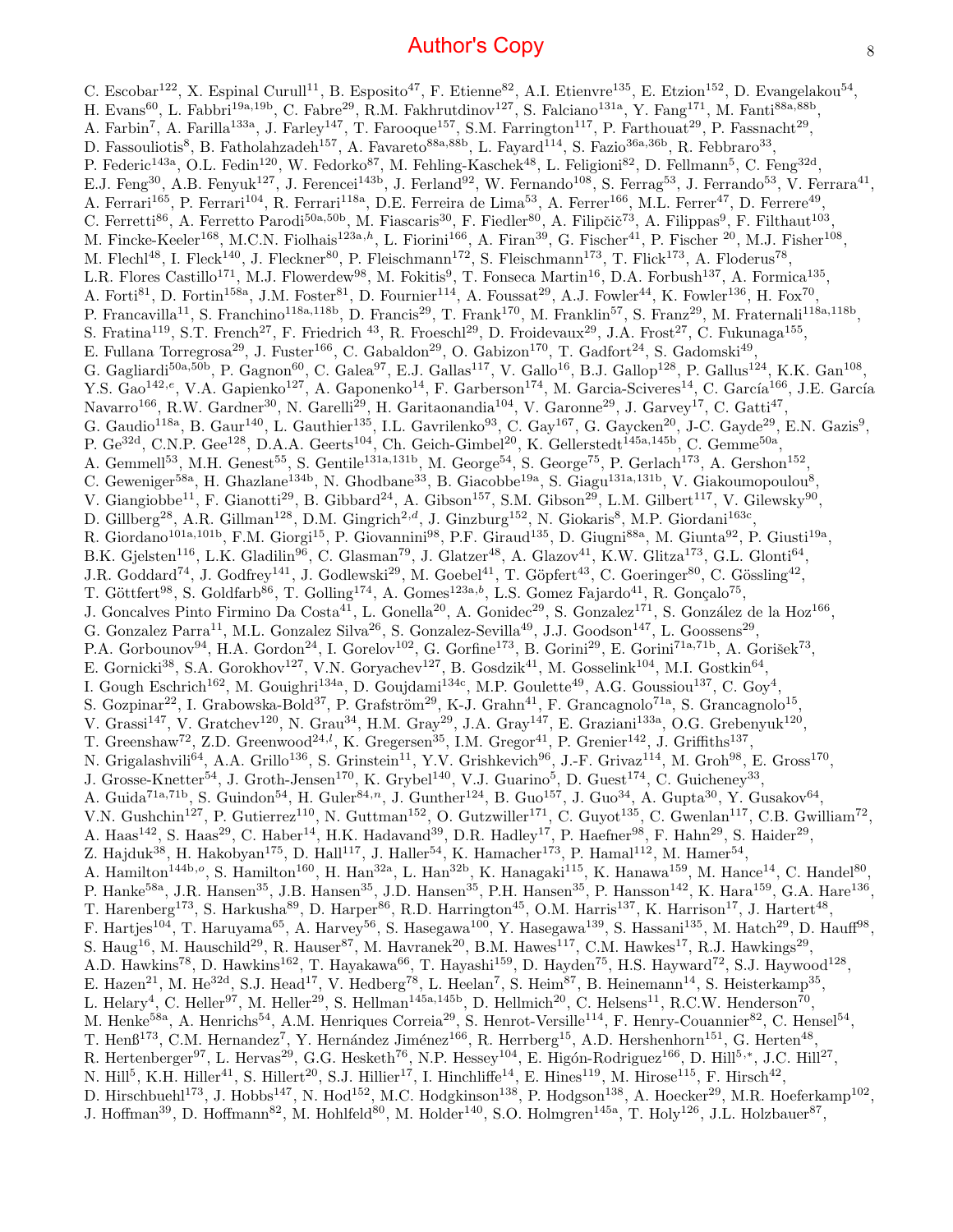Y. Homma<sup>66</sup>, T.M. Hong<sup>119</sup>, L. Hooft van Huysduynen<sup>107</sup>, T. Horazdovsky<sup>126</sup>, C. Horn<sup>142</sup>, S. Horner<sup>48</sup>, J-Y. Hostachy<sup>55</sup>, S. Hou<sup>150</sup>, M.A. Houlden<sup>72</sup>, A. Hoummada<sup>134a</sup>, J. Howarth<sup>81</sup>, D.F. Howell<sup>117</sup>, I. Hristova <sup>15</sup>, J. Hrivnac<sup>114</sup>, I. Hruska<sup>124</sup>, T. Hryn'ova<sup>4</sup>, P.J. Hsu<sup>80</sup>, S.-C. Hsu<sup>14</sup>, G.S. Huang<sup>110</sup>, Z. Hubacek<sup>126</sup>, F. Hubaut<sup>82</sup>, F. Huegging<sup>20</sup>, A. Huettmann<sup>41</sup>, T.B. Huffman<sup>117</sup>, E.W. Hughes<sup>34</sup>, G. Hughes<sup>70</sup>, R.E. Hughes-Jones<sup>81</sup>, M. Huhtinen<sup>29</sup>, P. Hurst<sup>57</sup>, M. Hurwitz<sup>14</sup>, U. Husemann<sup>41</sup>, N. Huseynov<sup>64,p</sup>, J. Huston<sup>87</sup>, J. Huth<sup>57</sup>, G. Iacobucci<sup>49</sup>, G. Iakovidis<sup>9</sup>, M. Ibbotson<sup>81</sup>, I. Ibragimov<sup>140</sup>, R. Ichimiya<sup>66</sup>, L. Iconomidou-Fayard<sup>114</sup>, J. Idarraga<sup>114</sup>, P. Iengo<sup>101a</sup>, O. Igonkina<sup>104</sup>, Y. Ikegami<sup>65</sup>, M. Ikeno<sup>65</sup>, Y. Ilchenko<sup>39</sup>, D. Iliadis<sup>153</sup>, N. Ilic<sup>157</sup>, M. Imori<sup>154</sup>, T. Ince<sup>20</sup>, J. Inigo-Golfin<sup>29</sup>, P. Ioannou<sup>8</sup>, M. Iodice<sup>133a</sup>, V. Ippolito<sup>131a,131b</sup>, A. Irles Quiles<sup>166</sup>, C. Isaksson<sup>165</sup>, A. Ishikawa<sup>66</sup>, M. Ishino<sup>67</sup>, R. Ishmukhametov<sup>39</sup>, C. Issever<sup>117</sup>, S. Istin<sup>18a</sup>, A.V. Ivashin<sup>127</sup>, W. Iwanski<sup>38</sup>, H. Iwasaki<sup>65</sup>, J.M. Izen<sup>40</sup>, V. Izzo<sup>101a</sup>, B. Jackson<sup>119</sup>, J.N. Jackson<sup>72</sup>, P. Jackson<sup>142</sup>, M.R. Jaekel<sup>29</sup>, V. Jain<sup>60</sup>, K. Jakobs<sup>48</sup>, S. Jakobsen<sup>35</sup>, J. Jakubek<sup>126</sup>, D.K. Jana<sup>110</sup>, E. Jankowski<sup>157</sup>, E. Jansen<sup>76</sup>, H. Jansen<sup>29</sup>, A. Jantsch<sup>98</sup>, M. Janus<sup>20</sup>, G. Jarlskog<sup>78</sup>, L. Jeanty<sup>57</sup>, K. Jelen<sup>37</sup>, I. Jen-La Plante<sup>30</sup>, P. Jenni<sup>29</sup>, A. Jeremie<sup>4</sup>, P. Jež<sup>35</sup>, S. Jézéquel<sup>4</sup>, M.K. Jha<sup>19a</sup>, H. Ji<sup>171</sup>, W. Ji<sup>80</sup>, J. Jia<sup>147</sup>, Y. Jiang<sup>32b</sup>, M. Jimenez Belenguer<sup>41</sup>, G. Jin<sup>32b</sup>, S. Jin<sup>32a</sup>, O. Jinnouchi<sup>156</sup>, M.D. Joergensen<sup>35</sup>, D. Joffe<sup>39</sup>, L.G. Johansen<sup>13</sup>, M. Johansen<sup>145a,145b</sup>, K.E. Johansson<sup>145a</sup>, P. Johansson<sup>138</sup>, S. Johnert<sup>41</sup>, K.A. Johns<sup>6</sup>, K. Jon-And<sup>145a,145b</sup>, G. Jones<sup>117</sup>, R.W.L. Jones<sup>70</sup>, T.W. Jones<sup>76</sup>, T.J. Jones<sup>72</sup>, O. Jonsson<sup>29</sup>, C. Joram<sup>29</sup>, P.M. Jorge<sup>123a</sup>, J. Joseph<sup>14</sup>, J. Jovicevic<sup>146</sup>, T. Jovin<sup>12b</sup>, X. Ju<sup>171</sup>, C.A. Jung<sup>42</sup>, R.M. Jungst<sup>29</sup>, V. Juranek<sup>124</sup>, P. Jussel<sup>61</sup>, A. Juste Rozas<sup>11</sup>, V.V. Kabachenko<sup>127</sup>, S. Kabana<sup>16</sup>, M. Kaci<sup>166</sup>, A. Kaczmarska<sup>38</sup>, P. Kadlecik<sup>35</sup>, M. Kado<sup>114</sup>, H. Kagan<sup>108</sup>, M. Kagan<sup>57</sup>, S. Kaiser<sup>98</sup>, E. Kajomovitz<sup>151</sup>, S. Kalinin<sup>173</sup>, L.V. Kalinovskaya<sup>64</sup>, S. Kama<sup>39</sup>, N. Kanaya<sup>154</sup>, M. Kaneda<sup>29</sup>, S. Kaneti<sup>27</sup>, T. Kanno<sup>156</sup>, V.A. Kantserov<sup>95</sup>, J. Kanzaki<sup>65</sup>, B. Kaplan<sup>174</sup>, A. Kapliy<sup>30</sup>, J. Kaplon<sup>29</sup>, D. Kar<sup>43</sup>, M. Karagounis<sup>20</sup>, M. Karagoz<sup>117</sup>, M. Karnevskiy<sup>41</sup>, K. Karr<sup>5</sup>, V. Kartvelishvili<sup>70</sup>, A.N. Karyukhin<sup>127</sup>, L. Kashif<sup>171</sup>, G. Kasieczka<sup>58b</sup>, R.D. Kass<sup>108</sup>, A. Kastanas<sup>13</sup>, M. Kataoka<sup>4</sup>, Y. Kataoka<sup>154</sup>, E. Katsoufis<sup>9</sup>, J. Katzy<sup>41</sup>, V. Kaushik<sup>6</sup>, K. Kawagoe<sup>66</sup>, T. Kawamoto<sup>154</sup>, G. Kawamura<sup>80</sup>, M.S. Kayl<sup>104</sup>, V.A. Kazanin<sup>106</sup>, M.Y. Kazarinov<sup>64</sup>, R. Keeler<sup>168</sup>, R. Kehoe<sup>39</sup>, M. Keil<sup>54</sup>, G.D. Kekelidze<sup>64</sup>, J. Kennedy<sup>97</sup>, C.J. Kenney<sup>142</sup>, M. Kenyon<sup>53</sup>, O. Kepka<sup>124</sup>, N. Kerschen<sup>29</sup>, B.P. Kerševan<sup>73</sup>, S. Kersten<sup>173</sup>, K. Kessoku<sup>154</sup>, J. Keung<sup>157</sup>, F. Khalil-zada<sup>10</sup>, H. Khandanyan<sup>164</sup>, A. Khanov<sup>111</sup>, D. Kharchenko<sup>64</sup>, A. Khodinov<sup>95</sup>, A.G. Kholodenko<sup>127</sup>, A. Khomich<sup>58a</sup>, T.J. Khoo<sup>27</sup>, G. Khoriauli<sup>20</sup>, A. Khoroshilov<sup>173</sup>, N. Khovanskiy<sup>64</sup>, V. Khovanskiy<sup>94</sup>, E. Khramov<sup>64</sup>, J. Khubua<sup>51b</sup>, H. Kim<sup>145a,145b</sup>, M.S. Kim<sup>2</sup>, S.H. Kim<sup>159</sup>, N. Kimura<sup>169</sup>, O. Kind<sup>15</sup>, B.T. King<sup>72</sup>, M. King<sup>66</sup>, R.S.B. King<sup>117</sup>, J. Kirk<sup>128</sup>, L.E. Kirsch<sup>22</sup>, A.E. Kiryunin<sup>98</sup>, T. Kishimoto<sup>66</sup>, D. Kisielewska<sup>37</sup>, T. Kittelmann<sup>122</sup>, A.M. Kiver<sup>127</sup>, E. Kladiva<sup>143b</sup>, J. Klaiber-Lodewigs<sup>42</sup>, M. Klein<sup>72</sup>, U. Klein<sup>72</sup>, K. Kleinknecht<sup>80</sup>, M. Klemetti<sup>84</sup>, A. Klier<sup>170</sup>, P. Klimek<sup>145a,145b</sup>, A. Klimentov<sup>24</sup>, R. Klingenberg<sup>42</sup>, J.A. Klinger<sup>81</sup>, E.B. Klinkby<sup>35</sup>, T. Klioutchnikova<sup>29</sup>, P.F. Klok<sup>103</sup>, S. Klous<sup>104</sup>, E.-E. Kluge<sup>58a</sup>, T. Kluge<sup>72</sup>, P. Kluit<sup>104</sup>, S. Kluth<sup>98</sup>, N.S. Knecht<sup>157</sup>, E. Kneringer<sup>61</sup>, J. Knobloch<sup>29</sup>, E.B.F.G. Knoops<sup>82</sup>, A. Knue<sup>54</sup>, B.R. Ko<sup>44</sup>, T. Kobayashi<sup>154</sup>, M. Kobel<sup>43</sup>, M. Kocian<sup>142</sup>, P. Kodys<sup>125</sup>, K. Köneke<sup>29</sup>, A.C. König<sup>103</sup>, S. Koenig<sup>80</sup>, L. Köpke<sup>80</sup>, F. Koetsveld<sup>103</sup>, P. Koevesarki<sup>20</sup>, T. Koffas<sup>28</sup>, E. Koffeman<sup>104</sup>, L.A. Kogan<sup>117</sup>, F. Kohn<sup>54</sup>, Z. Kohout<sup>126</sup>, T. Kohriki<sup>65</sup>, T. Koi<sup>142</sup>, T. Kokott<sup>20</sup>, G.M. Kolachev<sup>106</sup>, H. Kolanoski<sup>15</sup>, V. Kolesnikov<sup>64</sup>, I. Koletsou<sup>88a</sup>, J. Koll<sup>87</sup>, M. Kollefrath<sup>48</sup>, S.D. Kolya<sup>81</sup>, A.A. Komar<sup>93</sup>, Y. Komori<sup>154</sup>, T. Kondo<sup>65</sup>, T. Kono<sup>41,q</sup>, A.I. Kononov<sup>48</sup>, R. Konoplich<sup>107,r</sup>, N. Konstantinidis<sup>76</sup>, A. Kootz<sup>173</sup>, S. Koperny<sup>37</sup>, K. Korcyl<sup>38</sup>, K. Kordas<sup>153</sup>, V. Koreshev<sup>127</sup>, A. Korn<sup>117</sup>, A. Korol<sup>106</sup>, I. Korolkov<sup>11</sup>, E.V. Korolkova<sup>138</sup>, V.A. Korotkov<sup>127</sup>, O. Kortner<sup>98</sup>, S. Kortner<sup>98</sup>, V.V. Kostyukhin<sup>20</sup>, M.J. Kotamäki<sup>29</sup>, S. Kotov<sup>98</sup>, V.M. Kotov<sup>64</sup>, A. Kotwal<sup>44</sup>, C. Kourkoumelis<sup>8</sup>, V. Kouskoura<sup>153</sup>, A. Koutsman<sup>158a</sup>, R. Kowalewski<sup>168</sup>, T.Z. Kowalski<sup>37</sup>, W. Kozanecki<sup>135</sup>, A.S. Kozhin<sup>127</sup>, V. Kral<sup>126</sup>, V.A. Kramarenko<sup>96</sup>, G. Kramberger<sup>73</sup>, M.W. Krasny<sup>77</sup>, A. Krasznahorkay<sup>107</sup>, J. Kraus<sup>87</sup>, J.K. Kraus<sup>20</sup>, A. Kreisel<sup>152</sup>, F. Krejci<sup>126</sup>, J. Kretzschmar<sup>72</sup>, N. Krieger<sup>54</sup>, P. Krieger<sup>157</sup>, K. Kroeninger<sup>54</sup>, H. Kroha<sup>98</sup>, J. Kroll<sup>119</sup>, J. Kroseberg<sup>20</sup>, J. Krstic<sup>12a</sup>, U. Kruchonak<sup>64</sup>, H. Krüger<sup>20</sup>, T. Kruker<sup>16</sup>, N. Krumnack<sup>63</sup>, Z.V. Krumshteyn<sup>64</sup>, A. Kruth<sup>20</sup>, T. Kubota<sup>85</sup>, S. Kuday<sup>3a</sup>, S. Kuehn<sup>48</sup>, A. Kugel<sup>58c</sup>, T. Kuhl<sup>41</sup>, D. Kuhn<sup>61</sup>, V. Kukhtin<sup>64</sup>, Y. Kulchitsky<sup>89</sup>, S. Kuleshov<sup>31b</sup>, C. Kummer<sup>97</sup>, M. Kuna<sup>77</sup>, N. Kundu<sup>117</sup>, J. Kunkle<sup>119</sup>, A. Kupco<sup>124</sup>, H. Kurashige<sup>66</sup>, M. Kurata<sup>159</sup>, Y.A. Kurochkin<sup>89</sup>, V. Kus<sup>124</sup>, E.S. Kuwertz<sup>146</sup>, M. Kuze<sup>156</sup>, J. Kvita<sup>141</sup>, R. Kwee<sup>15</sup>, A. La Rosa<sup>49</sup>, L. La Rotonda<sup>36a,36b</sup>, L. Labarga<sup>79</sup>, J. Labbe<sup>4</sup>, S. Lablak<sup>134a</sup>, C. Lacasta<sup>166</sup>, F. Lacava<sup>131a,131b</sup>, H. Lacker<sup>15</sup>, D. Lacour<sup>77</sup>, V.R. Lacuesta<sup>166</sup>, E. Ladygin<sup>64</sup>, R. Lafaye<sup>4</sup>, B. Laforge<sup>77</sup>, T. Lagouri<sup>79</sup>, S. Lai<sup>48</sup>, E. Laisne<sup>55</sup>, M. Lamanna<sup>29</sup>, C.L. Lampen<sup>6</sup>, W. Lampl<sup>6</sup>, E. Lancon<sup>135</sup>, U. Landgraf<sup>48</sup>, M.P.J. Landon<sup>74</sup>, J.L. Lane<sup>81</sup>, C. Lange<sup>41</sup>, A.J. Lankford<sup>162</sup>, F. Lanni<sup>24</sup>, K. Lantzsch<sup>173</sup>, S. Laplace<sup>77</sup>, C. Lapoire<sup>20</sup>, J.F. Laporte<sup>135</sup>, T. Lari<sup>88a</sup>, A.V. Larionov <sup>127</sup>, A. Larner<sup>117</sup>, C. Lasseur<sup>29</sup>, M. Lassnig<sup>29</sup>, P. Laurelli<sup>47</sup>, V. Lavorini<sup>36a,36b</sup>, W. Lavrijsen<sup>14</sup>, P. Laycock<sup>72</sup>, A.B. Lazarev<sup>64</sup>, O. Le Dortz<sup>77</sup>, E. Le Guirriec<sup>82</sup>, C. Le Maner<sup>157</sup>, E. Le Menedeu<sup>9</sup>, C. Lebel<sup>92</sup>, T. LeCompte<sup>5</sup>, F. Ledroit-Guillon<sup>55</sup>, H. Lee<sup>104</sup>, J.S.H. Lee<sup>115</sup>, S.C. Lee<sup>150</sup>, L. Lee<sup>174</sup>, M. Lefebvre<sup>168</sup>, M. Legendre<sup>135</sup>, A. Leger<sup>49</sup>, B.C. LeGeyt<sup>119</sup>, F. Legger<sup>97</sup>, C. Leggett<sup>14</sup>, M. Lehmacher<sup>20</sup>, G. Lehmann Miotto<sup>29</sup>, X. Lei<sup>6</sup>, M.A.L. Leite<sup>23d</sup>, R. Leitner<sup>125</sup>, D. Lellouch<sup>170</sup>, M. Leltchouk<sup>34</sup>, B. Lemmer<sup>54</sup>, V. Lendermann<sup>58a</sup>, K.J.C. Leney<sup>144b</sup>, T. Lenz<sup>104</sup>, G. Lenzen<sup>173</sup>, B. Lenzi<sup>29</sup>, K. Leonhardt<sup>43</sup>, S. Leontsinis<sup>9</sup>,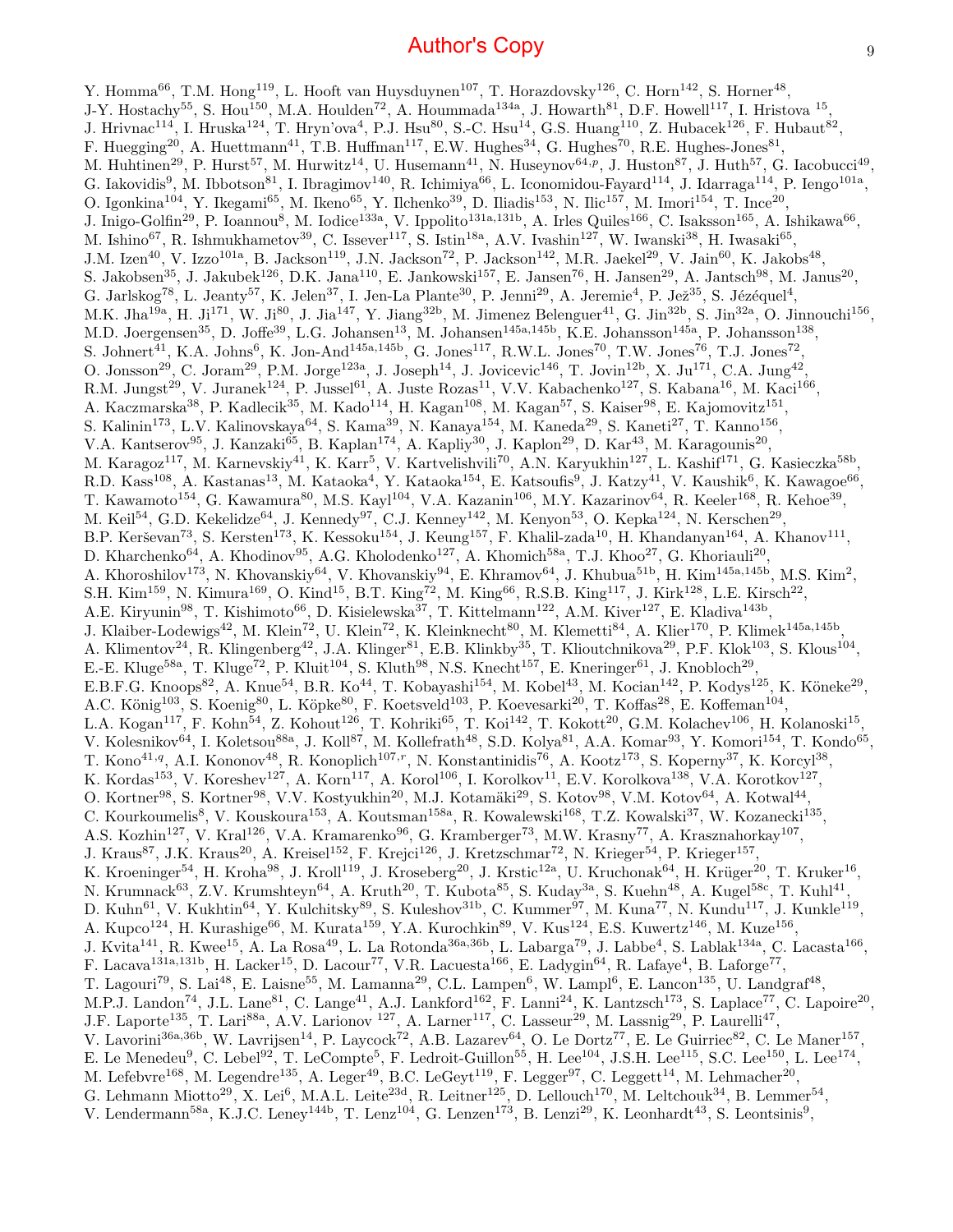C. Leroy<sup>92</sup>, J-R. Lessard<sup>168</sup>, J. Lesser<sup>145a</sup>, C.G. Lester<sup>27</sup>, A. Leung Fook Cheong<sup>171</sup>, J. Levêque<sup>4</sup>, D. Levin<sup>86</sup>, L.J. Levinson<sup>170</sup>, M.S. Levitski<sup>127</sup>, A. Lewis<sup>117</sup>, G.H. Lewis<sup>107</sup>, A.M. Leyko<sup>20</sup>, M. Leyton<sup>15</sup>, B. Li<sup>82</sup>, H. Li<sup>171,s</sup>, S. Li<sup>32b,t</sup>, X. Li<sup>86</sup>, Z. Liang<sup>117,u</sup>, H. Liao<sup>33</sup>, B. Liberti<sup>132a</sup>, P. Lichard<sup>29</sup>, M. Lichtnecker<sup>97</sup>, K. Lie<sup>164</sup>, W. Liebig<sup>13</sup>, R. Lifshitz<sup>151</sup>, C. Limbach<sup>20</sup>, A. Limosani<sup>85</sup>, M. Limper<sup>62</sup>, S.C. Lin<sup>150,</sup><sup>v</sup>, F. Linde<sup>104</sup>, J.T. Linnemann<sup>87</sup>, E. Lipeles<sup>119</sup>, L. Lipinsky<sup>124</sup>, A. Lipniacka<sup>13</sup>, T.M. Liss<sup>164</sup>, D. Lissauer<sup>24</sup>, A. Lister<sup>49</sup>, A.M. Litke<sup>136</sup>, C. Liu<sup>28</sup>, D. Liu<sup>150</sup>, H. Liu<sup>86</sup>, J.B. Liu<sup>86</sup>, M. Liu<sup>32b</sup>, Y. Liu<sup>32b</sup>, M. Livan<sup>118a,118b</sup>, S.S.A. Livermore<sup>117</sup>, A. Lleres<sup>55</sup>, J. Llorente Merino<sup>79</sup>, S.L. Lloyd<sup>74</sup>, E. Lobodzinska<sup>41</sup>, P. Loch<sup>6</sup>, W.S. Lockman<sup>136</sup>, T. Loddenkoetter<sup>20</sup>, F.K. Loebinger<sup>81</sup>, A. Loginov<sup>174</sup>, C.W. Loh<sup>167</sup>, T. Lohse<sup>15</sup>, K. Lohwasser<sup>48</sup>, M. Lokajicek<sup>124</sup>, J. Loken <sup>117</sup>, V.P. Lombardo<sup>4</sup>, R.E. Long<sup>70</sup>, L. Lopes<sup>123a</sup>, D. Lopez Mateos<sup>57</sup>, J. Lorenz<sup>97</sup>, N. Lorenzo Martinez<sup>114</sup>, M. Losada<sup>161</sup>, P. Loscutoff<sup>14</sup>, F. Lo Sterzo<sup>131a,131b</sup>, M.J. Losty<sup>158a</sup>, X. Lou<sup>40</sup>, A. Lounis<sup>114</sup>, K.F. Loureiro<sup>161</sup>, J. Love<sup>21</sup>, P.A. Love<sup>70</sup>, A.J. Lowe<sup>142,e</sup>, F. Lu<sup>32a</sup>, H.J. Lubatti<sup>137</sup>, C. Luci<sup>131a,131b</sup>, A. Lucotte<sup>55</sup>, A. Ludwig<sup>43</sup>, D. Ludwig<sup>41</sup>, I. Ludwig<sup>48</sup>, J. Ludwig<sup>48</sup>, F. Luehring<sup>60</sup>, G. Luijckx<sup>104</sup>, D. Lumb<sup>48</sup>, L. Luminari<sup>131a</sup>, E. Lund<sup>116</sup>, B. Lund-Jensen<sup>146</sup>, B. Lundberg<sup>78</sup>, J. Lundberg<sup>145a,145b</sup>, J. Lundquist<sup>35</sup>, M. Lungwitz<sup>80</sup>, G. Lutz<sup>98</sup>, D. Lynn<sup>24</sup>, J. Lys<sup>14</sup>, E. Lytken<sup>78</sup>, H. Ma<sup>24</sup>, L.L. Ma<sup>171</sup>, J.A. Macana Goia<sup>92</sup>, G. Maccarrone<sup>47</sup>, A. Macchiolo<sup>98</sup>, B. Maček<sup>73</sup>, J. Machado Miguens<sup>123a</sup>, R. Mackeprang<sup>35</sup>, R.J. Madaras<sup>14</sup>, W.F. Mader<sup>43</sup>, R. Maenner<sup>58c</sup>, T. Maeno<sup>24</sup>, P. Mättig<sup>173</sup>, S. Mättig<sup>41</sup>, L. Magnoni<sup>29</sup>, E. Magradze<sup>54</sup>, Y. Mahalalel<sup>152</sup>, K. Mahboubi<sup>48</sup>, G. Mahout<sup>17</sup>, C. Maiani<sup>131a,131b</sup>, C. Maidantchik<sup>23a</sup>, A. Maio<sup>123a,b</sup>, S. Majewski<sup>24</sup>, Y. Makida<sup>65</sup>, N. Makovec<sup>114</sup>, P. Mal<sup>135</sup>, B. Malaescu<sup>29</sup>, Pa. Malecki<sup>38</sup>, P. Malecki<sup>38</sup>, V.P. Maleev<sup>120</sup>, F. Malek<sup>55</sup>, U. Mallik<sup>62</sup>, D. Malon<sup>5</sup>, C. Malone<sup>142</sup>, S. Maltezos<sup>9</sup>, V. Malyshev<sup>106</sup>, S. Malyukov<sup>29</sup>, R. Mameghani<sup>97</sup>, J. Mamuzic<sup>12b</sup>, A. Manabe<sup>65</sup>, L. Mandelli<sup>88a</sup>, I. Mandić<sup>73</sup>, R. Mandrysch<sup>15</sup>, J. Maneira<sup>123a</sup>, P.S. Mangeard<sup>87</sup>, L. Manhaes de Andrade Filho<sup>23a</sup>, I.D. Manjavidze<sup>64</sup>, A. Mann<sup>54</sup>, P.M. Manning<sup>136</sup>, A. Manousakis-Katsikakis<sup>8</sup>, B. Mansoulie<sup>135</sup>, A. Manz<sup>98</sup>, A. Mapelli<sup>29</sup>, L. Mapelli<sup>29</sup>, L. March <sup>79</sup>, J.F. Marchand<sup>28</sup>, F. Marchese<sup>132a,132b</sup>, G. Marchiori<sup>77</sup>, M. Marcisovsky<sup>124</sup>, C.P. Marino<sup>168</sup>, F. Marroquim<sup>23a</sup>, R. Marshall<sup>81</sup>, Z. Marshall<sup>29</sup>, F.K. Martens<sup>157</sup>, S. Marti-Garcia<sup>166</sup>, A.J. Martin<sup>174</sup>, B. Martin<sup>29</sup>, B. Martin<sup>87</sup>, F.F. Martin<sup>119</sup>, J.P. Martin<sup>92</sup>, Ph. Martin<sup>55</sup>, T.A. Martin<sup>17</sup>, V.J. Martin<sup>45</sup>, B. Martin dit Latour<sup>49</sup>, S. Martin-Haugh<sup>148</sup>, M. Martinez<sup>11</sup>, V. Martinez Outschoorn<sup>57</sup>, A.C. Martyniuk<sup>168</sup>, M. Marx<sup>81</sup>, F. Marzano<sup>131a</sup>, A. Marzin<sup>110</sup>, L. Masetti<sup>80</sup>, T. Mashimo<sup>154</sup>, R. Mashinistov<sup>93</sup>, J. Masik<sup>81</sup>, A.L. Maslennikov<sup>106</sup>, I. Massa<sup>19a,19b</sup>, G. Massaro<sup>104</sup>, N. Massol<sup>4</sup>, P. Mastrandrea<sup>131a,131b</sup>, A. Mastroberardino<sup>36a,36b</sup>, T. Masubuchi<sup>154</sup>, P. Matricon<sup>114</sup>, H. Matsumoto<sup>154</sup>, H. Matsunaga<sup>154</sup>, T. Matsushita<sup>66</sup>, C. Mattravers<sup>117,c</sup>, J.M. Maugain<sup>29</sup>, J. Maurer<sup>82</sup>, S.J. Maxfield<sup>72</sup>, D.A. Maximov<sup>106, f</sup>, E.N. May<sup>5</sup>, A. Mayne<sup>138</sup>, R. Mazini<sup>150</sup>, M. Mazur<sup>20</sup>, M. Mazzanti<sup>88a</sup> , S.P. Mc Kee<sup>86</sup>, A. McCarn<sup>164</sup>, R.L. McCarthy<sup>147</sup>, T.G. McCarthy<sup>28</sup>, N.A. McCubbin<sup>128</sup>, K.W. McFarlane<sup>56</sup>, J.A. Mcfayden<sup>138</sup>, H. McGlone<sup>53</sup>, G. Mchedlidze<sup>51b</sup>, R.A. McLaren<sup>29</sup>, T. Mclaughlan<sup>17</sup>, S.J. McMahon<sup>128</sup>, R.A. McPherson<sup>168,j</sup>, A. Meade<sup>83</sup>, J. Mechnich<sup>104</sup>, M. Mechtel<sup>173</sup>, M. Medinnis<sup>41</sup>, R. Meera-Lebbai<sup>110</sup>, T. Meguro<sup>115</sup>, R. Mehdiyev<sup>92</sup>, S. Mehlhase<sup>35</sup>, A. Mehta<sup>72</sup>, K. Meier<sup>58a</sup>, B. Meirose<sup>78</sup>, C. Melachrinos<sup>30</sup>, B.R. Mellado Garcia<sup>171</sup>, L. Mendoza Navas<sup>161</sup>, Z. Meng<sup>150,s</sup>, A. Mengarelli<sup>19a,19b</sup>, S. Menke<sup>98</sup>, C. Menot<sup>29</sup>, E. Meoni<sup>11</sup>, K.M. Mercurio<sup>57</sup>, P. Mermod<sup>49</sup>, L. Merola<sup>101a,101b</sup>, C. Meroni<sup>88a</sup>, F.S. Merritt<sup>30</sup>, H. Merritt<sup>108</sup>, A. Messina<sup>29</sup>, J. Metcalfe<sup>102</sup>, A.S. Mete<sup>63</sup>, C. Meyer<sup>80</sup>, C. Meyer<sup>30</sup>, J-P. Meyer<sup>135</sup>, J. Meyer<sup>172</sup>, J. Meyer<sup>54</sup>, T.C. Meyer<sup>29</sup>, W.T. Meyer<sup>63</sup>, J. Miao<sup>32d</sup>, S. Michal<sup>29</sup>, L. Micu<sup>25a</sup>, R.P. Middleton<sup>128</sup>, S. Migas<sup>72</sup>, L. Mijović<sup>41</sup>, G. Mikenberg<sup>170</sup>, M. Mikestikova<sup>124</sup>, M. Mikuž<sup>73</sup>, D.W. Miller<sup>30</sup>, R.J. Miller<sup>87</sup>, W.J. Mills<sup>167</sup>, C. Mills<sup>57</sup>, A. Milov<sup>170</sup>, D.A. Milstead<sup>145a,145b</sup>, D. Milstein<sup>170</sup>, A.A. Minaenko<sup>127</sup>, M. Miñano Moya<sup>166</sup>, I.A. Minashvili<sup>64</sup>, A.I. Mincer<sup>107</sup>, B. Mindur<sup>37</sup>, M. Mineev<sup>64</sup>, Y. Ming<sup>171</sup>, L.M. Mir<sup>11</sup>, G. Mirabelli<sup>131a</sup>, L. Miralles Verge<sup>11</sup>, A. Misiejuk<sup>75</sup>, J. Mitrevski<sup>136</sup>, G.Y. Mitrofanov<sup>127</sup>, V.A. Mitsou<sup>166</sup>, S. Mitsui<sup>65</sup>, P.S. Miyagawa<sup>138</sup>, K. Miyazaki<sup>66</sup>, J.U. Mjörnmark<sup>78</sup>, T. Moa<sup>145a,145b</sup>, P. Mockett<sup>137</sup>, S. Moed<sup>57</sup>, V. Moeller<sup>27</sup>, K. Mönig<sup>41</sup>, N. Möser<sup>20</sup>, S. Mohapatra<sup>147</sup>, W. Mohr<sup>48</sup>, S. Mohrdieck-Möck<sup>98</sup>, A.M. Moisseev<sup>127,\*</sup>, R. Moles-Valls<sup>166</sup>, J. Molina-Perez<sup>29</sup>, J. Monk<sup>76</sup>, E. Monnier<sup>82</sup>, S. Montesano<sup>88a,88b</sup>, F. Monticelli<sup>69</sup>, S. Monzani<sup>19a,19b</sup>, R.W. Moore<sup>2</sup>, G.F. Moorhead<sup>85</sup>, C. Mora Herrera<sup>49</sup>, A. Moraes<sup>53</sup>, N. Morange<sup>135</sup>, J. Morel<sup>54</sup>, G. Morello<sup>36a,36b</sup>, D. Moreno<sup>80</sup>, M. Moreno Llácer<sup>166</sup>, P. Morettini<sup>50a</sup>, M. Morgenstern<sup>43</sup>, M. Morii<sup>57</sup>, J. Morin<sup>74</sup>, A.K. Morley<sup>29</sup>, G. Mornacchi<sup>29</sup>, S.V. Morozov<sup>95</sup>, J.D. Morris<sup>74</sup>, L. Morvaj<sup>100</sup>, H.G. Moser<sup>98</sup>, M. Mosidze<sup>51b</sup>, J. Moss<sup>108</sup>, R. Mount<sup>142</sup>, E. Mountricha<sup>9,*w*</sup>, S.V. Mouraviev<sup>93</sup>, E.J.W. Moyse<sup>83</sup>, M. Mudrinic<sup>12b</sup>, F. Mueller<sup>58a</sup>, J. Mueller<sup>122</sup>, K. Mueller<sup>20</sup>, T.A. Müller<sup>97</sup>, T. Mueller<sup>80</sup>, D. Muenstermann<sup>29</sup>, A. Muir<sup>167</sup>, Y. Munwes<sup>152</sup>, W.J. Murray<sup>128</sup>, I. Mussche<sup>104</sup>, E. Musto<sup>101a,101b</sup>, A.G. Myagkov<sup>127</sup>, M. Myska<sup>124</sup>, J. Nadal<sup>11</sup>, K. Nagai<sup>159</sup>, K. Nagano<sup>65</sup>, A. Nagarkar<sup>108</sup>, Y. Nagasaka<sup>59</sup>, M. Nagel<sup>98</sup>, A.M. Nairz<sup>29</sup>, Y. Nakahama<sup>29</sup>, K. Nakamura<sup>154</sup>, T. Nakamura<sup>154</sup>, I. Nakano<sup>109</sup>, G. Nanava<sup>20</sup>, A. Napier<sup>160</sup>, R. Narayan<sup>58b</sup>, M. Nash<sup>76,c</sup>, N.R. Nation<sup>21</sup>, T. Nattermann<sup>20</sup>, T. Naumann<sup>41</sup>, G. Navarro<sup>161</sup>, H.A. Neal<sup>86</sup>, E. Nebot<sup>79</sup>, P.Yu. Nechaeva<sup>93</sup>, T.J. Neep<sup>81</sup>, A. Negri<sup>118a,118b</sup>, G. Negri<sup>29</sup>, S. Nektarijevic<sup>49</sup>, A. Nelson<sup>162</sup>, S. Nelson<sup>142</sup>, T.K. Nelson<sup>142</sup>, S. Nemecek<sup>124</sup>, P. Nemethy<sup>107</sup>, A.A. Nepomuceno<sup>23a</sup>, M. Nessi<sup>29,x</sup>, M.S. Neubauer<sup>164</sup>, A. Neusiedl<sup>80</sup>, R.M. Neves<sup>107</sup>, P. Nevski<sup>24</sup>, P.R. Newman<sup>17</sup>, V. Nguyen Thi Hong<sup>135</sup>, R.B. Nickerson<sup>117</sup>, R. Nicolaidou<sup>135</sup>, L. Nicolas<sup>138</sup>, B. Nicquevert<sup>29</sup>, F. Niedercorn<sup>114</sup>, J. Nielsen<sup>136</sup>, T. Niinikoski<sup>29</sup>, N. Nikiforou<sup>34</sup>,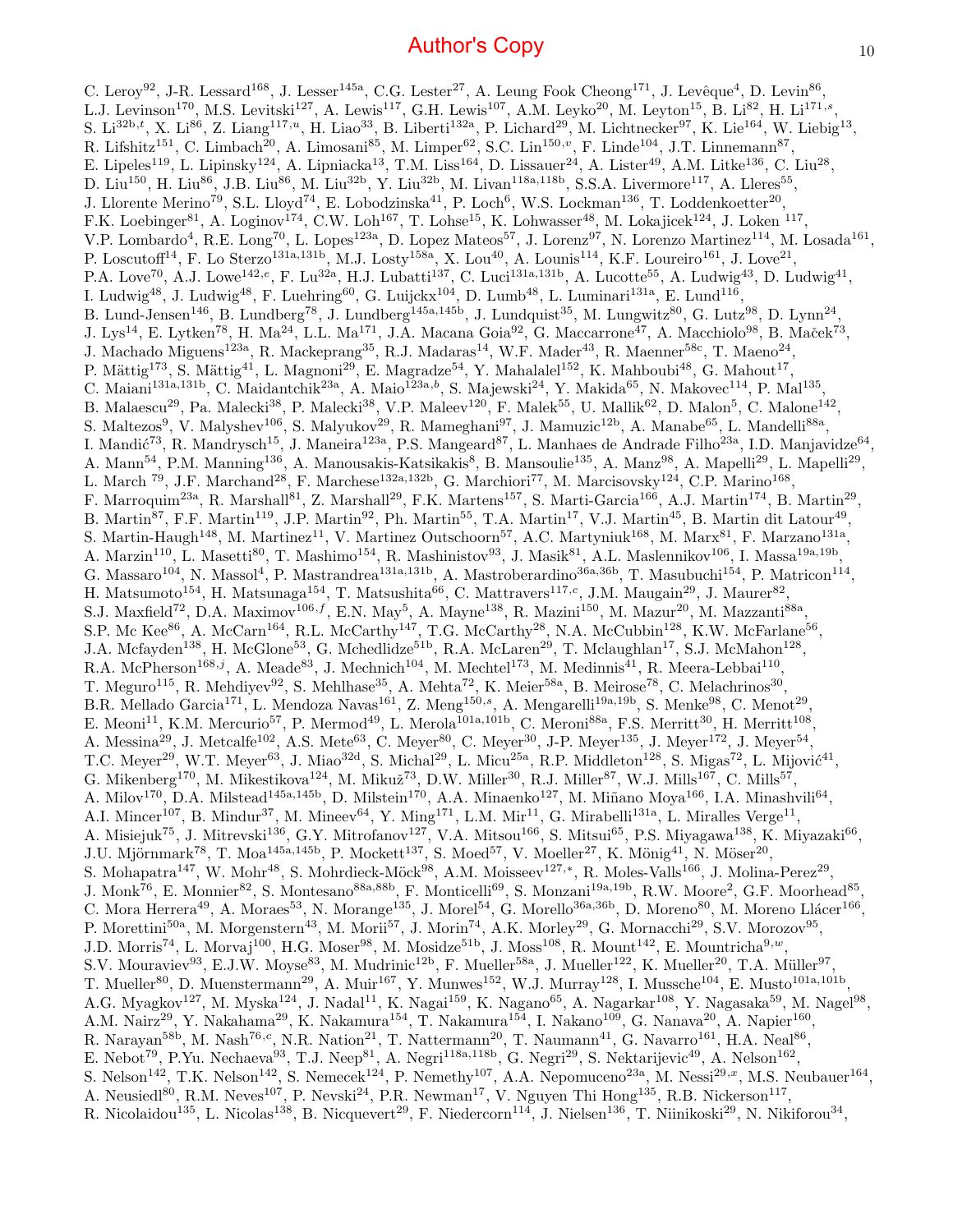A. Nikiforov<sup>15</sup>, V. Nikolaenko<sup>127</sup>, K. Nikolaev<sup>64</sup>, I. Nikolic-Audit<sup>77</sup>, K. Nikolics<sup>49</sup>, K. Nikolopoulos<sup>24</sup>, H. Nilsen<sup>48</sup>, P. Nilsson<sup>7</sup>, Y. Ninomiya <sup>154</sup>, A. Nisati<sup>131a</sup>, T. Nishiyama<sup>66</sup>, R. Nisius<sup>98</sup>, L. Nodulman<sup>5</sup>, M. Nomachi<sup>115</sup>, I. Nomidis<sup>153</sup>, M. Nordberg<sup>29</sup>, B. Nordkvist<sup>145a,145b</sup>, P.R. Norton<sup>128</sup>, J. Novakova<sup>125</sup>, M. Nozaki<sup>65</sup>, L. Nozka<sup>112</sup>, I.M. Nugent<sup>158a</sup>, A.-E. Nuncio-Quiroz<sup>20</sup>, G. Nunes Hanninger<sup>85</sup>, T. Nunnemann<sup>97</sup>, E. Nurse<sup>76</sup>, B.J. O'Brien<sup>45</sup>, S.W. O'Neale<sup>17,\*</sup>, D.C. O'Neil<sup>141</sup>, V. O'Shea<sup>53</sup>, L.B. Oakes<sup>97</sup>, F.G. Oakham<sup>28,d</sup>, H. Oberlack<sup>98</sup>, J. Ocariz<sup>77</sup>, A. Ochi<sup>66</sup>, S. Oda<sup>154</sup>, S. Odaka<sup>65</sup>, J. Odier<sup>82</sup>, H. Ogren<sup>60</sup>, A. Oh<sup>81</sup>, S.H. Oh<sup>44</sup>, C.C. Ohm<sup>145a,145b</sup>, T. Ohshima<sup>100</sup>, H. Ohshita<sup>139</sup>, T. Ohsugi<sup>177</sup>, S. Okada<sup>66</sup>, H. Okawa<sup>162</sup>, Y. Okumura<sup>100</sup>, T. Okuyama<sup>154</sup>, A. Olariu<sup>25a</sup>, M. Olcese<sup>50a</sup>, A.G. Olchevski<sup>64</sup>, S.A. Olivares Pino<sup>31a</sup>, M. Oliveira<sup>123a,h</sup>, D. Oliveira Damazio<sup>24</sup>, E. Oliver Garcia<sup>166</sup>, D. Olivito<sup>119</sup>, A. Olszewski<sup>38</sup>, J. Olszowska<sup>38</sup>, C. Omachi<sup>66</sup>, A. Onofre<sup>123a, y</sup>, P.U.E. Onyisi<sup>30</sup>, C.J. Oram<sup>158a</sup>, M.J. Oreglia<sup>30</sup>, Y. Oren<sup>152</sup>, D. Orestano<sup>133a,133b</sup>, I. Orlov<sup>106</sup>, C. Oropeza Barrera<sup>53</sup>, R.S. Orr<sup>157</sup>, B. Osculati<sup>50a,50b</sup>, R. Ospanov<sup>119</sup>, C. Osuna<sup>11</sup>, G. Otero y Garzon<sup>26</sup>, J.P. Ottersbach<sup>104</sup>, M. Ouchrif<sup>134d</sup>, E.A. Ouellette<sup>168</sup>, F. Ould-Saada<sup>116</sup>, A. Ouraou<sup>135</sup>, Q. Ouyang<sup>32a</sup>, A. Ovcharova<sup>14</sup>, M. Owen<sup>81</sup>, S. Owen<sup>138</sup>, V.E. Ozcan<sup>18a</sup>, N. Ozturk<sup>7</sup>, A. Pacheco Pages<sup>11</sup>, C. Padilla Aranda<sup>11</sup>, S. Pagan Griso<sup>14</sup>, E. Paganis<sup>138</sup>, F. Paige<sup>24</sup>, P. Pais<sup>83</sup>, K. Pajchel<sup>116</sup>, G. Palacino<sup>158b</sup>, C.P. Paleari<sup>6</sup>, S. Palestini<sup>29</sup>, D. Pallin<sup>33</sup>, A. Palma<sup>123a</sup>, J.D. Palmer<sup>17</sup>, Y.B. Pan<sup>171</sup>, E. Panagiotopoulou<sup>9</sup>, B. Panes<sup>31a</sup>, N. Panikashvili<sup>86</sup>, S. Panitkin<sup>24</sup>, D. Pantea<sup>25a</sup>, M. Panuskova<sup>124</sup>, V. Paolone<sup>122</sup>, A. Papadelis<sup>145a</sup>, Th.D. Papadopoulou<sup>9</sup>, A. Paramonov<sup>5</sup>, D. Paredes Hernandez<sup>33</sup>, W. Park<sup>24,z</sup>, M.A. Parker<sup>27</sup>, F. Parodi<sup>50a,50b</sup>, J.A. Parsons<sup>34</sup>, U. Parzefall<sup>48</sup>, E. Pasqualucci<sup>131a</sup>, S. Passaggio<sup>50a</sup>, A. Passeri<sup>133a</sup>, F. Pastore<sup>133a,133b</sup>, Fr. Pastore<sup>75</sup>, G. Pásztor <sup>49,aa</sup>, S. Pataraia<sup>173</sup>, N. Patel<sup>149</sup>, J.R. Pater<sup>81</sup>, S. Patricelli<sup>101a,101b</sup>, T. Pauly<sup>29</sup>, M. Pecsy<sup>143a</sup>, M.I. Pedraza Morales<sup>171</sup>, S.V. Peleganchuk<sup>106</sup>, H. Peng<sup>32b</sup>, R. Pengo<sup>29</sup>, B. Penning<sup>30</sup>, A. Penson<sup>34</sup>, J. Penwell<sup>60</sup>, M. Perantoni<sup>23a</sup>, K. Perez<sup>34,ab</sup>, T. Perez Cavalcanti<sup>41</sup>, E. Perez Codina<sup>11</sup>, M.T. Pérez García-Estañ<sup>166</sup>, V. Perez Reale<sup>34</sup>, L. Perini<sup>88a,88b</sup>, H. Pernegger<sup>29</sup>, R. Perrino<sup>71a</sup>, P. Perrodo<sup>4</sup>, S. Persembe<sup>3a</sup>, A. Perus<sup>114</sup>, V.D. Peshekhonov<sup>64</sup>, K. Peters<sup>29</sup>, B.A. Petersen<sup>29</sup>, J. Petersen<sup>29</sup>, T.C. Petersen<sup>35</sup>, E. Petit<sup>4</sup>, A. Petridis<sup>153</sup>, C. Petridou<sup>153</sup>, E. Petrolo<sup>131a</sup>, F. Petrucci<sup>133a,133b</sup>, D. Petschull<sup>41</sup>, M. Petteni<sup>141</sup>, R. Pezoa<sup>31b</sup>, A. Phan<sup>85</sup>, P.W. Phillips<sup>128</sup>, G. Piacquadio<sup>29</sup>, A. Picazio<sup>49</sup>, E. Piccaro<sup>74</sup>, M. Piccinini<sup>19a,19b</sup>, S.M. Piec<sup>41</sup>, R. Piegaia<sup>26</sup>, D.T. Pignotti<sup>108</sup>, J.E. Pilcher<sup>30</sup>, A.D. Pilkington<sup>81</sup>, J. Pina<sup>123a,b</sup>, M. Pinamonti<sup>163a,163c</sup>, A. Pinder<sup>117</sup>, J.L. Pinfold<sup>2</sup>, J. Ping<sup>32c</sup>, B. Pinto<sup>123a</sup>, O. Pirotte<sup>29</sup>, C. Pizio<sup>88a,88b</sup>, M. Plamondon<sup>168</sup>, M.-A. Pleier<sup>24</sup>, A.V. Pleskach<sup>127</sup>, A. Poblaguev<sup>24</sup>, S. Poddar<sup>58a</sup>, F. Podlyski<sup>33</sup>, L. Poggioli<sup>114</sup>, T. Poghosyan<sup>20</sup>, M. Pohl<sup>49</sup>, F. Polci<sup>55</sup>, G. Polesello<sup>118a</sup>, A. Policicchio<sup>36a,36b</sup>, A. Polini<sup>19a</sup>, J. Poll<sup>74</sup>, V. Polychronakos<sup>24</sup>, D.M. Pomarede<sup>135</sup>, D. Pomeroy<sup>22</sup>, K. Pommès<sup>29</sup>, L. Pontecorvo<sup>131a</sup>, B.G. Pope<sup>87</sup>, G.A. Popeneciu<sup>25a</sup>, D.S. Popovic<sup>12a</sup>, A. Poppleton<sup>29</sup>, X. Portell Bueso<sup>29</sup>, C. Posch<sup>21</sup>, G.E. Pospelov<sup>98</sup>, S. Pospisil<sup>126</sup>, I.N. Potrap<sup>98</sup>, C.J. Potter<sup>148</sup>, C.T. Potter<sup>113</sup>, G. Poulard<sup>29</sup>, J. Poveda<sup>171</sup>, V. Pozdnyakov<sup>64</sup>, R. Prabhu<sup>76</sup>, P. Pralavorio<sup>82</sup>, A. Pranko<sup>14</sup>, S. Prasad<sup>29</sup>, R. Pravahan<sup>7</sup>, S. Prell<sup>63</sup>, K. Pretzl<sup>16</sup>, L. Pribyl<sup>29</sup>, D. Price<sup>60</sup>, J. Price<sup>72</sup>, L.E. Price<sup>5</sup>, M.J. Price<sup>29</sup>, D. Prieur<sup>122</sup>, M. Primavera<sup>71a</sup>, K. Prokofiev<sup>107</sup>, F. Prokoshin<sup>31b</sup>, S. Protopopescu<sup>24</sup>, J. Proudfoot<sup>5</sup>, X. Prudent<sup>43</sup>, M. Przybycien<sup>37</sup>, H. Przysiezniak<sup>4</sup>, S. Psoroulas<sup>20</sup>, E. Ptacek<sup>113</sup>, E. Pueschel<sup>83</sup>, J. Purdham<sup>86</sup>, M. Purohit<sup>24,2</sup>, P. Puzo<sup>114</sup>, Y. Pylypchenko<sup>62</sup>, J. Qian<sup>86</sup>, Z. Qian<sup>82</sup>, Z. Qin<sup>41</sup>, A. Quadt<sup>54</sup>, D.R. Quarrie<sup>14</sup>, W.B. Quayle<sup>171</sup>, F. Quinonez<sup>31a</sup>, M. Raas<sup>103</sup>, V. Radescu<sup>58b</sup>, B. Radics<sup>20</sup>, P. Radloff<sup>113</sup>, T. Rador<sup>18a</sup>, F. Ragusa<sup>88a,88b</sup>, G. Rahal<sup>176</sup>, A.M. Rahimi<sup>108</sup>, D. Rahm<sup>24</sup>, S. Rajagopalan<sup>24</sup>, M. Rammensee<sup>48</sup>, M. Rammes<sup>140</sup>, A.S. Randle-Conde<sup>39</sup>, K. Randrianarivony<sup>28</sup>, P.N. Ratoff<sup>70</sup>, F. Rauscher<sup>97</sup>, T.C. Rave<sup>48</sup>, M. Raymond<sup>29</sup>, A.L. Read<sup>116</sup>, D.M. Rebuzzi<sup>118a,118b</sup>, A. Redelbach<sup>172</sup>, G. Redlinger<sup>24</sup>, R. Reece<sup>119</sup>, K. Reeves<sup>40</sup>, A. Reichold<sup>104</sup>, E. Reinherz-Aronis<sup>152</sup>, A. Reinsch<sup>113</sup>, I. Reisinger<sup>42</sup>, C. Rembser<sup>29</sup>, Z.L. Ren<sup>150</sup>, A. Renaud<sup>114</sup>, M. Rescigno<sup>131a</sup>, S. Resconi<sup>88a</sup>, B. Resende<sup>135</sup>, P. Reznicek<sup>97</sup>, R. Rezvani<sup>157</sup>, A. Richards<sup>76</sup>, R. Richter<sup>98</sup>, E. Richter-Was<sup>4,ac</sup>, M. Ridel<sup>77</sup>, M. Rijpstra<sup>104</sup>, M. Rijssenbeek<sup>147</sup>, A. Rimoldi<sup>118a,118b</sup>, L. Rinaldi<sup>19a</sup>, R.R. Rios<sup>39</sup>, I. Riu<sup>11</sup>, G. Rivoltella<sup>88a,88b</sup>, F. Rizatdinova<sup>111</sup>, E. Rizvi<sup>74</sup>, S.H. Robertson<sup>84,j</sup>, A. Robichaud-Veronneau<sup>117</sup>, D. Robinson<sup>27</sup>, J.E.M. Robinson<sup>76</sup>, A. Robson<sup>53</sup>, J.G. Rocha de Lima<sup>105</sup>, C. Roda<sup>121a,121b</sup>, D. Roda Dos Santos<sup>29</sup>, D. Rodriguez<sup>161</sup>, A. Roe<sup>54</sup>, S. Roe<sup>29</sup>, O. Røhne<sup>116</sup>, V. Rojo<sup>1</sup>, S. Rolli<sup>160</sup>, A. Romaniouk<sup>95</sup>, M. Romano<sup>19a,19b</sup>, V.M. Romanov<sup>64</sup>, G. Romeo<sup>26</sup>, E. Romero Adam<sup>166</sup>, L. Roos<sup>77</sup>, E. Ros<sup>166</sup>, S. Rosati<sup>131a</sup>, K. Rosbach<sup>49</sup>, A. Rose<sup>148</sup>, M. Rose<sup>75</sup>, G.A. Rosenbaum<sup>157</sup>, E.I. Rosenberg<sup>63</sup>, P.L. Rosendahl<sup>13</sup>, O. Rosenthal<sup>140</sup>, L. Rosselet<sup>49</sup>, V. Rossetti<sup>11</sup>, E. Rossi<sup>131a,131b</sup>, L.P. Rossi<sup>50a</sup>, M. Rotaru<sup>25a</sup>, I. Roth<sup>170</sup>, J. Rothberg<sup>137</sup>, D. Rousseau<sup>114</sup>, C.R. Royon<sup>135</sup>, A. Rozanov<sup>82</sup>, Y. Rozen<sup>151</sup>, X. Ruan<sup>32a,ad</sup>, I. Rubinskiy<sup>41</sup>, B. Ruckert<sup>97</sup>, N. Ruckstuhl<sup>104</sup>, V.I. Rud<sup>96</sup>, C. Rudolph<sup>43</sup>, G. Rudolph<sup>61</sup>, F. Rühr<sup>6</sup>, F. Ruggieri<sup>133a,133b</sup>, A. Ruiz-Martinez<sup>63</sup>, V. Rumiantsev<sup>90,∗</sup>, L. Rumyantsev<sup>64</sup>, K. Runge<sup>48</sup>, Z. Rurikova<sup>48</sup>, N.A. Rusakovich<sup>64</sup>, J.P. Rutherfoord<sup>6</sup>, C. Ruwiedel<sup>14</sup>, P. Ruzicka<sup>124</sup>, Y.F. Ryabov<sup>120</sup>, V. Ryadovikov<sup>127</sup>, P. Ryan<sup>87</sup>, M. Rybar<sup>125</sup>, G. Rybkin<sup>114</sup>, N.C. Ryder<sup>117</sup>, S. Rzaeva<sup>10</sup>, A.F. Saavedra<sup>149</sup>, I. Sadeh<sup>152</sup>, H.F-W. Sadrozinski<sup>136</sup>, R. Sadykov<sup>64</sup>, F. Safai Tehrani<sup>131a</sup>, H. Sakamoto<sup>154</sup>, G. Salamanna<sup>74</sup>, A. Salamon<sup>132a</sup>, M. Saleem<sup>110</sup>, D. Salihagic<sup>98</sup>, A. Salnikov<sup>142</sup>, J. Salt<sup>166</sup>, B.M. Salvachua Ferrando<sup>5</sup>, D. Salvatore<sup>36a,36b</sup>, F. Salvatore<sup>148</sup>, A. Salvucci<sup>103</sup>, A. Salzburger<sup>29</sup>, D. Sampsonidis<sup>153</sup>, B.H. Samset<sup>116</sup>, A. Sanchez<sup>101a,101b</sup>, V. Sanchez Martinez<sup>166</sup>, H. Sandaker<sup>13</sup>, H.G. Sander<sup>80</sup>, M.P. Sanders<sup>97</sup>, M. Sandhoff<sup>173</sup>, T. Sandoval<sup>27</sup>, C. Sandoval <sup>161</sup>, R. Sandstroem<sup>98</sup>, S. Sandvoss<sup>173</sup>,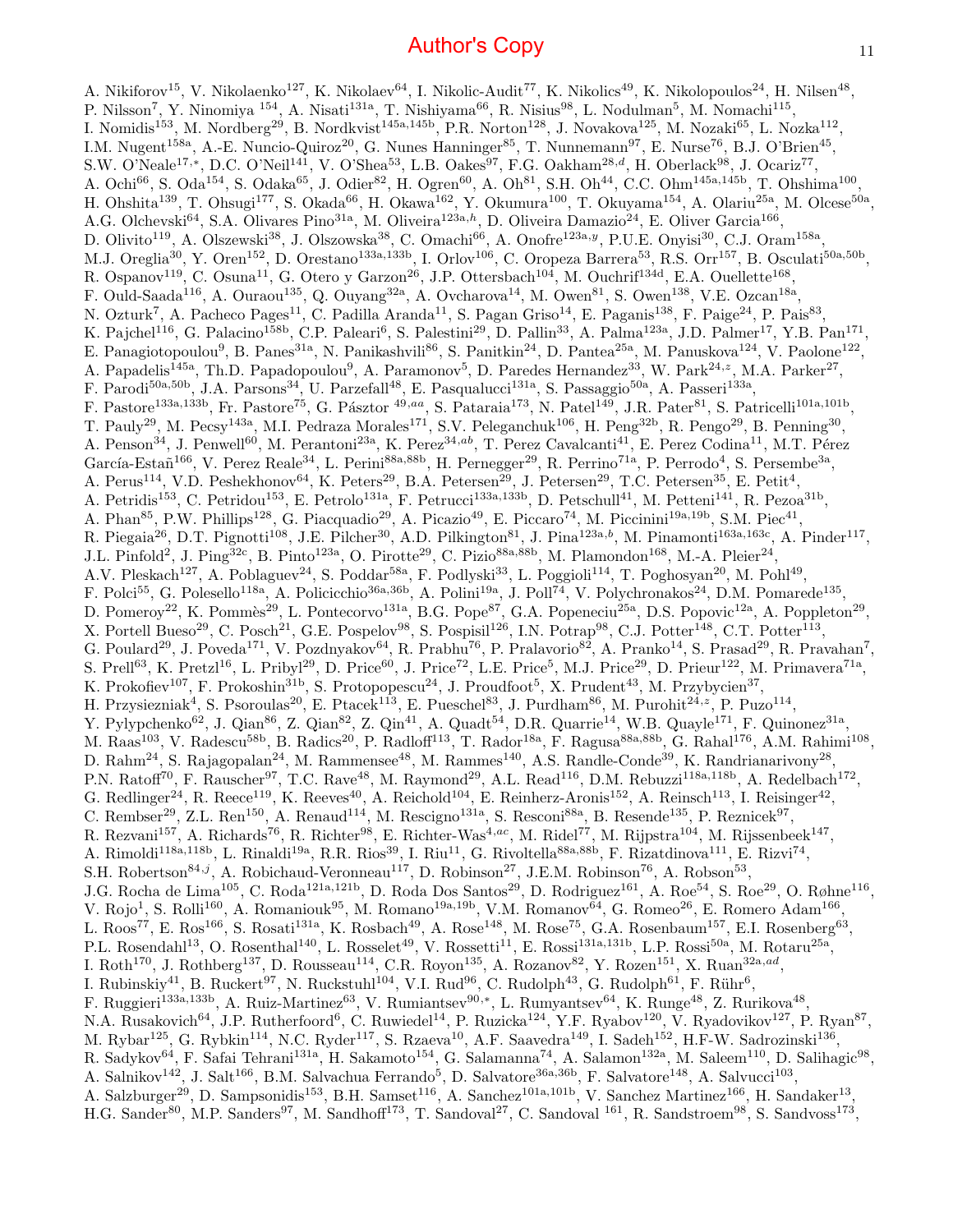D.P.C. Sankey<sup>128</sup>, A. Sansoni<sup>47</sup>, C. Santamarina Rios<sup>84</sup>, C. Santoni<sup>33</sup>, R. Santonico<sup>132a,132b</sup>, H. Santos<sup>123a</sup>, J.G. Saraiva<sup>123a</sup>, T. Sarangi<sup>171</sup>, E. Sarkisyan-Grinbaum<sup>7</sup>, F. Sarri<sup>121a,121b</sup>, G. Sartisohn<sup>173</sup>, O. Sasaki<sup>65</sup>, N. Sasao<sup>67</sup>, I. Satsounkevitch<sup>89</sup>, G. Sauvage<sup>4</sup>, E. Sauvan<sup>4</sup>, J.B. Sauvan<sup>114</sup>, P. Savard<sup>157,d</sup>, V. Savinov<sup>122</sup>, D.O. Savu<sup>29</sup>, L. Sawyer<sup>24,*l*</sup>, D.H. Saxon<sup>53</sup>, L.P. Says<sup>33</sup>, C. Sbarra<sup>19a</sup>, A. Sbrizzi<sup>19a,19b</sup>, O. Scallon<sup>92</sup>, D.A. Scannicchio<sup>162</sup>, M. Scarcella<sup>149</sup>, J. Schaarschmidt<sup>114</sup>, P. Schacht<sup>98</sup>, U. Schäfer<sup>80</sup>, S. Schaepe<sup>20</sup>, S. Schaetzel<sup>58b</sup>, A.C. Schaffer<sup>114</sup>, D. Schaile<sup>97</sup>, R.D. Schamberger<sup>147</sup>, A.G. Schamov<sup>106</sup>, V. Scharf<sup>58a</sup>, V.A. Schegelsky<sup>120</sup>, D. Scheirich<sup>86</sup>, M. Schernau<sup>162</sup>, M.I. Scherzer<sup>34</sup>, C. Schiavi<sup>50a,50b</sup>, J. Schieck<sup>97</sup>, M. Schioppa<sup>36a,36b</sup>, S. Schlenker<sup>29</sup>, J.L. Schlereth<sup>5</sup>, E. Schmidt<sup>48</sup>, K. Schmieden<sup>20</sup>, C. Schmitt<sup>80</sup>, S. Schmitt<sup>58b</sup>, M. Schmitz<sup>20</sup>, A. Schöning<sup>58b</sup>, M. Schott<sup>29</sup>, D. Schouten<sup>158a</sup>, J. Schovancova<sup>124</sup>, M. Schram<sup>84</sup>, C. Schroeder<sup>80</sup>, N. Schroer<sup>58c</sup>, G. Schuler<sup>29</sup>, M.J. Schultens<sup>20</sup>, J. Schultes<sup>173</sup>, H.-C. Schultz-Coulon<sup>58a</sup>, H. Schulz<sup>15</sup>, J.W. Schumacher<sup>20</sup>, M. Schumacher<sup>48</sup>, B.A. Schumm<sup>136</sup>, Ph. Schune<sup>135</sup>, C. Schwanenberger<sup>81</sup>, A. Schwartzman<sup>142</sup>, Ph. Schwemling<sup>77</sup>, R. Schwienhorst<sup>87</sup>, R. Schwierz<sup>43</sup>, J. Schwindling<sup>135</sup>, T. Schwindt<sup>20</sup>, M. Schwoerer<sup>4</sup>, W.G. Scott<sup>128</sup>, J. Searcy<sup>113</sup>, G. Sedov<sup>41</sup>, E. Sedykh<sup>120</sup>, E. Segura<sup>11</sup>, S.C. Seidel<sup>102</sup>, A. Seiden<sup>136</sup>, F. Seifert<sup>43</sup>, J.M. Seixas<sup>23a</sup>, G. Sekhniaidze<sup>101a</sup>, K.E. Selbach<sup>45</sup>, D.M. Seliverstov<sup>120</sup>, B. Sellden<sup>145a</sup>, G. Sellers<sup>72</sup>, M. Seman<sup>143b</sup>, N. Semprini-Cesari<sup>19a,19b</sup>, C. Serfon<sup>97</sup>, L. Serin<sup>114</sup>, L. Serkin<sup>54</sup>, R. Seuster<sup>98</sup>, H. Severini<sup>110</sup>, M.E. Sevior<sup>85</sup>, A. Sfyrla<sup>29</sup>, E. Shabalina<sup>54</sup>, M. Shamim<sup>113</sup>, L.Y. Shan<sup>32a</sup>, J.T. Shank<sup>21</sup>, Q.T. Shao<sup>85</sup>, M. Shapiro<sup>14</sup>, P.B. Shatalov<sup>94</sup>, L. Shaver<sup>6</sup>, K. Shaw<sup>163a,163c</sup>, D. Sherman<sup>174</sup>, P. Sherwood<sup>76</sup>, A. Shibata<sup>107</sup>, H. Shichi<sup>100</sup>, S. Shimizu<sup>29</sup>, M. Shimojima<sup>99</sup>, T. Shin<sup>56</sup>, M. Shiyakova<sup>64</sup>, A. Shmeleva<sup>93</sup>, M.J. Shochet<sup>30</sup>, D. Short<sup>117</sup>, S. Shrestha<sup>63</sup>, E. Shulga<sup>95</sup>, M.A. Shupe<sup>6</sup>, P. Sicho<sup>124</sup>, A. Sidoti<sup>131a</sup>, F. Siegert<sup>48</sup>, Dj. Sijacki<sup>12a</sup>, O. Silbert<sup>170</sup>, J. Silva<sup>123a</sup>, Y. Silver<sup>152</sup>, D. Silverstein<sup>142</sup>, S.B. Silverstein<sup>145a</sup>, V. Simak<sup>126</sup>, O. Simard<sup>135</sup>, Lj. Simic<sup>12a</sup>, S. Simion<sup>114</sup>, B. Simmons<sup>76</sup>, M. Simonyan<sup>35</sup>, P. Sinervo<sup>157</sup>, N.B. Sinev<sup>113</sup>, V. Sipica<sup>140</sup>, G. Siragusa<sup>172</sup>, A. Sircar<sup>24</sup>, A.N. Sisakyan<sup>64</sup>, S.Yu. Sivoklokov<sup>96</sup>, J. Sjölin<sup>145a,145b</sup>, T.B. Sjursen<sup>13</sup>, L.A. Skinnari<sup>14</sup>, H.P. Skottowe<sup>57</sup>, K. Skovpen<sup>106</sup>, P. Skubic<sup>110</sup>, N. Skvorodnev<sup>22</sup>, M. Slater<sup>17</sup>, T. Slavicek<sup>126</sup>, K. Sliwa<sup>160</sup>, J. Sloper<sup>29</sup>, V. Smakhtin<sup>170</sup>, B.H. Smart<sup>45</sup>, S.Yu. Smirnov<sup>95</sup>, Y. Smirnov<sup>95</sup>, L.N. Smirnova<sup>96</sup>, O. Smirnova<sup>78</sup>, B.C. Smith<sup>57</sup>, D. Smith<sup>142</sup>, K.M. Smith<sup>53</sup>, M. Smizanska<sup>70</sup>, K. Smolek<sup>126</sup>, A.A. Snesarev<sup>93</sup>, S.W. Snow<sup>81</sup>, J. Snow<sup>110</sup>, J. Snuverink<sup>104</sup>, S. Snyder<sup>24</sup>, M. Soares<sup>123a</sup>, R. Sobie<sup>168,j</sup>, J. Sodomka<sup>126</sup>, A. Soffer<sup>152</sup>, C.A. Solans<sup>166</sup>, M. Solar<sup>126</sup>, J. Solc<sup>126</sup>, E. Soldatov<sup>95</sup>, U. Soldevila<sup>166</sup>, E. Solfaroli Camillocci<sup>131a,131b</sup>, A.A. Solodkov<sup>127</sup>, O.V. Solovyanov<sup>127</sup>, N. Soni<sup>2</sup>, V. Sopko<sup>126</sup>, B. Sopko<sup>126</sup>, M. Sosebee<sup>7</sup>, R. Soualah<sup>163a,163c</sup>, A. Soukharev<sup>106</sup>, S. Spagnolo<sup>71a,71b</sup>, F. Spanò<sup>75</sup>, R. Spighi<sup>19a</sup>, G. Spigo<sup>29</sup>, F. Spila<sup>131a,131b</sup>, R. Spiwoks<sup>29</sup>, M. Spousta<sup>125</sup>, T. Spreitzer<sup>157</sup>, B. Spurlock<sup>7</sup>, R.D. St. Denis<sup>53</sup>, J. Stahlman<sup>119</sup>, R. Stamen<sup>58a</sup>, E. Stanecka<sup>38</sup>, R.W. Stanek<sup>5</sup>, C. Stanescu<sup>133a</sup>, S. Stapnes<sup>116</sup>, E.A. Starchenko<sup>127</sup>, J. Stark<sup>55</sup>, P. Staroba<sup>124</sup>, P. Starovoitov<sup>90</sup>, A. Staude<sup>97</sup>, P. Stavina<sup>143a</sup>, G. Steele<sup>53</sup>, P. Steinbach<sup>43</sup>, P. Steinberg<sup>24</sup>, I. Stekl<sup>126</sup>, B. Stelzer<sup>141</sup>, H.J. Stelzer<sup>87</sup>, O. Stelzer-Chilton<sup>158a</sup>, H. Stenzel<sup>52</sup>, S. Stern<sup>98</sup>, K. Stevenson<sup>74</sup>, G.A. Stewart<sup>29</sup>, J.A. Stillings<sup>20</sup>, M.C. Stockton<sup>84</sup>, K. Stoerig<sup>48</sup>, G. Stoicea<sup>25a</sup>, S. Stonjek<sup>98</sup>, P. Strachota<sup>125</sup>, A.R. Stradling<sup>7</sup>, A. Straessner<sup>43</sup>, J. Strandberg<sup>146</sup>, S. Strandberg<sup>145a,145b</sup>, A. Strandlie<sup>116</sup>, M. Strang<sup>108</sup>, E. Strauss<sup>142</sup>, M. Strauss<sup>110</sup>, P. Strizenec<sup>143b</sup>, R. Ströhmer<sup>172</sup>, D.M. Strom<sup>113</sup>, J.A. Strong<sup>75,\*</sup>, R. Stroynowski<sup>39</sup>, J. Strube<sup>128</sup>, B. Stugu<sup>13</sup>, I. Stumer<sup>24,\*</sup>, J. Stupak<sup>147</sup>, P. Sturm<sup>173</sup>, N.A. Styles<sup>41</sup>, D.A. Soh<sup>150,u</sup>, D. Su<sup>142</sup>, HS. Subramania<sup>2</sup>, A. Succurro<sup>11</sup>, Y. Sugaya<sup>115</sup>, T. Sugimoto<sup>100</sup>, C. Suhr<sup>105</sup>, K. Suita<sup>66</sup>, M. Suk<sup>125</sup>, V.V. Sulin<sup>93</sup>, S. Sultansoy<sup>3d</sup>, T. Sumida<sup>67</sup>, X. Sun<sup>55</sup>, J.E. Sundermann<sup>48</sup>, K. Suruliz<sup>138</sup>, S. Sushkov<sup>11</sup>, G. Susinno<sup>36a,36b</sup>, M.R. Sutton<sup>148</sup>, Y. Suzuki<sup>65</sup>, Y. Suzuki<sup>66</sup>, M. Svatos<sup>124</sup>, Yu.M. Sviridov<sup>127</sup>, S. Swedish<sup>167</sup>, I. Sykora<sup>143a</sup>, T. Sykora<sup>125</sup>, B. Szeless<sup>29</sup>, J. Sánchez<sup>166</sup>, D. Ta<sup>104</sup>, K. Tackmann<sup>41</sup>, A. Taffard<sup>162</sup>, R. Tafirout<sup>158a</sup>, N. Taiblum<sup>152</sup>, Y. Takahashi<sup>100</sup>, H. Takai<sup>24</sup>, R. Takashima<sup>68</sup>, H. Takeda<sup>66</sup>, T. Takeshita<sup>139</sup>, Y. Takubo<sup>65</sup>, M. Talby<sup>82</sup>, A. Talyshev<sup>106,f</sup>, M.C. Tamsett<sup>24</sup>, J. Tanaka<sup>154</sup>, R. Tanaka<sup>114</sup>, S. Tanaka<sup>130</sup>, S. Tanaka<sup>65</sup>, Y. Tanaka<sup>99</sup>, A.J. Tanasijczuk<sup>141</sup>, K. Tani<sup>66</sup>, N. Tannoury<sup>82</sup>, G.P. Tappern<sup>29</sup>, S. Tapprogge<sup>80</sup>, D. Tardif<sup>157</sup>, S. Tarem<sup>151</sup>, F. Tarrade<sup>28</sup>, G.F. Tartarelli<sup>88a</sup>, P. Tas<sup>125</sup>, M. Tasevsky<sup>124</sup>, E. Tassi<sup>36a,36b</sup>, M. Tatarkhanov<sup>14</sup>, Y. Tayalati<sup>134d</sup>, C. Taylor<sup>76</sup>, F.E. Taylor<sup>91</sup>, G.N. Taylor<sup>85</sup>, W. Taylor<sup>158b</sup>, M. Teinturier<sup>114</sup>, M. Teixeira Dias Castanheira<sup>74</sup>, P. Teixeira-Dias<sup>75</sup>, K.K. Temming<sup>48</sup>, H. Ten Kate<sup>29</sup>, P.K. Teng<sup>150</sup>, S. Terada<sup>65</sup>, K. Terashi<sup>154</sup>, J. Terron<sup>79</sup>, M. Testa<sup>47</sup>, R.J. Teuscher<sup>157,j</sup>, J. Thadome<sup>173</sup>, J. Therhaag<sup>20</sup>, T. Theveneaux-Pelzer<sup>77</sup>, M. Thioye<sup>174</sup>, S. Thoma<sup>48</sup>, J.P. Thomas<sup>17</sup>, E.N. Thompson<sup>34</sup>, P.D. Thompson<sup>17</sup>, P.D. Thompson<sup>157</sup>, A.S. Thompson<sup>53</sup>, L.A. Thomsen<sup>35</sup>, E. Thomson<sup>119</sup>, M. Thomson<sup>27</sup>, R.P. Thun<sup>86</sup>, F. Tian<sup>34</sup>, M.J. Tibbetts<sup>14</sup>, T. Tic<sup>124</sup>, V.O. Tikhomirov<sup>93</sup>, Y.A. Tikhonov<sup>106,f</sup>, S Timoshenko<sup>95</sup>, P. Tipton<sup>174</sup>, F.J. Tique Aires Viegas<sup>29</sup>, S. Tisserant<sup>82</sup>, B. Toczek<sup>37</sup>, T. Todorov<sup>4</sup>, S. Todorova-Nova<sup>160</sup>, B. Toggerson<sup>162</sup>, J. Tojo<sup>65</sup>, S. Tokár<sup>143a</sup>, K. Tokunaga<sup>66</sup>, K. Tokushuku<sup>65</sup>, K. Tollefson<sup>87</sup>, M. Tomoto<sup>100</sup>, L. Tompkins<sup>30</sup>, K. Toms<sup>102</sup>, G. Tong<sup>32a</sup>, A. Tonoyan<sup>13</sup>, C. Topfel<sup>16</sup>, N.D. Topilin<sup>64</sup>, I. Torchiani<sup>29</sup>, E. Torrence<sup>113</sup>, H. Torres<sup>77</sup>, E. Torró  $\text{Pastor}^{166}$ , J. Toth $^{82,aa}$ , F. Touchard $^{82}$ , D.R. Tovey<sup>138</sup>, T. Trefzger<sup>172</sup>, L. Tremblet<sup>29</sup>, A. Tricoli<sup>29</sup>, I.M. Trigger<sup>158a</sup>, S. Trincaz-Duvoid<sup>77</sup>, T.N. Trinh<sup>77</sup>, M.F. Tripiana<sup>69</sup>, W. Trischuk<sup>157</sup>, A. Trivedi<sup>24, z</sup>, B. Trocmé<sup>55</sup>, C. Troncon<sup>88a</sup>, M. Trottier-McDonald<sup>141</sup>, M. Trzebinski<sup>38</sup>, A. Trzupek<sup>38</sup>, C. Tsarouchas<sup>29</sup>, J.C-L. Tseng<sup>117</sup>, M. Tsiakiris<sup>104</sup>, P.V. Tsiareshka<sup>89</sup>, D. Tsionou<sup>4,ae</sup>, G. Tsipolitis<sup>9</sup>, V. Tsiskaridze<sup>48</sup>, E.G. Tskhadadze<sup>51a</sup>, I.I. Tsukerman<sup>94</sup>,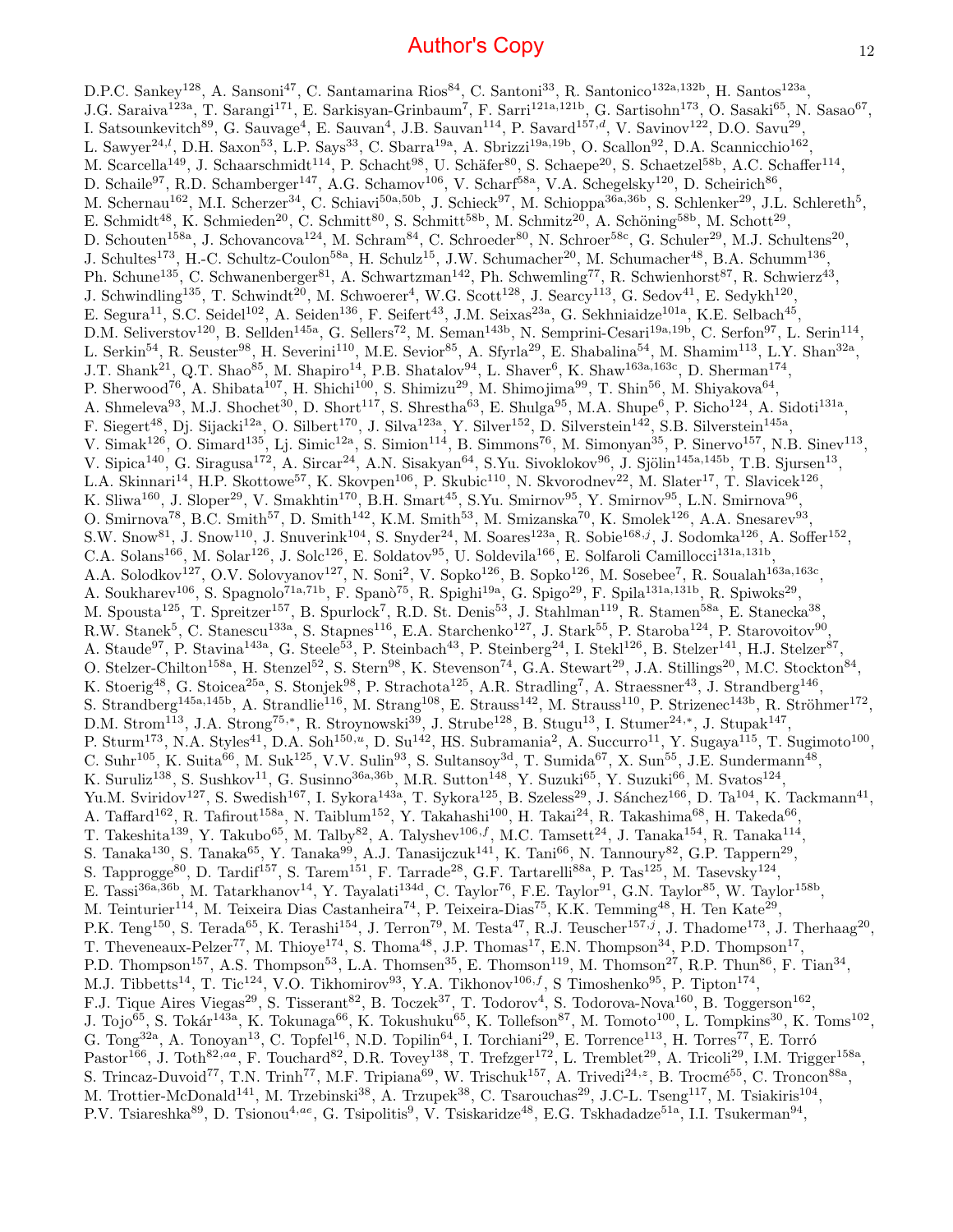V. Tsulaia<sup>14</sup>, J.-W. Tsung<sup>20</sup>, S. Tsuno<sup>65</sup>, D. Tsybychev<sup>147</sup>, A. Tua<sup>138</sup>, A. Tudorache<sup>25a</sup>, V. Tudorache<sup>25a</sup>, J.M. Tuggle<sup>30</sup>, M. Turala<sup>38</sup>, D. Turecek<sup>126</sup>, I. Turk Cakir<sup>3e</sup>, E. Turlay<sup>104</sup>, R. Turra<sup>88a,88b</sup>, P.M. Tuts<sup>34</sup>, A. Tykhonov<sup>73</sup>, M. Tylmad<sup>145a,145b</sup>, M. Tyndel<sup>128</sup>, G. Tzanakos<sup>8</sup>, K. Uchida<sup>20</sup>, I. Ueda<sup>154</sup>, R. Ueno<sup>28</sup>, M. Ugland<sup>13</sup>, M. Uhlenbrock<sup>20</sup>, M. Uhrmacher<sup>54</sup>, F. Ukegawa<sup>159</sup>, G. Unal<sup>29</sup>, D.G. Underwood<sup>5</sup>, A. Undrus<sup>24</sup>, G. Unel<sup>162</sup>, Y. Unno<sup>65</sup>, D. Urbaniec<sup>34</sup>, G. Usai<sup>7</sup>, M. Uslenghi<sup>118a,118b</sup>, L. Vacavant<sup>82</sup>, V. Vacek<sup>126</sup>, B. Vachon<sup>84</sup>, S. Vahsen<sup>14</sup>, J. Valenta<sup>124</sup>, P. Valente<sup>131a</sup>, S. Valentinetti<sup>19a,19b</sup>, S. Valkar<sup>125</sup>, E. Valladolid Gallego<sup>166</sup>, S. Vallecorsa<sup>151</sup>, J.A. Valls Ferrer<sup>166</sup>, H. van der Graaf<sup>104</sup>, E. van der Kraaij<sup>104</sup>, R. Van Der Leeuw<sup>104</sup>, E. van der Poel<sup>104</sup>, D. van der Ster<sup>29</sup>, N. van Eldik<sup>83</sup>, P. van Gemmeren<sup>5</sup>, Z. van Kesteren<sup>104</sup>, I. van Vulpen<sup>104</sup>, M. Vanadia<sup>98</sup>, W. Vandelli<sup>29</sup>, G. Vandoni<sup>29</sup>, A. Vaniachine<sup>5</sup>, P. Vankov<sup>41</sup>, F. Vannucci<sup>77</sup>, F. Varela Rodriguez<sup>29</sup>, R. Vari<sup>131a</sup>, E.W. Varnes<sup>6</sup>, D. Varouchas<sup>14</sup>, A. Vartapetian<sup>7</sup>, K.E. Varvell<sup>149</sup>, V.I. Vassilakopoulos<sup>56</sup>, F. Vazeille<sup>33</sup>, T. Vazquez Schroeder<sup>54</sup>, G. Vegni<sup>88a,88b</sup>, J.J. Veillet<sup>114</sup>, C. Vellidis<sup>8</sup>, F. Veloso<sup>123a</sup>, R. Veness<sup>29</sup>, S. Veneziano<sup>131a</sup>, A. Ventura<sup>71a,71b</sup>, D. Ventura<sup>137</sup>, M. Venturi<sup>48</sup>, N. Venturi<sup>157</sup>, V. Vercesi<sup>118a</sup>, M. Verducci<sup>137</sup>, W. Verkerke<sup>104</sup>, J.C. Vermeulen<sup>104</sup>, A. Vest<sup>43</sup>, M.C. Vetterli<sup>141,d</sup>, I. Vichou<sup>164</sup>, T. Vickey<sup>144b,af</sup>, O.E. Vickey Boeriu<sup>144b</sup>, G.H.A. Viehhauser<sup>117</sup>, S. Viel<sup>167</sup>, M. Villa<sup>19a,19b</sup>, M. Villaplana Perez<sup>166</sup>, E. Vilucchi<sup>47</sup>, M.G. Vincter<sup>28</sup>, E. Vinek<sup>29</sup>, V.B. Vinogradov<sup>64</sup>, M. Virchaux<sup>135,\*</sup>, J. Virzi<sup>14</sup>, O. Vitells<sup>170</sup>, M. Viti<sup>41</sup>, I. Vivarelli<sup>48</sup>, F. Vives Vaque<sup>2</sup>, S. Vlachos<sup>9</sup>, D. Vladoiu<sup>97</sup>, M. Vlasak<sup>126</sup>, N. Vlasov<sup>20</sup>, A. Vogel<sup>20</sup>, P. Vokac<sup>126</sup>, G. Volpi<sup>47</sup>, M. Volpi<sup>85</sup>, G. Volpini<sup>88a</sup>, H. von der Schmitt<sup>98</sup>, J. von Loeben<sup>98</sup>, H. von Radziewski<sup>48</sup>, E. von Toerne<sup>20</sup>, V. Vorobel<sup>125</sup>, A.P. Vorobiev<sup>127</sup>, V. Vorwerk<sup>11</sup>, M. Vos<sup>166</sup>, R. Voss<sup>29</sup>, T.T. Voss<sup>173</sup>, J.H. Vossebeld<sup>72</sup>, N. Vranjes<sup>135</sup>, M. Vranjes Milosavljevic<sup>104</sup>, V. Vrba<sup>124</sup>, M. Vreeswijk<sup>104</sup>, T. Vu Anh<sup>48</sup>, R. Vuillermet<sup>29</sup>, I. Vukotic<sup>114</sup>, W. Wagner<sup>173</sup>, P. Wagner<sup>119</sup>, H. Wahlen<sup>173</sup>, J. Wakabayashi<sup>100</sup>, J. Walbersloh<sup>42</sup>, S. Walch<sup>86</sup>, J. Walder<sup>70</sup>, R. Walker<sup>97</sup>, W. Walkowiak<sup>140</sup>, R. Wall<sup>174</sup>, P. Waller<sup>72</sup>, C. Wang<sup>44</sup>, H. Wang<sup>171</sup>, H. Wang<sup>32b,ag</sup>, J. Wang<sup>150</sup>, J. Wang<sup>55</sup>, J.C. Wang<sup>137</sup>, R. Wang<sup>102</sup>, S.M. Wang<sup>150</sup>, A. Warburton<sup>84</sup>, C.P. Ward<sup>27</sup>, M. Warsinsky<sup>48</sup>, P.M. Watkins<sup>17</sup>, A.T. Watson<sup>17</sup>, I.J. Watson<sup>149</sup>, M.F. Watson<sup>17</sup>, G. Watts<sup>137</sup>, S. Watts<sup>81</sup>, A.T. Waugh<sup>149</sup>, B.M. Waugh<sup>76</sup>, M. Weber<sup>128</sup>, M.S. Weber<sup>16</sup>, P. Weber<sup>54</sup>, A.R. Weidberg<sup>117</sup>, P. Weigell<sup>98</sup>, J. Weingarten<sup>54</sup>, C. Weiser<sup>48</sup>, H. Wellenstein<sup>22</sup>, P.S. Wells<sup>29</sup>, T. Wenaus<sup>24</sup>, D. Wendland<sup>15</sup>, S. Wendler<sup>122</sup>, Z. Weng<sup>150,*u*</sup>, T. Wengler<sup>29</sup>, S. Wenig<sup>29</sup>, N. Wermes<sup>20</sup>, M. Werner<sup>48</sup>, P. Werner<sup>29</sup>, M. Werth<sup>162</sup>, M. Wessels<sup>58a</sup>, C. Weydert<sup>55</sup>, K. Whalen<sup>28</sup>, S.J. Wheeler-Ellis<sup>162</sup>, S.P. Whitaker<sup>21</sup>, A. White<sup>7</sup>, M.J. White<sup>85</sup>, S.R. Whitehead<sup>117</sup>, D. Whiteson<sup>162</sup>, D. Whittington<sup>60</sup>, F. Wicek<sup>114</sup>, D. Wicke<sup>173</sup>, F.J. Wickens<sup>128</sup>, W. Wiedenmann<sup>171</sup>, M. Wielers<sup>128</sup>, P. Wienemann<sup>20</sup>, C. Wiglesworth<sup>74</sup>, L.A.M. Wiik-Fuchs<sup>48</sup>, P.A. Wijeratne<sup>76</sup>, A. Wildauer<sup>166</sup>, M.A. Wildt<sup>41,q</sup>, I. Wilhelm<sup>125</sup>, H.G. Wilkens<sup>29</sup>, J.Z. Will<sup>97</sup>, E. Williams<sup>34</sup>, H.H. Williams<sup>119</sup>, W. Willis<sup>34</sup>, S. Willocq<sup>83</sup>, J.A. Wilson<sup>17</sup>, M.G. Wilson<sup>142</sup>, A. Wilson<sup>86</sup>, I. Wingerter-Seez<sup>4</sup>, S. Winkelmann<sup>48</sup>, F. Winklmeier<sup>29</sup>, M. Wittgen<sup>142</sup>, M.W. Wolter<sup>38</sup>, H. Wolters<sup>123a,h</sup>, W.C. Wong<sup>40</sup>, G. Wooden<sup>86</sup>, B.K. Wosiek<sup>38</sup>, J. Wotschack<sup>29</sup>, M.J. Woudstra<sup>83</sup>, K.W. Wozniak<sup>38</sup>, K. Wraight<sup>53</sup>, C. Wright<sup>53</sup>, M. Wright<sup>53</sup>, B. Wrona<sup>72</sup>,  $S.L. Wu^{171}, X. Wu^{49}, Y. Wu^{32b,ah}, E. Wulf^{34}, R. Wunstorf^{42}, B.M. Wynne^{45}, S. Xella^{35}, M. Xiao^{135}, S. Xie^{48},$ Y. Xie<sup>32a</sup>, C. Xu<sup>32b,w</sup>, D. Xu<sup>138</sup>, G. Xu<sup>32a</sup>, B. Yabsley<sup>149</sup>, S. Yacoob<sup>144b</sup>, M. Yamada<sup>65</sup>, H. Yamaguchi<sup>154</sup>, A. Yamamoto<sup>65</sup>, K. Yamamoto<sup>63</sup>, S. Yamamoto<sup>154</sup>, T. Yamamura<sup>154</sup>, T. Yamanaka<sup>154</sup>, J. Yamaoka<sup>44</sup>, T. Yamazaki<sup>154</sup>, Y. Yamazaki<sup>66</sup>, Z. Yan<sup>21</sup>, H. Yang<sup>86</sup>, U.K. Yang<sup>81</sup>, Y. Yang<sup>60</sup>, Y. Yang<sup>32a</sup>, Z. Yang<sup>145a,145b</sup>, S. Yanush<sup>90</sup>, Y. Yao<sup>14</sup>, Y. Yasu<sup>65</sup>, G.V. Ybeles Smit<sup>129</sup>, J. Ye<sup>39</sup>, S. Ye<sup>24</sup>, M. Yilmaz<sup>3c</sup>, R. Yoosoofmiya<sup>122</sup>, K. Yorita<sup>169</sup>, R. Yoshida<sup>5</sup>, C. Young<sup>142</sup>, S. Youssef<sup>21</sup>, D. Yu<sup>24</sup>, J. Yu<sup>7</sup>, J. Yu<sup>111</sup>, L. Yuan<sup>32a,ai</sup>, A. Yurkewicz<sup>105</sup>, B. Zabinski<sup>38</sup>, V.G. Zaets <sup>127</sup>, R. Zaidan<sup>62</sup>, A.M. Zaitsev<sup>127</sup>, Z. Zajacova<sup>29</sup>, L. Zanello<sup>131a,131b</sup>, A. Zaytsev<sup>106</sup>, C. Zeitnitz<sup>173</sup>, M. Zeller<sup>174</sup>, M. Zeman<sup>124</sup>, A. Zemla<sup>38</sup>, C. Zendler<sup>20</sup>, O. Zenin<sup>127</sup>, T. Ženiš<sup>143a</sup>, Z. Zinonos<sup>121a,121b</sup>, S. Zenz<sup>14</sup>, D. Zerwas<sup>114</sup>, G. Zevi della Porta<sup>57</sup>, Z. Zhan<sup>32d</sup>, D. Zhang<sup>32b,ag</sup>, H. Zhang<sup>87</sup>, J. Zhang<sup>5</sup>, X. Zhang<sup>32d</sup>, Z. Zhang<sup>114</sup>, L. Zhao<sup>107</sup>, T. Zhao<sup>137</sup>, Z. Zhao<sup>32b</sup>, A. Zhemchugov<sup>64</sup>, S. Zheng<sup>32a</sup>, J. Zhong<sup>117</sup>, B. Zhou<sup>86</sup>, N. Zhou<sup>162</sup>, Y. Zhou<sup>150</sup>, C.G. Zhu<sup>32d</sup>, H. Zhu<sup>41</sup>, J. Zhu<sup>86</sup>, Y. Zhu<sup>32b</sup>, X. Zhuang<sup>97</sup>, V. Zhuravlov<sup>98</sup>, D. Zieminska<sup>60</sup>, R. Zimmermann<sup>20</sup>, S. Zimmermann<sup>20</sup>, S. Zimmermann<sup>48</sup>, M. Ziolkowski<sup>140</sup>, R. Zitoun<sup>4</sup>, L. Živković<sup>34</sup>, V.V. Zmouchko<sup>127,\*</sup>, G. Zobernig<sup>171</sup>, A. Zoccoli<sup>19a,19b</sup>, Y. Zolnierowski<sup>4</sup>, A. Zsenei<sup>29</sup>, M. zur Nedden<sup>15</sup>, V. Zutshi $^{105}$ , L. Zwalinski $^{29}$ .

<sup>1</sup> University at Albany, Albany NY, United States of America

<sup>2</sup> Department of Physics, University of Alberta, Edmonton AB, Canada

 $3^{(a)}$ Department of Physics, Ankara University, Ankara;  $^{(b)}$ Department of Physics, Dumlupinar University, Kutahya;  $^{(c)}$ Department of Physics, Gazi University, Ankara;  $^{(d)}$ Division of Physics, TOBB University of Economics and Technology, Ankara; (e)Turkish Atomic Energy Authority, Ankara, Turkey

<sup>4</sup> LAPP, CNRS/IN2P3 and Université de Savoie, Annecy-le-Vieux, France

<sup>6</sup> Department of Physics, University of Arizona, Tucson AZ, United States of America

<sup>7</sup> Department of Physics, The University of Texas at Arlington, Arlington TX, United States of America

<sup>5</sup> High Energy Physics Division, Argonne National Laboratory, Argonne IL, United States of America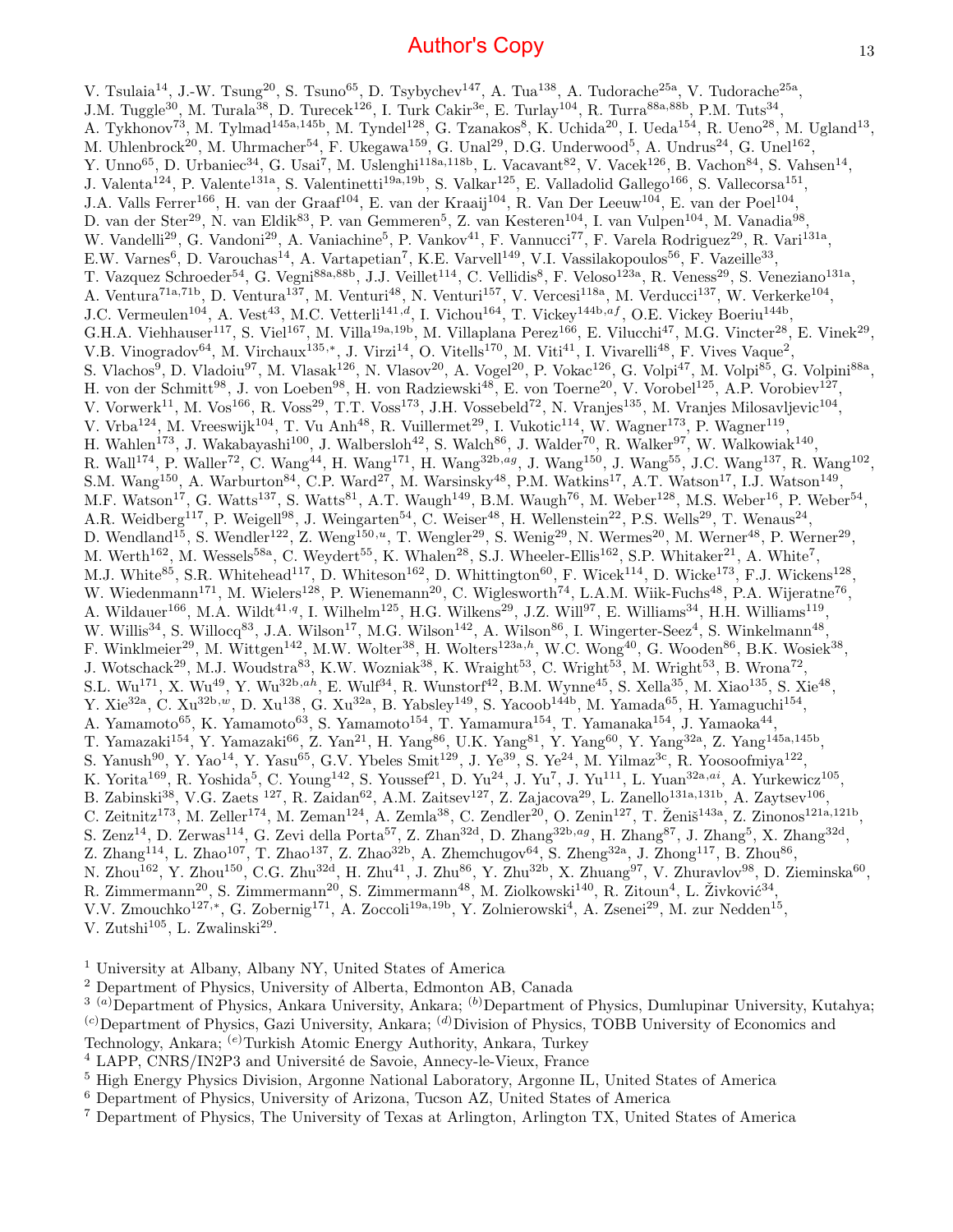<sup>8</sup> Physics Department, University of Athens, Athens, Greece

<sup>9</sup> Physics Department, National Technical University of Athens, Zografou, Greece

<sup>10</sup> Institute of Physics, Azerbaijan Academy of Sciences, Baku, Azerbaijan

<sup>11</sup> Institut de Física d'Altes Energies and Departament de Física de la Universitat Autònoma de Barcelona and ICREA, Barcelona, Spain

 $12^{(a)}$ Institute of Physics, University of Belgrade, Belgrade;  $^{(b)}$ Vinca Institute of Nuclear Sciences, University of Belgrade, Belgrade, Serbia

<sup>13</sup> Department for Physics and Technology, University of Bergen, Bergen, Norway

<sup>14</sup> Physics Division, Lawrence Berkeley National Laboratory and University of California, Berkeley CA, United States of America

<sup>15</sup> Department of Physics, Humboldt University, Berlin, Germany

<sup>16</sup> Albert Einstein Center for Fundamental Physics and Laboratory for High Energy Physics, University of Bern, Bern, Switzerland

<sup>17</sup> School of Physics and Astronomy, University of Birmingham, Birmingham, United Kingdom

<sup>18 (a)</sup>Department of Physics, Bogazici University, Istanbul; <sup>(b)</sup>Division of Physics, Dogus University, Istanbul;

 $^{(c)}$ Department of Physics Engineering, Gaziantep University, Gaziantep;  $^{(d)}$ Department of Physics, Istanbul Technical University, Istanbul, Turkey

<sup>19 (a)</sup> INFN Sezione di Bologna; <sup>(b)</sup> Dipartimento di Fisica, Università di Bologna, Bologna, Italy

<sup>20</sup> Physikalisches Institut, University of Bonn, Bonn, Germany

<sup>21</sup> Department of Physics, Boston University, Boston MA, United States of America

<sup>22</sup> Department of Physics, Brandeis University, Waltham MA, United States of America

<sup>23 (a)</sup>Universidade Federal do Rio De Janeiro COPPE/EE/IF, Rio de Janeiro; <sup>(b)</sup>Federal University of Juiz de Fora

(UFJF), Juiz de Fora; <sup>(c)</sup>Federal University of Sao Joao del Rei (UFSJ), Sao Joao del Rei; <sup>(d)</sup>Instituto de Fisica,

Universidade de Sao Paulo, Sao Paulo, Brazil

<sup>24</sup> Physics Department, Brookhaven National Laboratory, Upton NY, United States of America

<sup>25 (a)</sup>National Institute of Physics and Nuclear Engineering, Bucharest;  $(b)$ University Politehnica Bucharest,

Bucharest; (c)West University in Timisoara, Timisoara, Romania

 $^{26}$  Departamento de Física, Universidad de Buenos Aires, Buenos Aires, Argentina

<sup>27</sup> Cavendish Laboratory, University of Cambridge, Cambridge, United Kingdom

<sup>28</sup> Department of Physics, Carleton University, Ottawa ON, Canada

<sup>29</sup> CERN, Geneva, Switzerland

<sup>30</sup> Enrico Fermi Institute, University of Chicago, Chicago IL, United States of America

 $31$ <sup>(a)</sup>Departamento de Fisica, Pontificia Universidad Católica de Chile, Santiago; <sup>(b)</sup>Departamento de Física,

Universidad Técnica Federico Santa María, Valparaíso, Chile

<sup>32 (a)</sup>Institute of High Energy Physics, Chinese Academy of Sciences, Beijing; <sup>(b)</sup>Department of Modern Physics, University of Science and Technology of China, Anhui; <sup>(c)</sup>Department of Physics, Nanjing University, Jiangsu;

 $(d)$ School of Physics, Shandong University, Shandong, China

<sup>33</sup> Laboratoire de Physique Corpusculaire, Clermont Université and Université Blaise Pascal and CNRS/IN2P3. Aubiere Cedex, France

<sup>34</sup> Nevis Laboratory, Columbia University, Irvington NY, United States of America

<sup>35</sup> Niels Bohr Institute, University of Copenhagen, Kobenhavn, Denmark

<sup>36 (a)</sup>INFN Gruppo Collegato di Cosenza; <sup>(b)</sup>Dipartimento di Fisica, Università della Calabria, Arcavata di Rende, Italy

<sup>37</sup> AGH University of Science and Technology, Faculty of Physics and Applied Computer Science, Krakow, Poland

<sup>38</sup> The Henryk Niewodniczanski Institute of Nuclear Physics, Polish Academy of Sciences, Krakow, Poland

<sup>39</sup> Physics Department, Southern Methodist University, Dallas TX, United States of America

<sup>40</sup> Physics Department, University of Texas at Dallas, Richardson TX, United States of America

<sup>41</sup> DESY, Hamburg and Zeuthen, Germany

 $42$  Institut für Experimentelle Physik IV, Technische Universität Dortmund, Dortmund, Germany

<sup>43</sup> Institut für Kern- und Teilchenphysik, Technical University Dresden, Dresden, Germany

<sup>44</sup> Department of Physics, Duke University, Durham NC, United States of America

<sup>45</sup> SUPA - School of Physics and Astronomy, University of Edinburgh, Edinburgh, United Kingdom

<sup>46</sup> Fachhochschule Wiener Neustadt, Johannes Gutenbergstrasse 3 2700 Wiener Neustadt, Austria

<sup>47</sup> INFN Laboratori Nazionali di Frascati, Frascati, Italy

<sup>48</sup> Fakultät für Mathematik und Physik, Albert-Ludwigs-Universität, Freiburg i.Br., Germany

 $49$  Section de Physique, Université de Genève, Geneva, Switzerland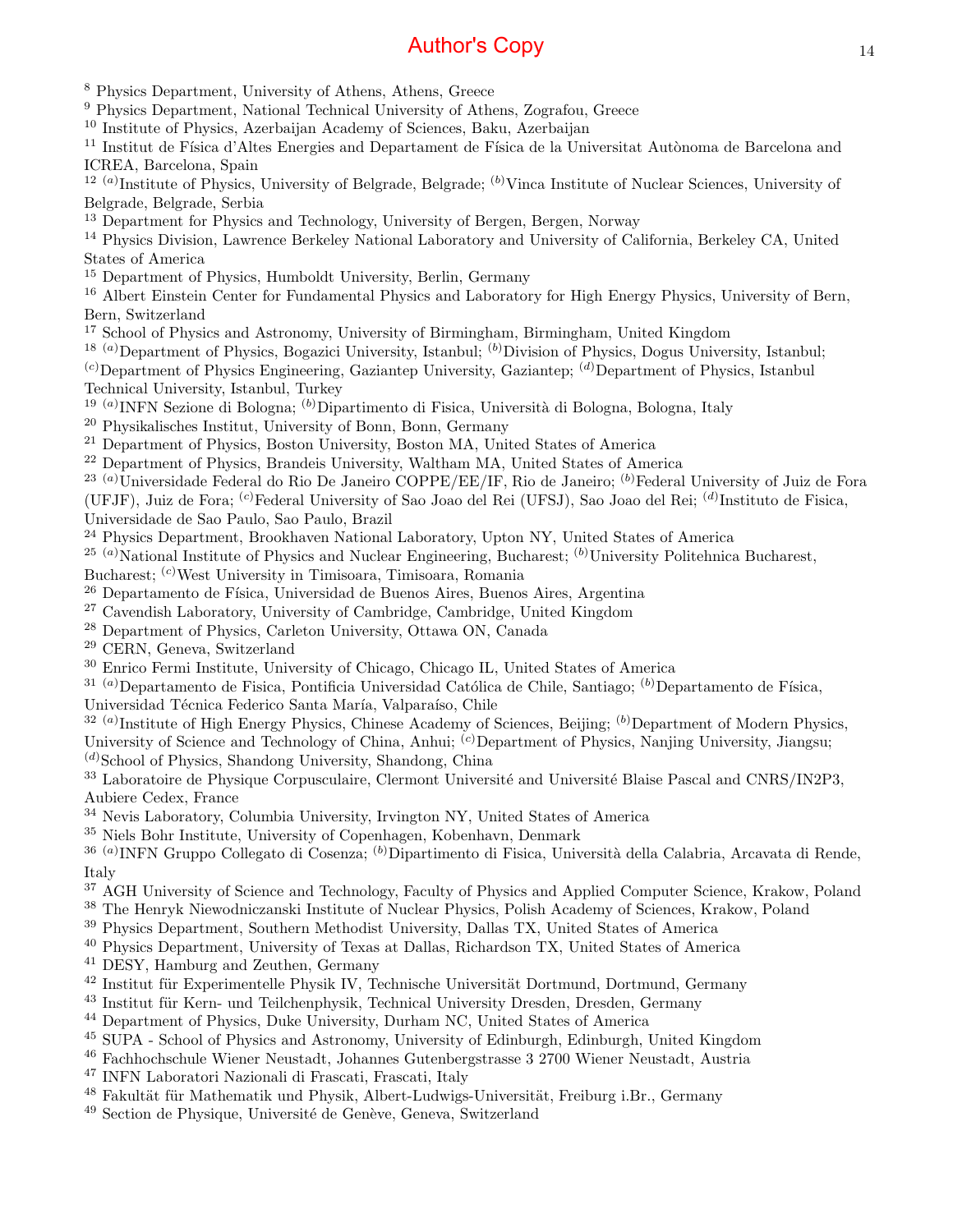- <sup>50 (a)</sup>INFN Sezione di Genova; <sup>(b)</sup>Dipartimento di Fisica, Università di Genova, Genova, Italy
- $^{51}$  (a)E.Andronikashvili Institute of Physics, Tbilisi State University, Tbilisi; (b)High Energy Physics Institute, Tbilisi State University, Tbilisi, Georgia
- <sup>52</sup> II Physikalisches Institut, Justus-Liebig-Universität Giessen, Giessen, Germany
- SUPA School of Physics and Astronomy, University of Glasgow, Glasgow, United Kingdom
- II Physikalisches Institut, Georg-August-Universität, Göttingen, Germany
- <sup>55</sup> Laboratoire de Physique Subatomique et de Cosmologie, Université Joseph Fourier and CNRS/IN2P3 and
- Institut National Polytechnique de Grenoble, Grenoble, France
- Department of Physics, Hampton University, Hampton VA, United States of America
- Laboratory for Particle Physics and Cosmology, Harvard University, Cambridge MA, United States of America
- <sup>58 (a)</sup>Kirchhoff-Institut für Physik, Ruprecht-Karls-Universität Heidelberg, Heidelberg; <sup>(b)</sup>Physikalisches Institut,
- Ruprecht-Karls-Universität Heidelberg, Heidelberg; <sup>(c)</sup>ZITI Institut für technische Informatik,
- Ruprecht-Karls-Universität Heidelberg, Mannheim, Germany
- Faculty of Applied Information Science, Hiroshima Institute of Technology, Hiroshima, Japan
- Department of Physics, Indiana University, Bloomington IN, United States of America
- Institut für Astro- und Teilchenphysik, Leopold-Franzens-Universität, Innsbruck, Austria
- University of Iowa, Iowa City IA, United States of America
- Department of Physics and Astronomy, Iowa State University, Ames IA, United States of America
- Joint Institute for Nuclear Research, JINR Dubna, Dubna, Russia
- KEK, High Energy Accelerator Research Organization, Tsukuba, Japan
- Graduate School of Science, Kobe University, Kobe, Japan
- Faculty of Science, Kyoto University, Kyoto, Japan
- Kyoto University of Education, Kyoto, Japan
- <sup>69</sup> Instituto de Física La Plata, Universidad Nacional de La Plata and CONICET. La Plata, Argentina
- Physics Department, Lancaster University, Lancaster, United Kingdom
- <sup>71 (a)</sup> INFN Sezione di Lecce; <sup>(b)</sup> Dipartimento di Fisica, Università del Salento, Lecce, Italy
- Oliver Lodge Laboratory, University of Liverpool, Liverpool, United Kingdom
- <sup>73</sup> Department of Physics, Jožef Stefan Institute and University of Ljubljana, Ljubljana, Slovenia
- School of Physics and Astronomy, Queen Mary University of London, London, United Kingdom
- Department of Physics, Royal Holloway University of London, Surrey, United Kingdom
- Department of Physics and Astronomy, University College London, London, United Kingdom

<sup>77</sup> Laboratoire de Physique Nucléaire et de Hautes Energies, UPMC and Université Paris-Diderot and CNRS/IN2P3, Paris, France

- Fysiska institutionen, Lunds universitet, Lund, Sweden
- Departamento de Fisica Teorica C-15, Universidad Autonoma de Madrid, Madrid, Spain
- Institut für Physik, Universität Mainz, Mainz, Germany
- <sup>81</sup> School of Physics and Astronomy, University of Manchester, Manchester, United Kingdom
- <sup>82</sup> CPPM, Aix-Marseille Université and CNRS/IN2P3, Marseille, France
- Department of Physics, University of Massachusetts, Amherst MA, United States of America
- Department of Physics, McGill University, Montreal QC, Canada
- School of Physics, University of Melbourne, Victoria, Australia
- Department of Physics, The University of Michigan, Ann Arbor MI, United States of America
- Department of Physics and Astronomy, Michigan State University, East Lansing MI, United States of America
- <sup>88 (a)</sup>INFN Sezione di Milano; <sup>(b)</sup>Dipartimento di Fisica, Università di Milano, Milano, Italy
- B.I. Stepanov Institute of Physics, National Academy of Sciences of Belarus, Minsk, Republic of Belarus
- <sup>90</sup> National Scientific and Educational Centre for Particle and High Energy Physics, Minsk, Republic of Belarus
- <sup>91</sup> Department of Physics, Massachusetts Institute of Technology, Cambridge MA, United States of America
- <sup>92</sup> Group of Particle Physics, University of Montreal, Montreal QC, Canada
- P.N. Lebedev Institute of Physics, Academy of Sciences, Moscow, Russia
- <sup>94</sup> Institute for Theoretical and Experimental Physics (ITEP), Moscow, Russia
- Moscow Engineering and Physics Institute (MEPhI), Moscow, Russia
- Skobeltsyn Institute of Nuclear Physics, Lomonosov Moscow State University, Moscow, Russia
- Fakultät für Physik, Ludwig-Maximilians-Universität München, München, Germany
- 98 Max-Planck-Institut für Physik (Werner-Heisenberg-Institut), München, Germany
- Nagasaki Institute of Applied Science, Nagasaki, Japan
- Graduate School of Science, Nagoya University, Nagoya, Japan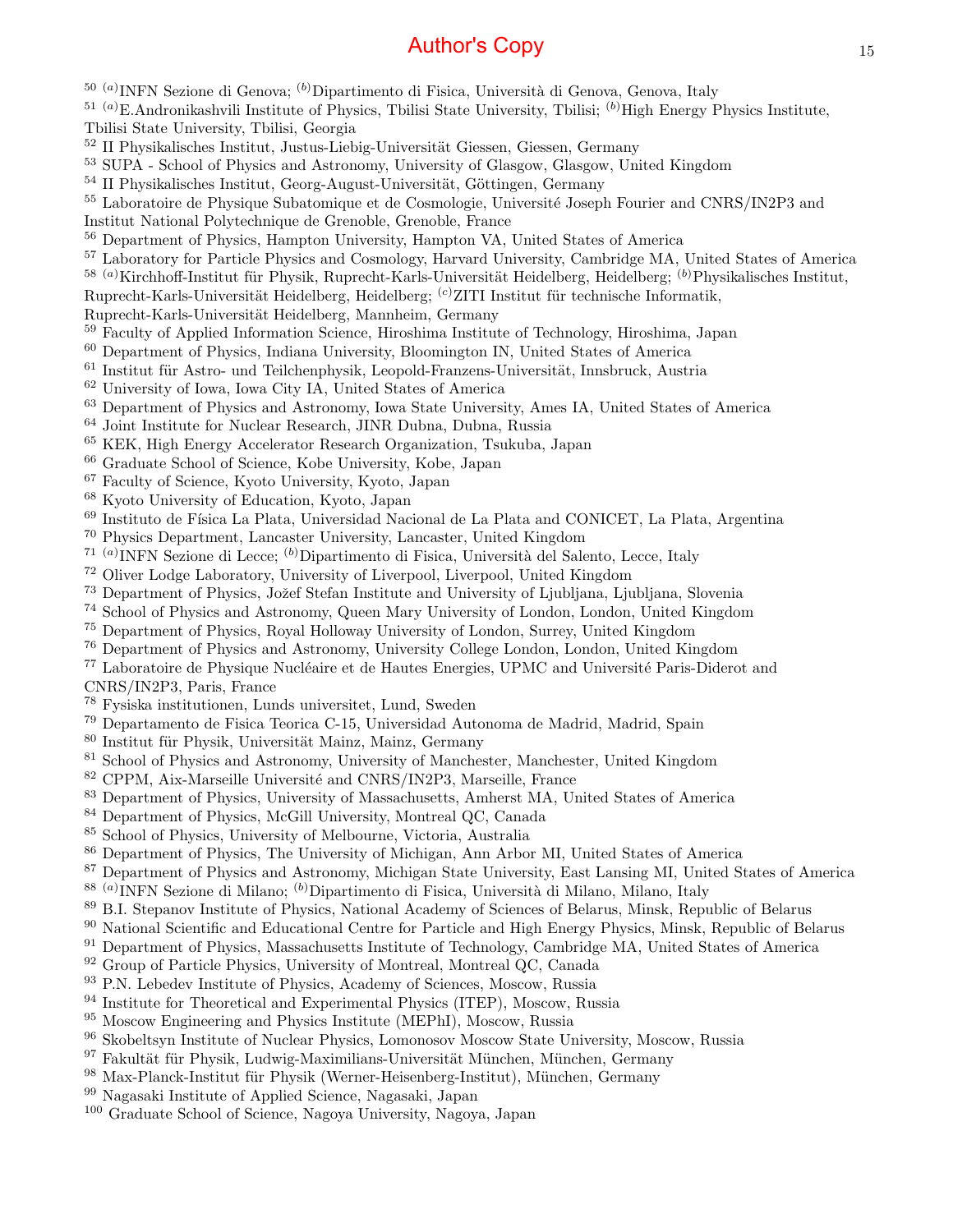- <sup>101 (a)</sup>INFN Sezione di Napoli; <sup>(b)</sup>Dipartimento di Scienze Fisiche, Università di Napoli, Napoli, Italy
- Department of Physics and Astronomy, University of New Mexico, Albuquerque NM, United States of America
- Institute for Mathematics, Astrophysics and Particle Physics, Radboud University Nijmegen/Nikhef, Nijmegen,
- Netherlands
- Nikhef National Institute for Subatomic Physics and University of Amsterdam, Amsterdam, Netherlands
- Department of Physics, Northern Illinois University, DeKalb IL, United States of America
- Budker Institute of Nuclear Physics, SB RAS, Novosibirsk, Russia
- Department of Physics, New York University, New York NY, United States of America
- Ohio State University, Columbus OH, United States of America
- Faculty of Science, Okayama University, Okayama, Japan
- Homer L. Dodge Department of Physics and Astronomy, University of Oklahoma, Norman OK, United States of America
- Department of Physics, Oklahoma State University, Stillwater OK, United States of America
- <sup>112</sup> Palacký University, RCPTM, Olomouc, Czech Republic
- Center for High Energy Physics, University of Oregon, Eugene OR, United States of America
- LAL, Univ. Paris-Sud and CNRS/IN2P3, Orsay, France
- Graduate School of Science, Osaka University, Osaka, Japan
- Department of Physics, University of Oslo, Oslo, Norway
- Department of Physics, Oxford University, Oxford, United Kingdom
- <sup>118 (a)</sup>INFN Sezione di Pavia; <sup>(b)</sup>Dipartimento di Fisica, Università di Pavia, Pavia, Italy
- Department of Physics, University of Pennsylvania, Philadelphia PA, United States of America
- Petersburg Nuclear Physics Institute, Gatchina, Russia
- <sup>121 (a)</sup>INFN Sezione di Pisa; <sup>(b)</sup>Dipartimento di Fisica E. Fermi, Università di Pisa, Pisa, Italy
- Department of Physics and Astronomy, University of Pittsburgh, Pittsburgh PA, United States of America
- <sup>123 (a)</sup>Laboratorio de Instrumentacao e Fisica Experimental de Particulas LIP, Lisboa, Portugal; <sup>(b)</sup>Departamento
- de Fisica Teorica y del Cosmos and CAFPE, Universidad de Granada, Granada, Spain
- Institute of Physics, Academy of Sciences of the Czech Republic, Praha, Czech Republic
- Faculty of Mathematics and Physics, Charles University in Prague, Praha, Czech Republic
- Czech Technical University in Prague, Praha, Czech Republic
- State Research Center Institute for High Energy Physics, Protvino, Russia
- Particle Physics Department, Rutherford Appleton Laboratory, Didcot, United Kingdom
- Physics Department, University of Regina, Regina SK, Canada
- Ritsumeikan University, Kusatsu, Shiga, Japan
- <sup>131 (a)</sup>INFN Sezione di Roma I; <sup>(b)</sup>Dipartimento di Fisica, Università La Sapienza, Roma, Italy
- <sup>132 (a)</sup>INFN Sezione di Roma Tor Vergata; <sup>(b)</sup>Dipartimento di Fisica, Università di Roma Tor Vergata, Roma, Italy
- <sup>133 (a)</sup>INFN Sezione di Roma Tre; <sup>(b)</sup>Dipartimento di Fisica, Università Roma Tre, Roma, Italy
- <sup>(a)</sup>Faculté des Sciences Ain Chock, Réseau Universitaire de Physique des Hautes Energies Université Hassan II, Casablanca; <sup>(b)</sup>Centre National de l'Energie des Sciences Techniques Nucleaires, Rabat; <sup>(c)</sup>Faculté des Sciences
- Semlalia, Université Cadi Ayyad, LPHEA-Marrakech; <sup>(d)</sup>Faculté des Sciences, Université Mohamed Premier and LPTPM, Oujda; <sup>(e)</sup>Faculté des Sciences, Université Mohammed V- Agdal, Rabat, Morocco
- DSM/IRFU (Institut de Recherches sur les Lois Fondamentales de l'Univers), CEA Saclay (Commissariat a l'Energie Atomique), Gif-sur-Yvette, France

 Santa Cruz Institute for Particle Physics, University of California Santa Cruz, Santa Cruz CA, United States of America

- Department of Physics, University of Washington, Seattle WA, United States of America
- Department of Physics and Astronomy, University of Sheffield, Sheffield, United Kingdom
- Department of Physics, Shinshu University, Nagano, Japan
- Fachbereich Physik, Universität Siegen, Siegen, Germany
- Department of Physics, Simon Fraser University, Burnaby BC, Canada
- SLAC National Accelerator Laboratory, Stanford CA, United States of America
- <sup>143 (a)</sup>Faculty of Mathematics, Physics & Informatics, Comenius University, Bratislava; <sup>(b)</sup>Department of Subnuclear
- Physics, Institute of Experimental Physics of the Slovak Academy of Sciences, Kosice, Slovak Republic

 (a)Department of Physics, University of Johannesburg, Johannesburg; (b)School of Physics, University of the Witwatersrand, Johannesburg, South Africa

- <sup>145 (a)</sup>Department of Physics, Stockholm University; <sup>(b)</sup>The Oskar Klein Centre, Stockholm, Sweden
- <sup>146</sup> Physics Department, Royal Institute of Technology, Stockholm, Sweden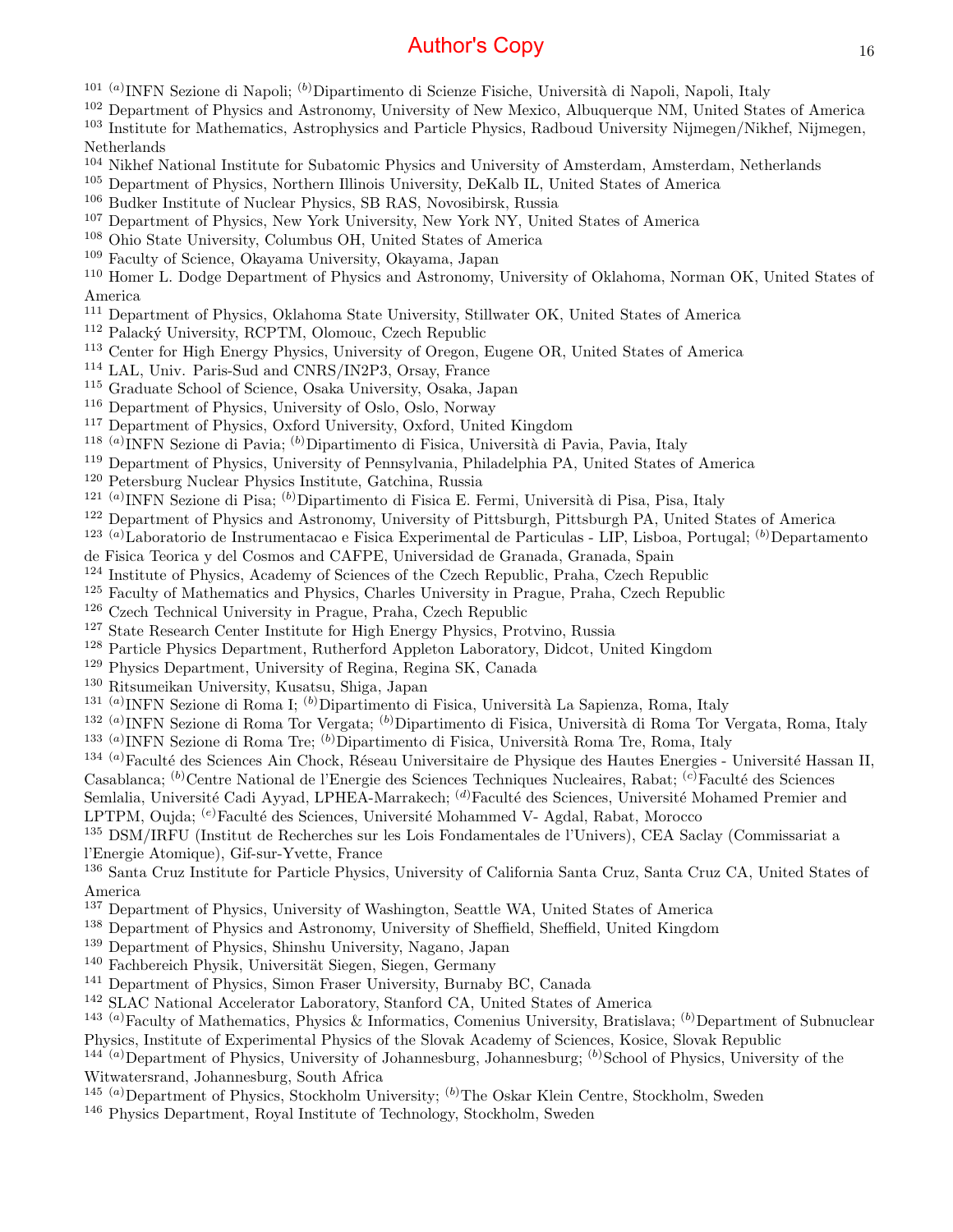<sup>147</sup> Departments of Physics & Astronomy and Chemistry, Stony Brook University, Stony Brook NY, United States of America

- <sup>148</sup> Department of Physics and Astronomy, University of Sussex, Brighton, United Kingdom
- <sup>149</sup> School of Physics, University of Sydney, Sydney, Australia
- <sup>150</sup> Institute of Physics, Academia Sinica, Taipei, Taiwan
- <sup>151</sup> Department of Physics, Technion: Israel Inst. of Technology, Haifa, Israel
- <sup>152</sup> Raymond and Beverly Sackler School of Physics and Astronomy, Tel Aviv University, Tel Aviv, Israel
- <sup>153</sup> Department of Physics, Aristotle University of Thessaloniki, Thessaloniki, Greece

<sup>154</sup> International Center for Elementary Particle Physics and Department of Physics, The University of Tokyo, Tokyo, Japan

- <sup>155</sup> Graduate School of Science and Technology, Tokyo Metropolitan University, Tokyo, Japan
- <sup>156</sup> Department of Physics, Tokyo Institute of Technology, Tokyo, Japan
- <sup>157</sup> Department of Physics, University of Toronto, Toronto ON, Canada
- <sup>158 (a)</sup>TRIUMF, Vancouver BC; <sup>(b)</sup>Department of Physics and Astronomy, York University, Toronto ON, Canada
- <sup>159</sup> Institute of Pure and Applied Sciences, University of Tsukuba,1-1-1 Tennodai,Tsukuba, Ibaraki 305-8571, Japan
- <sup>160</sup> Science and Technology Center, Tufts University, Medford MA, United States of America
- <sup>161</sup> Centro de Investigaciones, Universidad Antonio Narino, Bogota, Colombia
- <sup>162</sup> Department of Physics and Astronomy, University of California Irvine, Irvine CA, United States of America
- <sup>163 (a)</sup>INFN Gruppo Collegato di Udine; <sup>(b)</sup>ICTP, Trieste; <sup>(c)</sup>Dipartimento di Chimica, Fisica e Ambiente, Università di Udine, Udine, Italy
- <sup>164</sup> Department of Physics, University of Illinois, Urbana IL, United States of America
- <sup>165</sup> Department of Physics and Astronomy, University of Uppsala, Uppsala, Sweden
- <sup>166</sup> Instituto de Física Corpuscular (IFIC) and Departamento de Física Atómica, Molecular y Nuclear and

Departamento de Ingeniería Electrónica and Instituto de Microelectrónica de Barcelona (IMB-CNM), University of Valencia and CSIC, Valencia, Spain

<sup>167</sup> Department of Physics, University of British Columbia, Vancouver BC, Canada

- <sup>168</sup> Department of Physics and Astronomy, University of Victoria, Victoria BC, Canada
- <sup>169</sup> Waseda University, Tokyo, Japan
- <sup>170</sup> Department of Particle Physics, The Weizmann Institute of Science, Rehovot, Israel
- <sup>171</sup> Department of Physics, University of Wisconsin, Madison WI, United States of America
- <sup>172</sup> Fakultät für Physik und Astronomie, Julius-Maximilians-Universität, Würzburg, Germany
- <sup>173</sup> Fachbereich C Physik, Bergische Universität Wuppertal, Wuppertal, Germany
- <sup>174</sup> Department of Physics, Yale University, New Haven CT, United States of America
- <sup>175</sup> Yerevan Physics Institute, Yerevan, Armenia

<sup>176</sup> Domaine scientifique de la Doua, Centre de Calcul CNRS/IN2P3, Villeurbanne Cedex, France

- <sup>177</sup> Faculty of Science, Hiroshima University, Hiroshima, Japan
- <sup>a</sup> Also at Laboratorio de Instrumentacao e Fisica Experimental de Particulas LIP, Lisboa, Portugal
- $<sup>b</sup>$  Also at Faculdade de Ciencias and CFNUL, Universidade de Lisboa, Lisboa, Portugal</sup>
- <sup>c</sup> Also at Particle Physics Department, Rutherford Appleton Laboratory, Didcot, United Kingdom
- <sup>d</sup> Also at TRIUMF, Vancouver BC, Canada
- <sup>e</sup> Also at Department of Physics, California State University, Fresno CA, United States of America
- $f$  Also at Novosibirsk State University, Novosibirsk, Russia
- <sup>g</sup> Also at Fermilab, Batavia IL, United States of America
- $h$  Also at Department of Physics, University of Coimbra, Coimbra, Portugal
- $i$  Also at Università di Napoli Parthenope, Napoli, Italy
- $j$  Also at Institute of Particle Physics (IPP), Canada
- $k$  Also at Department of Physics, Middle East Technical University, Ankara, Turkey
- $l$  Also at Louisiana Tech University, Ruston LA, United States of America
- $<sup>m</sup>$  Also at Department of Physics and Astronomy, University College London, London, United Kingdom</sup>
- $n$  Also at Group of Particle Physics, University of Montreal, Montreal QC, Canada
- <sup>o</sup> Also at Department of Physics, University of Cape Town, Cape Town, South Africa
- $p$  Also at Institute of Physics, Azerbaijan Academy of Sciences, Baku, Azerbaijan
- $q$  Also at Institut für Experimentalphysik, Universität Hamburg, Hamburg, Germany
- <sup>r</sup> Also at Manhattan College, New York NY, United States of America
- <sup>s</sup> Also at School of Physics, Shandong University, Shandong, China
- $t$  Also at CPPM, Aix-Marseille Université and CNRS/IN2P3, Marseille, France